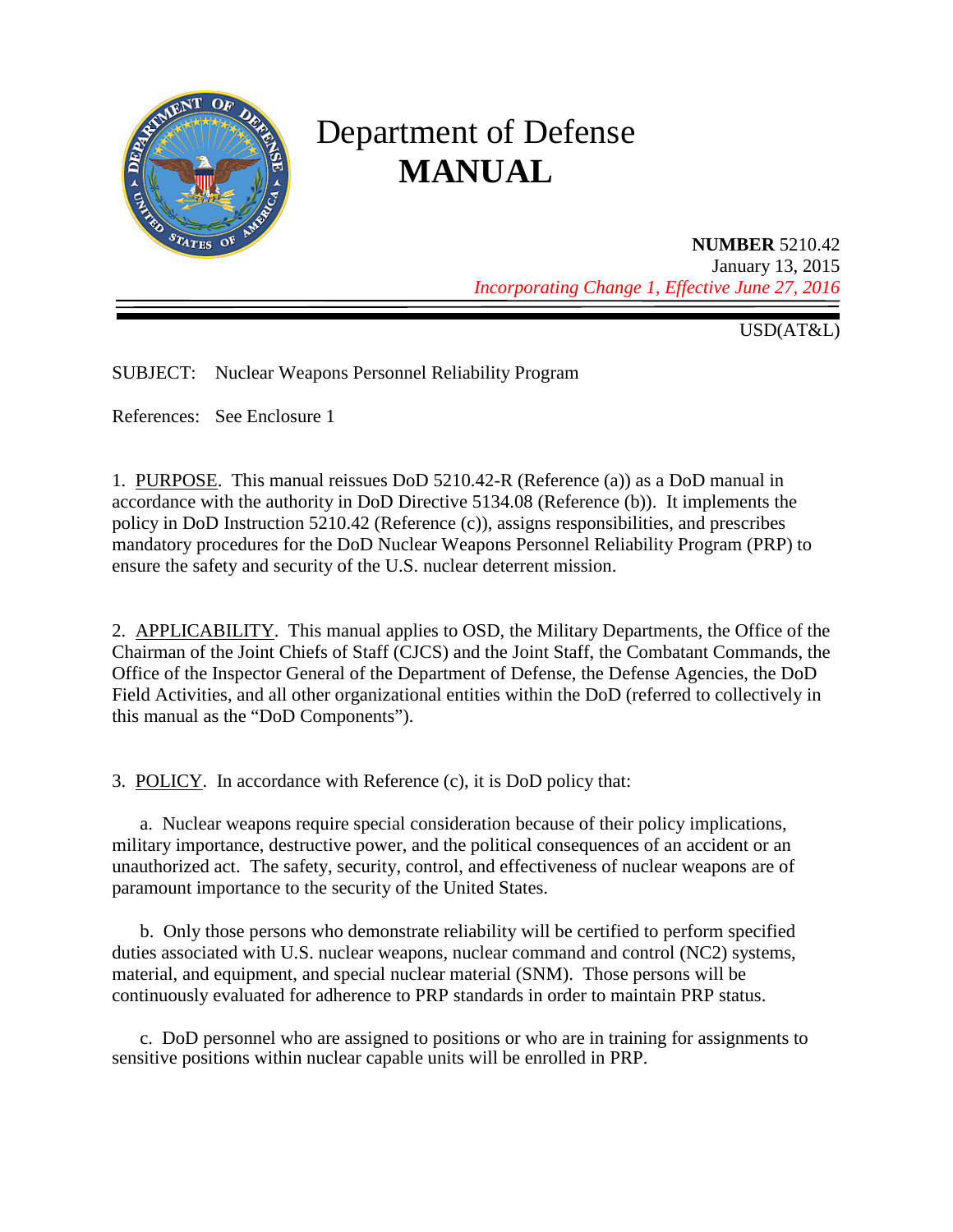4. RESPONSIBILITIES. See Enclosure 2.

5. PROCEDURES. See Enclosure 3.

6. INFORMATION COLLECTION REQUIREMENTS. The DoD Nuclear Weapons PRP Annual Status Report, referred to in paragraphs 2b and 5p of Enclosure 2 and Appendix 5 to Enclosure 3 of this manual, has been assigned report control symbol DD-AT&L(A)1403 in accordance with the procedures in Volume 1 of DoD Manual 8910.01 (Reference (d)).

7. RELEASABILITY. **Cleared for public release**. This manual is available on the Internet from the DoD Issuances Website at http://www.dtic.mil/whs/directives.

8. EFFECTIVE DATE. This manual is effective January 13, 2015.

Frank Kendall Under Secretary of Defense for Acquisition, Technology, and Logistics

Enclosures

1. References

2. Responsibilities

3. Procedures

Glossary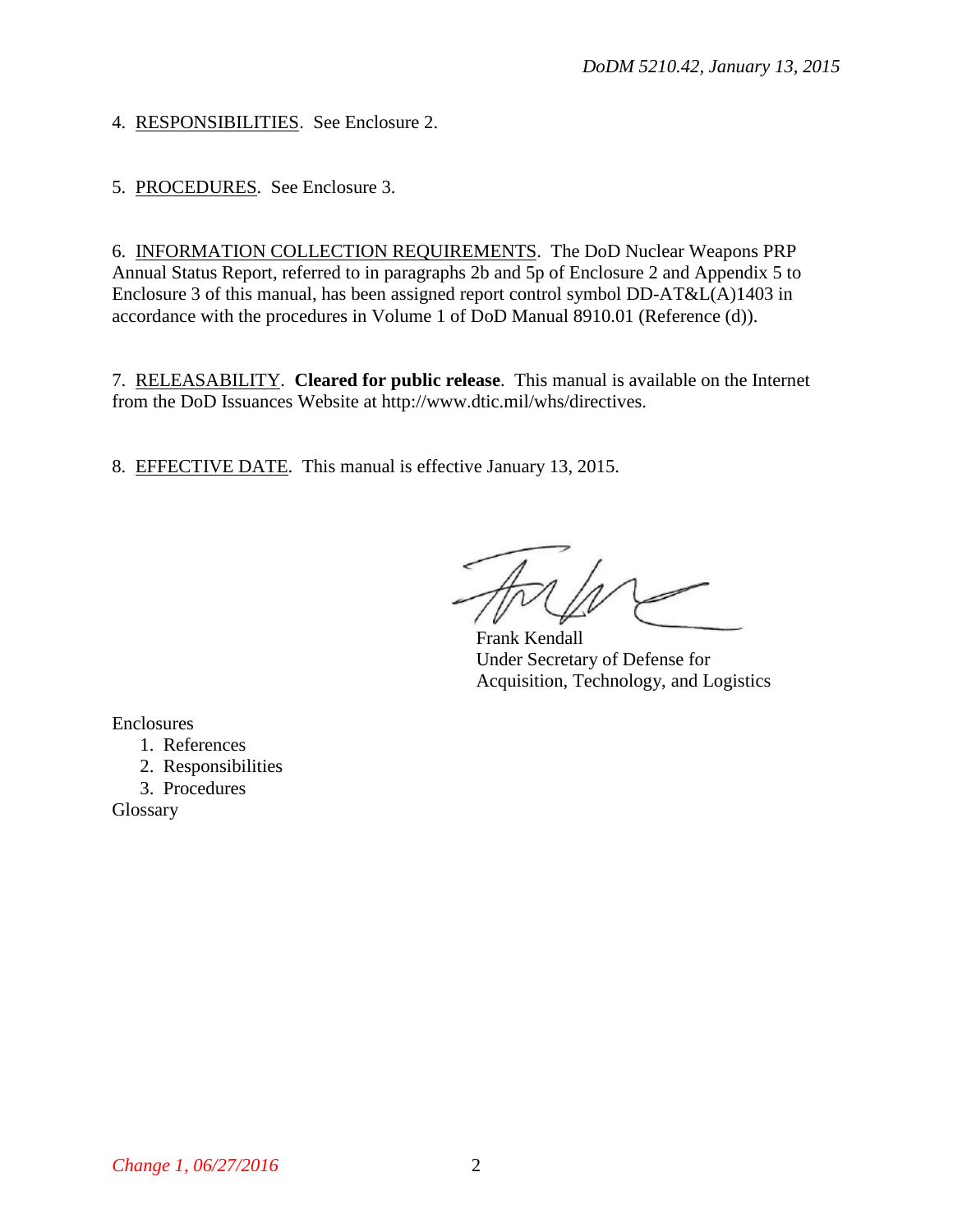# TABLE OF CONTENTS

| ASSISTANT SECRETARY OF DEFENSE FOR NUCLEAR, CHEMICAL, AND                      |  |
|--------------------------------------------------------------------------------|--|
|                                                                                |  |
| DEPUTY ASSISTANT SECRETARY OF DEFENSE FOR NUCLEAR MATTERS                      |  |
|                                                                                |  |
|                                                                                |  |
| DoD COMPONENT HEADS INVOLVED WITH NUCLEAR WEAPONS, NC2                         |  |
| SYSTEMS, POSITIVE CONTROL MATERIAL (PCM), AND SNM7                             |  |
|                                                                                |  |
| COMMANDER, UNITED STATES STRATEGIC COMMAND (CDRUSSTRATCOM)  8                  |  |
|                                                                                |  |
|                                                                                |  |
|                                                                                |  |
|                                                                                |  |
| <b>APPENDIXES</b>                                                              |  |
|                                                                                |  |
|                                                                                |  |
|                                                                                |  |
|                                                                                |  |
| APPENDIX 5: DoD NUCLEAR WEAPON PRP ANNUAL REPORT 33                            |  |
|                                                                                |  |
|                                                                                |  |
|                                                                                |  |
| <b>TABLE</b>                                                                   |  |
|                                                                                |  |
|                                                                                |  |
| <b>FIGURE</b>                                                                  |  |
| Recommended Format for DoD Nuclear Weapon Personnel Reliability Program Annual |  |
|                                                                                |  |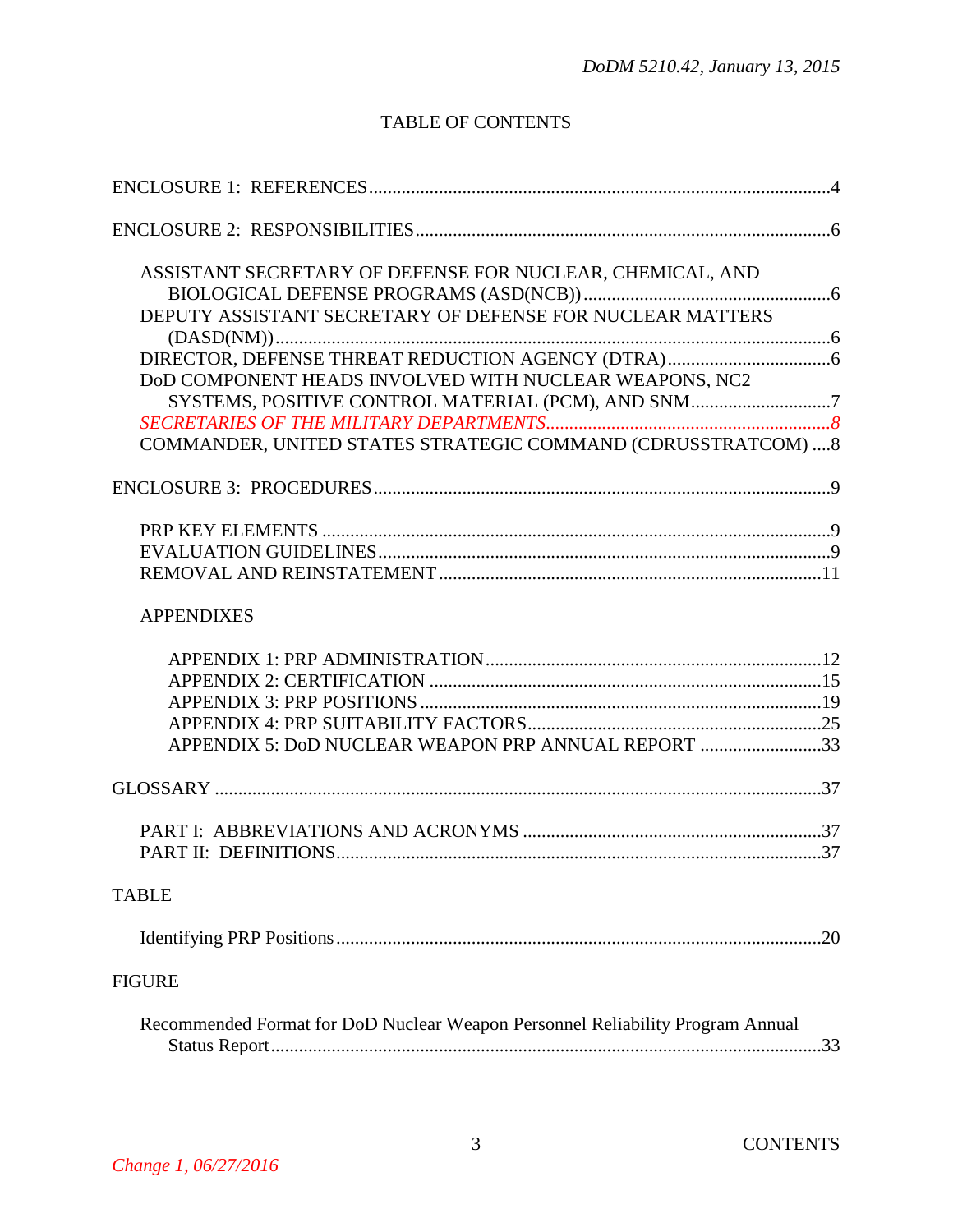# ENCLOSURE 1

### REFERENCES

- (a) DoD 5210.42-R,"Nuclear Weapons Personnel Reliability Program (PRP) Regulation," June 30, 2006, as amended (hereby cancelled)
- (b) DoD Directive 5134.08, "Assistant Secretary of Defense for Nuclear, Chemical, and Biological Defense Programs (ASD(NCB))," January 14, 2009, as amended
- (c) DoD Instruction 5210.42, "*DoD* Nuclear Weapons Personnel Reliability Program (PRP) *Assurance*," July 16, 2012 *April 27, 2016*
- (d) DoD Manual 8910.01, Volume 1, "DoD Information Collections: Procedures for DoD Internal Information Collections," June 30, 2014
- (e) Chairman of the Joint Chiefs of Staff Instruction 3263.05A*B*, "Nuclear Weapons Technical Inspections," August 9, 2013 *November 17, 2014*
- (f) Chairman of the Joint Chiefs of Instruction 3262.01*H*, "Nuclear Command and Control Staff Assessment Visit Program," October 1, 2011[1](#page-3-0) *February 20, 2015*
- (g) Defense Federal Acquisition Regulation Supplement (DFARS), current edition
- (h) DoD Directive 5400.11, "DoD Privacy Program," October 29, 2014
- (i) DoD 5400.11-R, "Department of Defense Privacy Program," May 14, 2007
- (j) DoD Directive S-5210.81, "United States Nuclear Weapons Command and Control, Safety, and Security (U)," August 8, 2005*, as amended*
- (k) DoD Instruction 6495.02, "Sexual Assault Prevention and Response (SAPR) Program Procedures," March 28, 2013, as amended
- (l) Public Law 104-191, "Health Insurance Portability and Accountability Act of 1996," August 21, 1996
- (m) DoD 6025.18-R, "DoD Health Information Privacy Regulation," January 24, 2003
- (n) DoD Instruction 1010.04, "Problematic Substance Use by DoD Personnel," February 20, 2014
- (o) DoD 5200.2-R, "Personnel Security Program," January 1, 1987, as amended
- (p) DoD Instruction 5210.91, "Polygraph and Credibility Assessment (PCA) Procedures," August 12, 2010, as amended
- (q) DoD Instruction 1010.01, "Military Personnel Drug Abuse Testing Program (MPDATP)," September 13, 2012
- (r) DoD Instruction 1010.09, "DoD Civilian Employee Drug-Free Workplace Program," June 22, 2012
- (s) DoD Manual 3150.08, "Nuclear Weapon Accident Response Procedures (NARP)," August 22, 2013
- (t) DoD Directive O-5210.41, "Security Policy for Protecting Nuclear Weapons," November 1, 2004*January 22, 2015*
- (u) DoD Instruction 1215.06, "Uniform Reserve, Training, and Retirement Categories for the Reserve Components," March 11, 2014*, as amended*
- (v) American Psychiatric Association, "Diagnostic and Statistical Manual of Mental Disorders," 5th Edition<sup>[2](#page-3-0)</sup>

<span id="page-3-0"></span><sup>&</sup>lt;sup>1</sup> This is a classified document. Available through SIPRNET from the CJCS Electronic Library.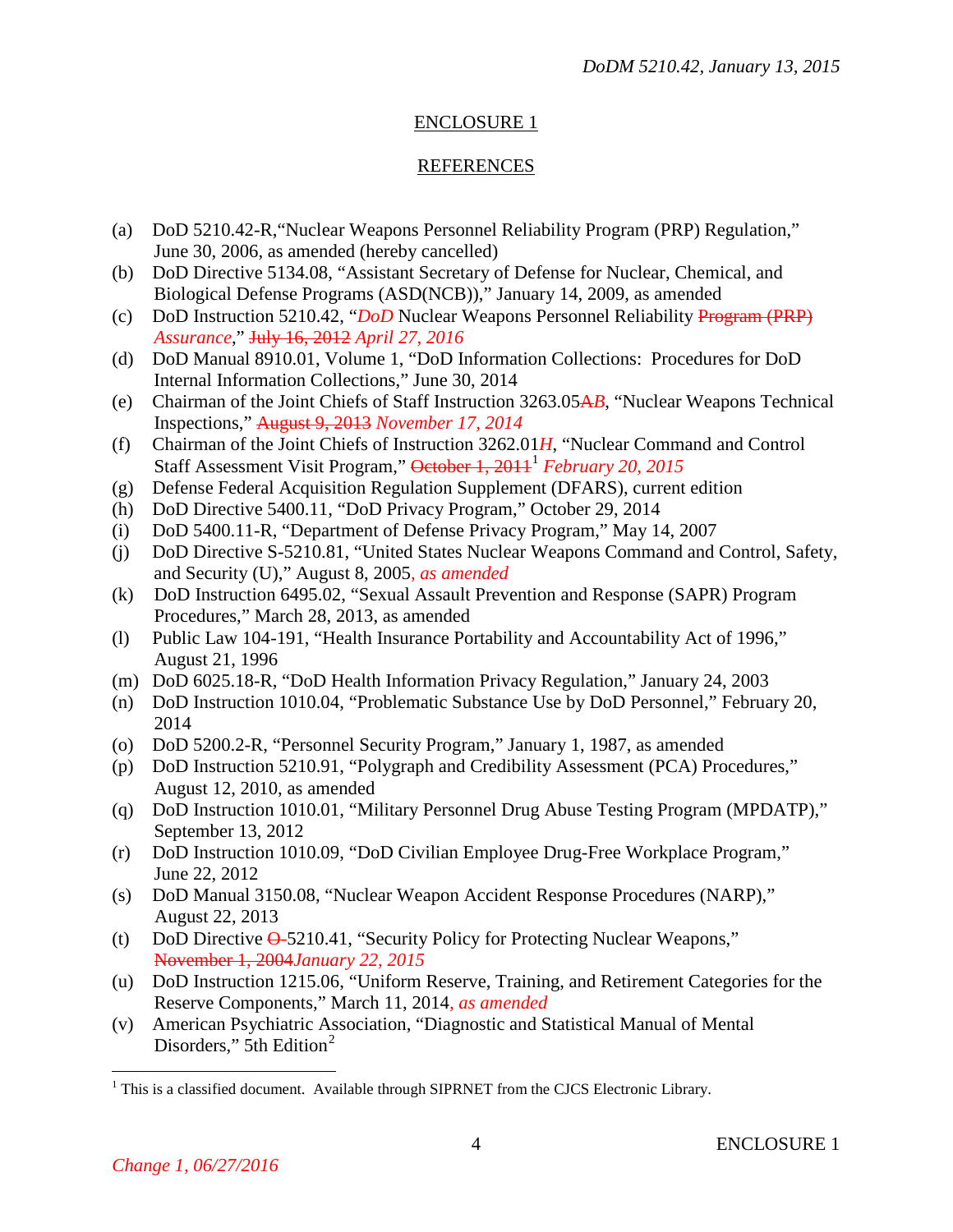- (w) DoD Directive 5210.56, "Carrying of Firearms and the Use of Force by DoD Personnel Engaged in Security, Law and Order, or Counterintelligence Activities," April 1, 2011
- (x) Section 1091 of Title 10, United States Code

<sup>&</sup>lt;sup>2</sup> Published by the American Psychiatric Association, 1400 K St., NW, Washington, DC 20005.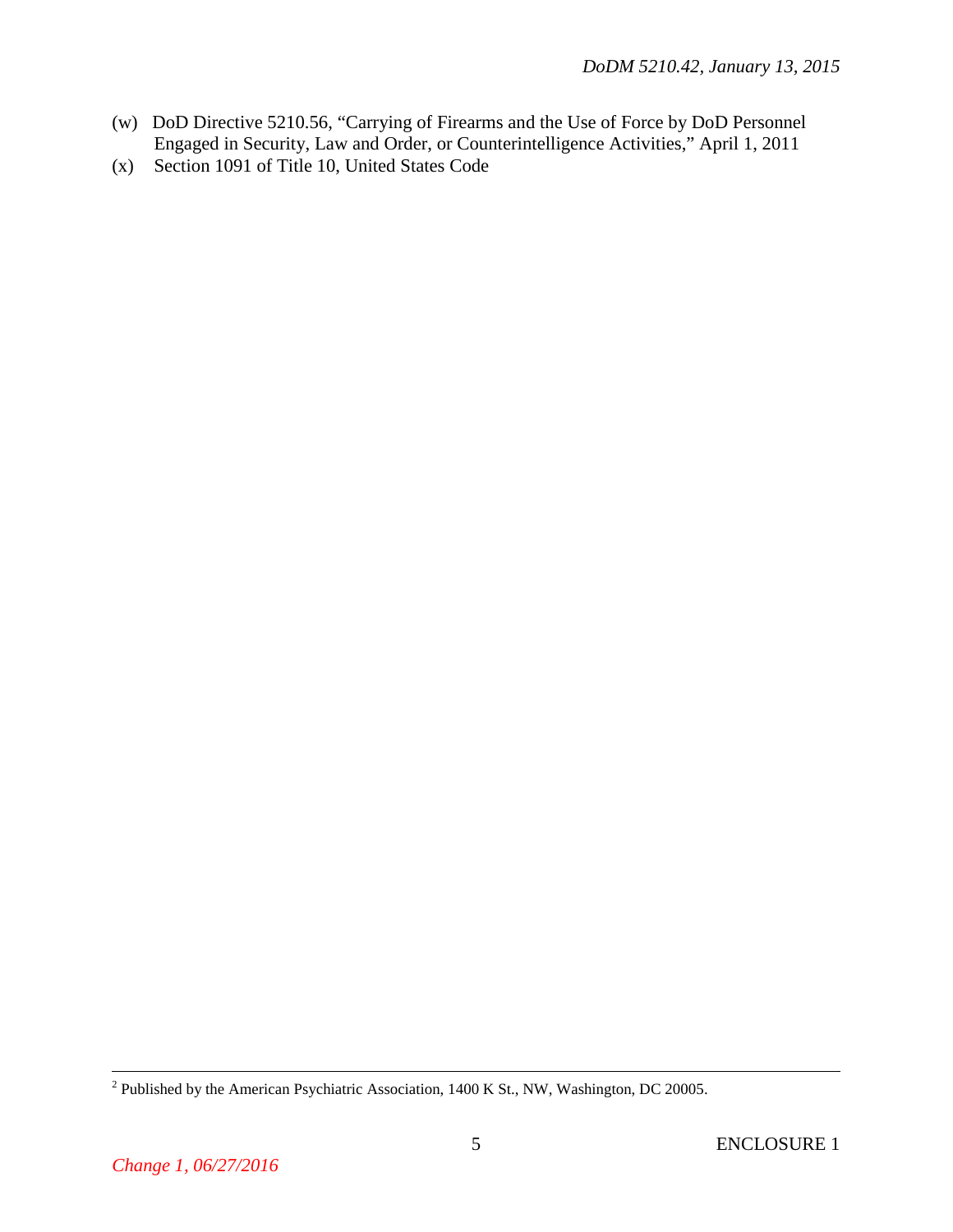## ENCLOSURE 2

# RESPONSIBILITIES

1. ASSISTANT SECRETARY OF DEFENSE FOR NUCLEAR, CHEMICAL, AND BIOLOGICAL DEFENSE PROGRAMS (ASD(NCB)). Under the authority, direction, and control of the Under Secretary of Defense for Acquisition, Technology, and Logistics (USD(AT&L)), the ASD(NCB):

a. Develops PRP policy and reviews DoD Component implementation guidance for consistency and compliance with policy.

b. Serves as the OSD principal point of contact for DoD PRP with the DoD Components.

c. Maintains liaison activities with the Department of Energy, National Nuclear Security Administration, and with other departments and agencies on mutual PRP-related matters.

d. Ensures that the North Atlantic Treaty Organization Program of Cooperation nations, where personnel of such nations have access to U.S. nuclear weapons (but not to U.S. NC2 systems, material, or equipment), implement a national PRP equivalent to the U.S. PRP.

2. DEPUTY ASSISTANT SECRETARY OF DEFENSE FOR NUCLEAR MATTERS (DASD(NM)). Under the authority, direction, and control of the USD(AT&L) and through the ASD(NCB), the DASD(NM):

a. Helps *Assists* the ASD(NCB) execute assigned responsibilities and functions related to the PRP pursuant to Reference (b).

b. Compiles and analyzes DoD Component annual PRP status reports. Provides significant negative decertification trend information to the DoD Components.

c. Reviews all DoD Component PRP implementation guidance to ensure consistency with this manual.

3. DIRECTOR, DEFENSE THREAT REDUCTION AGENCY (DTRA). Under the authority, direction, and control of the USD(AT&L), the Director, DTRA:

a. Conducts Defense Nuclear Surety Inspection Oversight for the Chairman of the Joint Chiefs of Staff and PRP Staff Assessment Visits in accordance with CJCS Instruction (CJCSI) 3263.05A (Reference (e)), CJCSI 3262.01 (Reference (f)), and Enclosure 3 of this manual.

b. Develops and maintains DoD-level PRP training programs.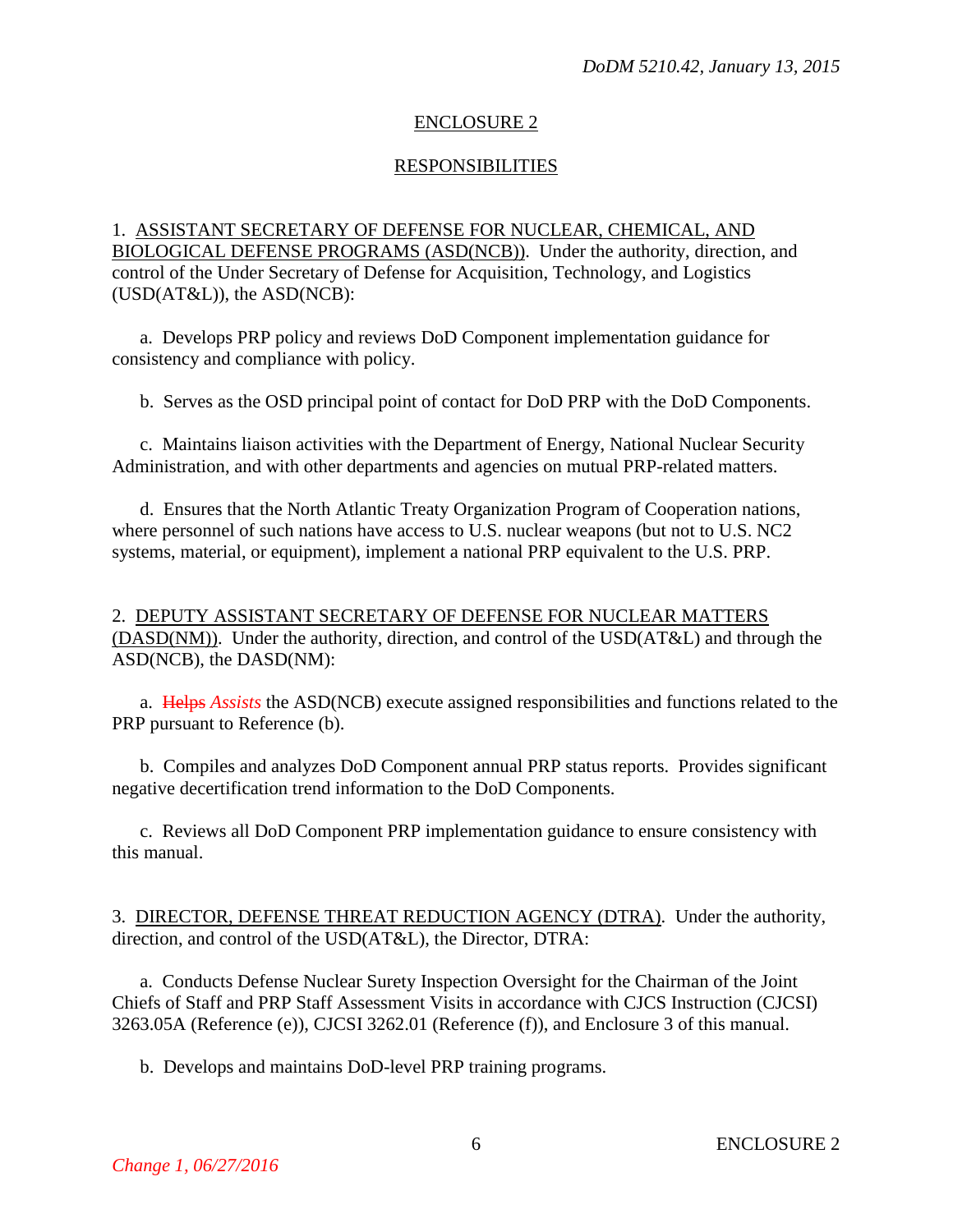## 4. DoD COMPONENT HEADS INVOLVED WITH NUCLEAR WEAPONS, NC2 SYSTEMS, POSITIVE CONTROL MATERIAL (PCM), AND SNM. The DoD Component heads involved with nuclear weapons, NC2 systems, PCM, and SNM:

a. Incorporate the requirements of this manual into and make these requirements part of contracts for services and resources related to nuclear operations.

b. Select personnel for PRP who meet the reliability standards in this manual.

c. Establish procedures for formally designating reviewing and certifying officials.

d. Develop and implement a continuous oversight plan to help the certifying officials continually evaluate PRP-certified National Guard and Reserve personnel.

e. Provide initial and refresher training for PRP personnel. Define and establish training requirements in Component guidance, including frequency of refresher training.

f. Train all appropriate medical personnel in the purpose of PRP and advise them of their responsibilities.

g. Train all appropriate personnel in the personnel security requirements for assignment to the nuclear weapons PRP and their responsibility to advise the certifying official of personnel security issues that adversely affect the certification of PRP members.

h. Define roles and responsibilities for PRP individuals, supervisors, and administrators.

i. Define contractor *requirements on* procedures for incorporation into contracts when the statement of work under the contract involves activities that are subject to the PRP.

j. Establish procedures to appoint agency or installation competent medical authorities (CMAs) and procedures for individual health record information review.

k. Prescribe procedures for conducting PRP inspections and staff assessments as part of the Nuclear Weapons Technical Inspection system in accordance with Reference (e).

l. Establish a drug abuse testing program for all personnel assigned to PRP positions, and for contractor personnel under the terms of applicable contracts and part 223.5 of Defense Federal Acquisition Regulation Supplement (DFARS) (Reference (g)), as appropriate, and determine the criteria and extent to which PRP personnel will be tested.

m. Develop and implement standards and procedures for ensuring due process for individuals identified for disqualification or decertification in accordance with this manual.

n. Act as the final approval authority for requalification or reinstatement for individuals disqualified or decertified in accordance with this manual.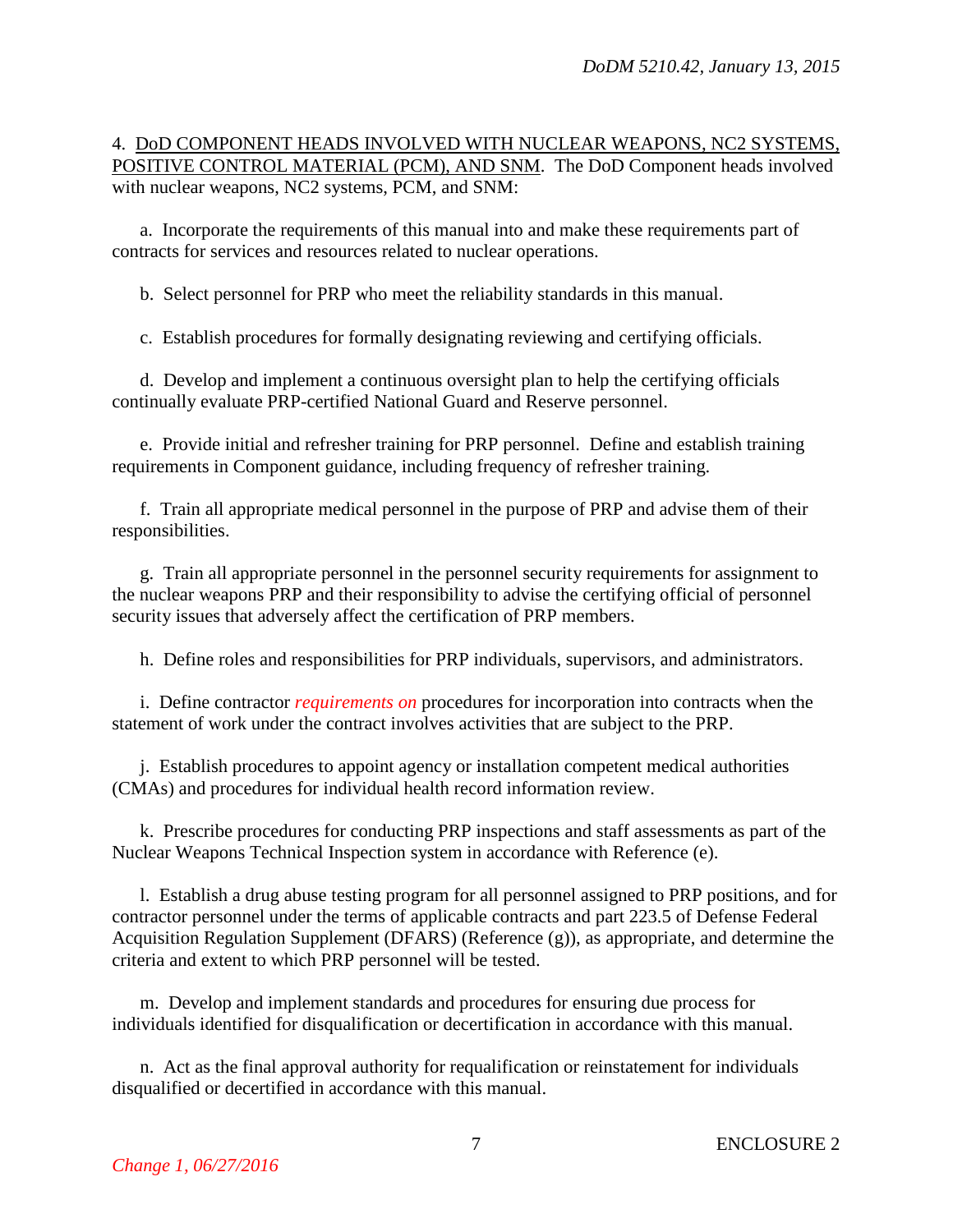o. Review and evaluate the PRP during appropriate inspections and staff visits at all levels of command. The results will be reviewed periodically at the highest level in the DoD Component to ensure effective and consistent application of PRP.

p. Submit annual program status reports to the DASD(NM), as described in Appendix 5 to Enclosure 3.

q. Ensure that personally identifiable information (PII) involved in the execution of PRP is collected, maintained, used, and disseminated in accordance with DoD Directive 5400.11 (Reference (h)) and DoD 5400.11-R (Reference (i)).

*5. SECRETARIES OF THE MILITARY DEPARTMENTS. In addition to the responsibilities in Section 4 of this enclosure, the Secretaries of the Military Departments are authorized to develop reliability guidance specific to personnel guarding nuclear weapons. If promulgated, that guidance must meet the reliability assurance standards in Reference (j) and the essential elements listed in Reference (c) and will be used in lieu of the PRP requirements listed in the issuance.*

#### 5*6*. COMMANDER, UNITED STATES STRATEGIC COMMAND (CDRUSSTRATCOM).

In addition to the responsibilities in section 4 of this enclosure, the CDRUSSTRATCOM acts as the reviewing official for USSTRATCOM and certifying official for all general and flag officers who perform Airborne Emergency Action Officer duties as part of the Airborne Launch Control System mission:

- a. If their current duties do not require PRP certification; or
- b. They are currently assigned to commands without an existing program.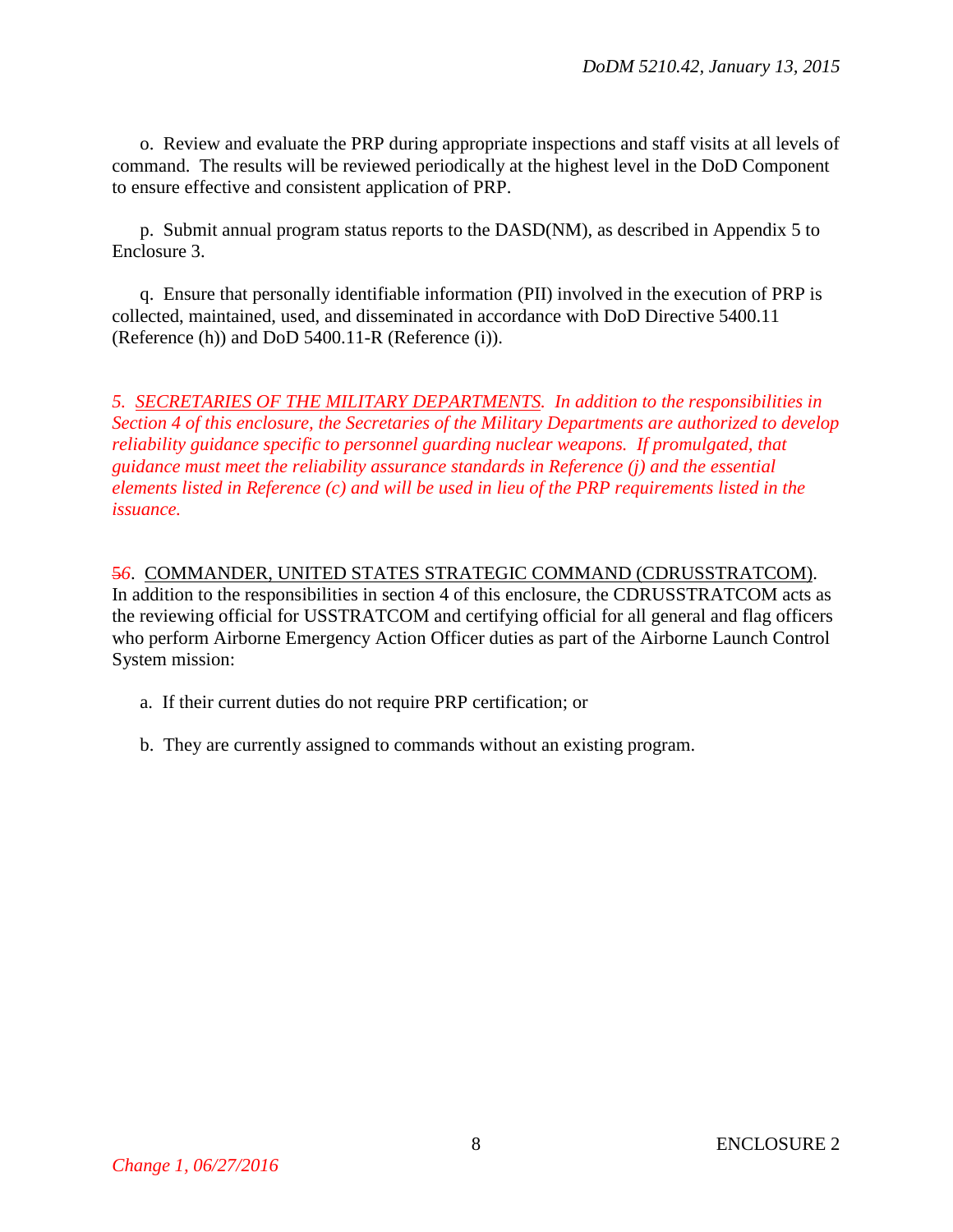#### ENCLOSURE 3

#### PROCEDURES

1. PRP KEY ELEMENTS. PRP is the commander's program. The commander is exclusively accountable for determining the fitness for duty of individuals subject to PRP. DoD Components and subordinate organizations may establish procedures for implementation of this manual but will not establish additional PRP requirements.

a. PRP is a critical link in nuclear surety. PRP-required screening programs, personnel security investigations (PSIs), and the PRP continuous evaluation requirement are designed to mitigate risks and protect the nuclear deterrent from insider threats. As such, PRP-supporting DoD Component heads and supervisors must aid reviewing and certifying officials in their initial and continuing evaluation duties by ensuring they are provided all relevant information on those trusted with PRP duties.

b. Only those individuals who demonstrate the highest levels of integrity and dependability will be chosen for PRP duties. PRP ensures that each person trusted with U.S. nuclear weapons, NC2 systems and equipment, PCM, and SNM, in accordance with DoD Directive S-5210.81 (Reference (j)) and Reference (d), meets the highest levels of reliability. Those trusted with PRP duties have an obligation to report any behavior or circumstance about themselves or others in PRP that may affect reliability or result in an unsafe or insecure condition.

c. Only certified personnel will be assigned to designated PRP positions. All PRP positions will be formally designated as either critical or controlled and restricted to the minimum number required to accomplish the mission. Unless required by other PRP duties, the reviewing official need not be designated as a PRP position. Examples of typical PRP positions are shown in Appendix 3 to this enclosure.

2. EVALUATION GUIDELINES. Certifying officials are responsible for ensuring that all military, civilian, and contractor personnel under the terms of their contracts assigned to PRP positions meet all of the requirements of the continuing evaluation process. Certifying officials must observe the behavior and performance of members certified under PRP on a frequent and consistent basis. The primary consideration for certifying officials should be that the sum of all observations, including personal and peer observation and reporting, is sufficiently detailed to allow for thorough evaluation of the individual.

a. Personnel Not Under Routine Observation. Certifying officials must maintain an equivalent level of confidence in the reliability of personnel whose normal duties do not provide for routine observation, excluding periods of administrative absence (leave, pass, temporary duty, or temporary additional duty). Individuals certified under PRP must agree that certifying officials and CMAs can review certain information and materials concerning their on- and offduty activities (medical, mental health, police, employment records, credit reports, etc.).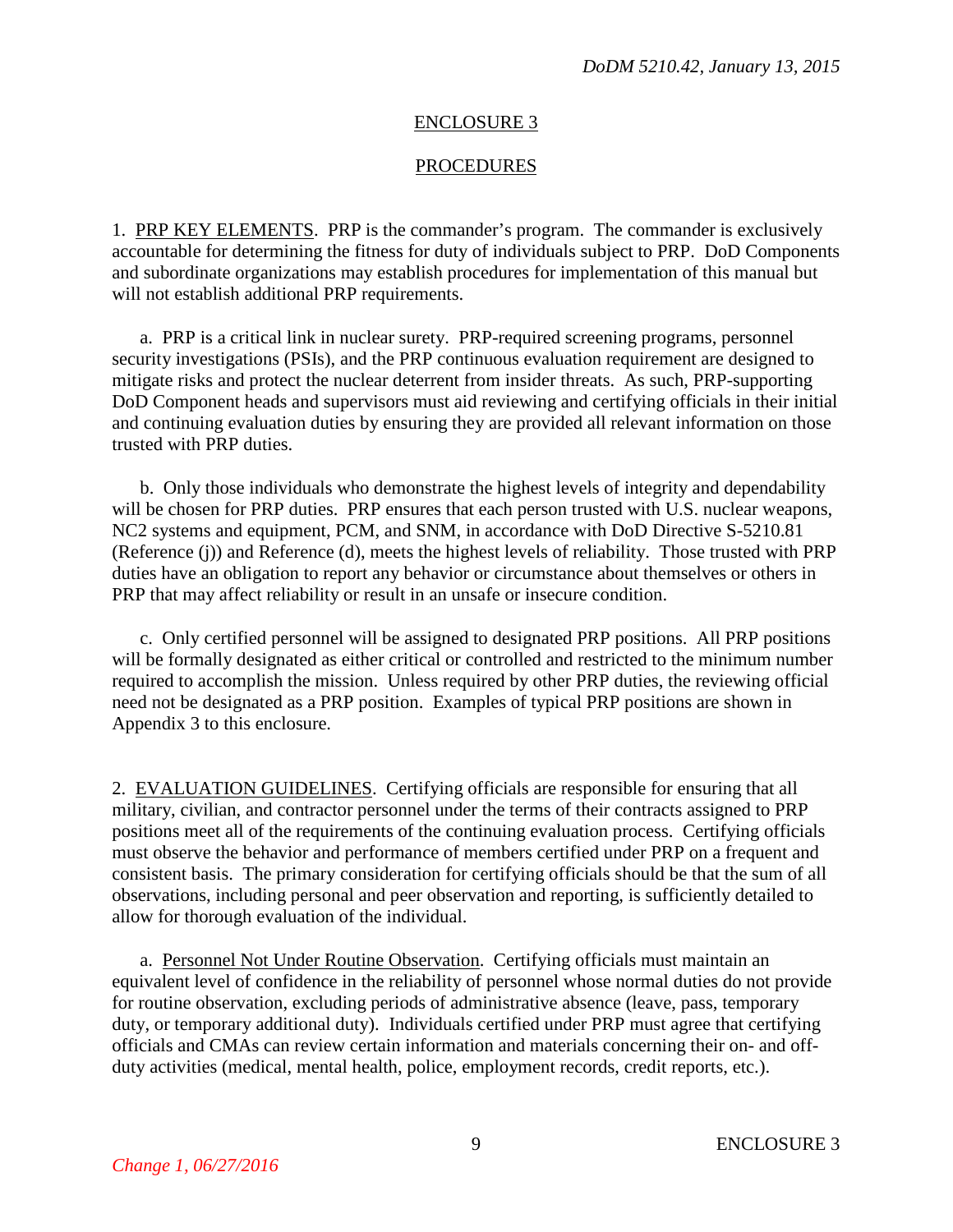(1) DoD Components will develop procedures and approval authority for personnel not under routine observation. The approval authority may be delegated in writing to a single official of at least O-7 military grade/Senior Executive Service member on the staff. All exceptions to routine observation will be submitted for review on an annual basis to the DASD(NM). The certifying official will submit a specific plan outlining the application of the tools outlined in paragraph 2a(2) of this enclosure, tailored to the circumstances of the individual being considered, that provides for the equivalent level of confidence mentioned in paragraphs 1a,b, and c of this enclosure.

(2) For periods in which a PRP-certified individual was not subject to continuing evaluation, the certifying official must ensure that the individual's reliability during these times meets PRP requirements. The certifying official will employ additional means and methods sufficient to assist in that determination, e.g., an additional personal interview, periodic medical records review, additional drug screening, contact with civilian employer of Reserve and National Guard personnel or previous supervisor, service or personnel records review, periodic criminal records and history checks, and credit checks.

b. Medical Care. When an individual's performance may be impaired by medical care or the use of prescribed medication or short-term stress, the certifying official will be notified to decide if the individual needs to be removed from PRP duties for the period of medical care, stress, or use of medication, as determined by the CMA.

(1) The CMA is responsible for determining what information qualifies as medical factors that may affect an individual's suitability for PRP, and will convey these factors to the certifying official. DoD Components may establish protocols that may be applied by independent duty medical technicians (IDMTs) at munitions support squadrons and independent duty corpsmen (IDCs) not designated as CMAs.

(2) A sexual assault victim certified under PRP is eligible for both the Restricted and Unrestricted reporting options in accordance with DoD Instruction 6495.02 (Reference (k)). If electing restricted reporting, the victim is required to advise the CMA of any factors that could have an adverse impact on the victim's performance, reliability, or safety while performing PRP duties. If necessary, the CMA will inform the certifying official that the person in question should be suspended from PRP status, without revealing the individual is a victim of sexual assault, thus preserving the Restricted Report.

c. Contractor PRP Continuing Evaluation. Contractor employees who, under the terms of the contracts, have been determined eligible by the contract monitor and have been assigned to PRP positions will be annotated in the DoD designated personnel security information system of record (currently Joint Personnel Adjudication System (JPAS)). Any file documentation that can't be submitted through JPAS should be submitted to the DoD Consolidated Adjudications Facility (CAF) Division A, 600 10th Street, Suite 160, Ft. Meade, MD 20755, or the DIA CAF *or the Defense Security Service, Personnel Security Management Office for Industry (PSMO-I), 7556 Teague Road, Suite 500, Hanover, MD 21076*, whichever holds the clearance *or reviews and triages continuous evaluation information*. On receipt of any information that may affect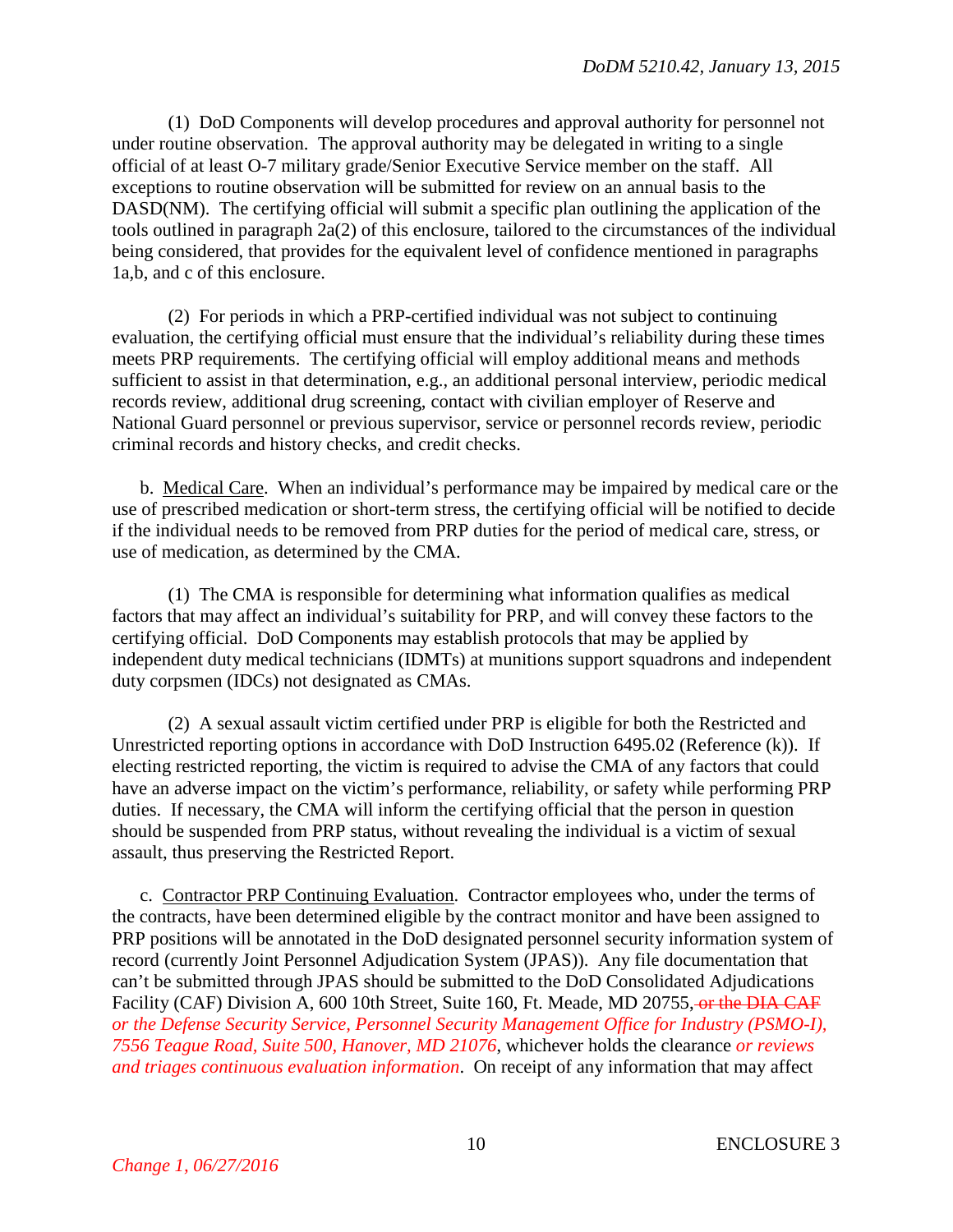the reliability of a contractor employee under the PRP, the DoD or DIA CAF *or PSMO-I* will forward that information to the appropriate certifying official.

# 3. REMOVAL AND REINSTATEMENT

a. Suspension. Suspension is used to remove a member from PRP duties without starting decertification action. Although a recommendation to suspend may come from many sources, only the certifying official is authorized to determine whether suspension is appropriate.

b. Decertification. Any individual who fails to meet the reliability standards specified in this manual will not be assigned to, or continued in, duties of a PRP position. PRP certification will be revoked on a certifying official's determination and reviewing official approval that an individual no longer meets PRP standards.

c. Requalification or Reinstatement. A certifying official or reviewing official may request requalification consideration or reinstatement of an individual's PRP certification for individuals who were disqualified or decertified, provided the reason or condition of the disqualification or decertification or ineligibility no longer exists. Requalification and reinstatement procedures are in Appendix 1 to this enclosure.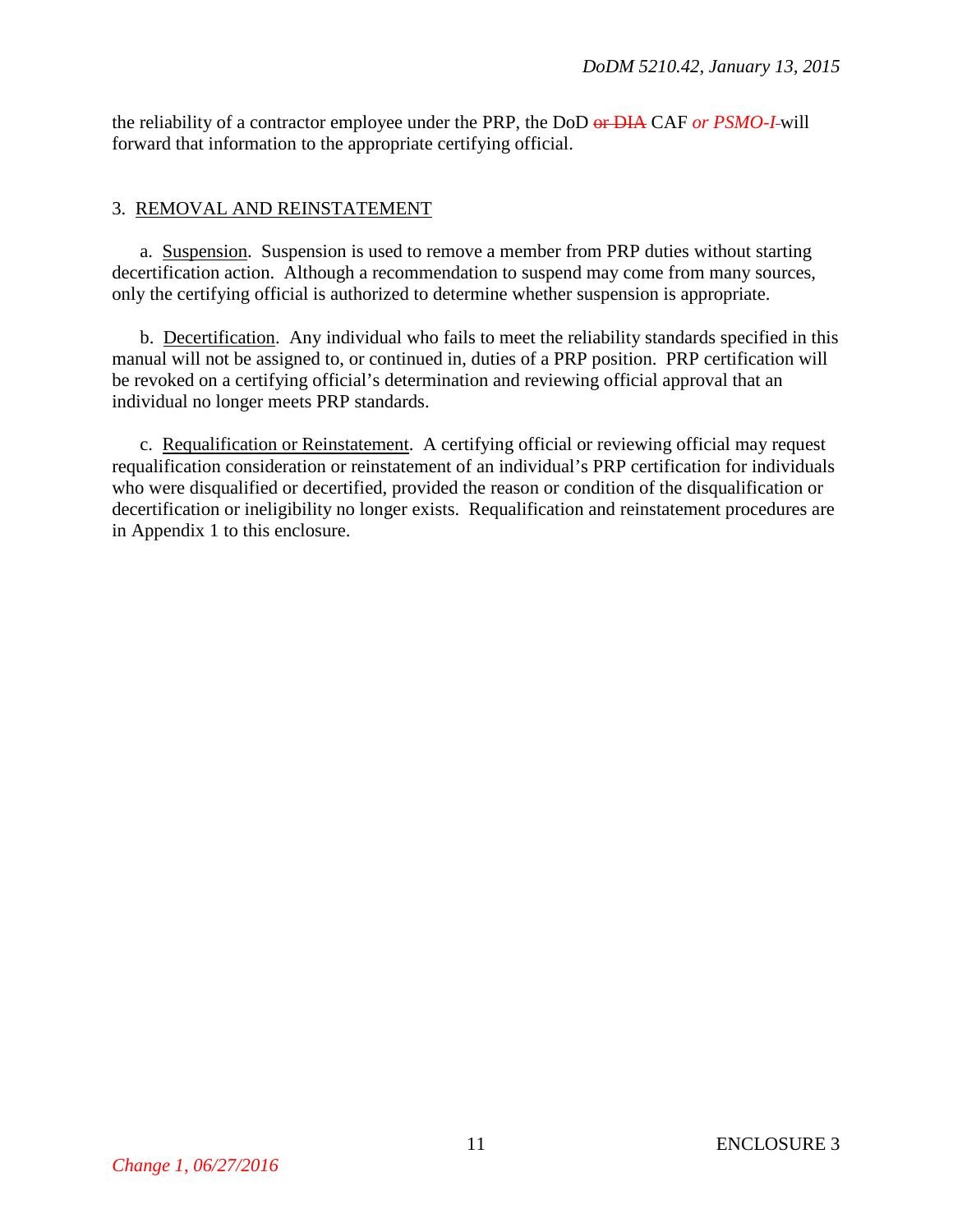### APPENDIX 1 TO ENCLOSURE 3

#### PRP ADMINSTRATION

#### 1. ROLES

#### a. Reviewing and Certifying Officials

(1) The reviewing official is responsible for the management of PRP. That official ensures that the requirements of PRP are implemented and all personnel comply with applicable standards. The reviewing official will review individual personnel and health records, as necessary. Before assuming PRP certifying official duties, the reviewing official must screen and certify the certifying official. Commanders and reviewing officials who are not in a PRP position may certify their designated certifying official and subordinate commanders.

(2) The certifying officials will be designated as critical or controlled PRP positions commensurate with the highest category of any nuclear duty position in the unit or activity concerned. The certifying official makes a judgment on the reliability of each individual identified for PRP duties.

b. CMA. The CMA will act as a PRP medical consultant to provide recommendations to reviewing and certifying officials on individuals' suitability to perform PRP duties.

c. DoD Component and Installation PRP Monitor. The DoD Component or installation PRP monitor:

(1) Coordinates and distributes PRP information to the reviewing and certifying officials, unit commanders, PRP monitors, and supporting staff agencies.

(2) Indoctrinates and trains unit PRP personnel and administrators on program objectives and procedures; maintains the installation PRP roster.

(3) Conducts staff assistance visits to all subordinate units with a PRP.

2. JOINT BASING AND MULTI-AGENCY PRP. Joint basing and multi-agency PRP will create a collaborative environment with open lines of communication. Support DoD Components will provide priority consideration and support to PRP certifying officials regardless of Military Service or DoD Component affiliation. This applies to every PRP command located on another Military Service installation.

a. Program authority and direction will reside with the PRP-certified command.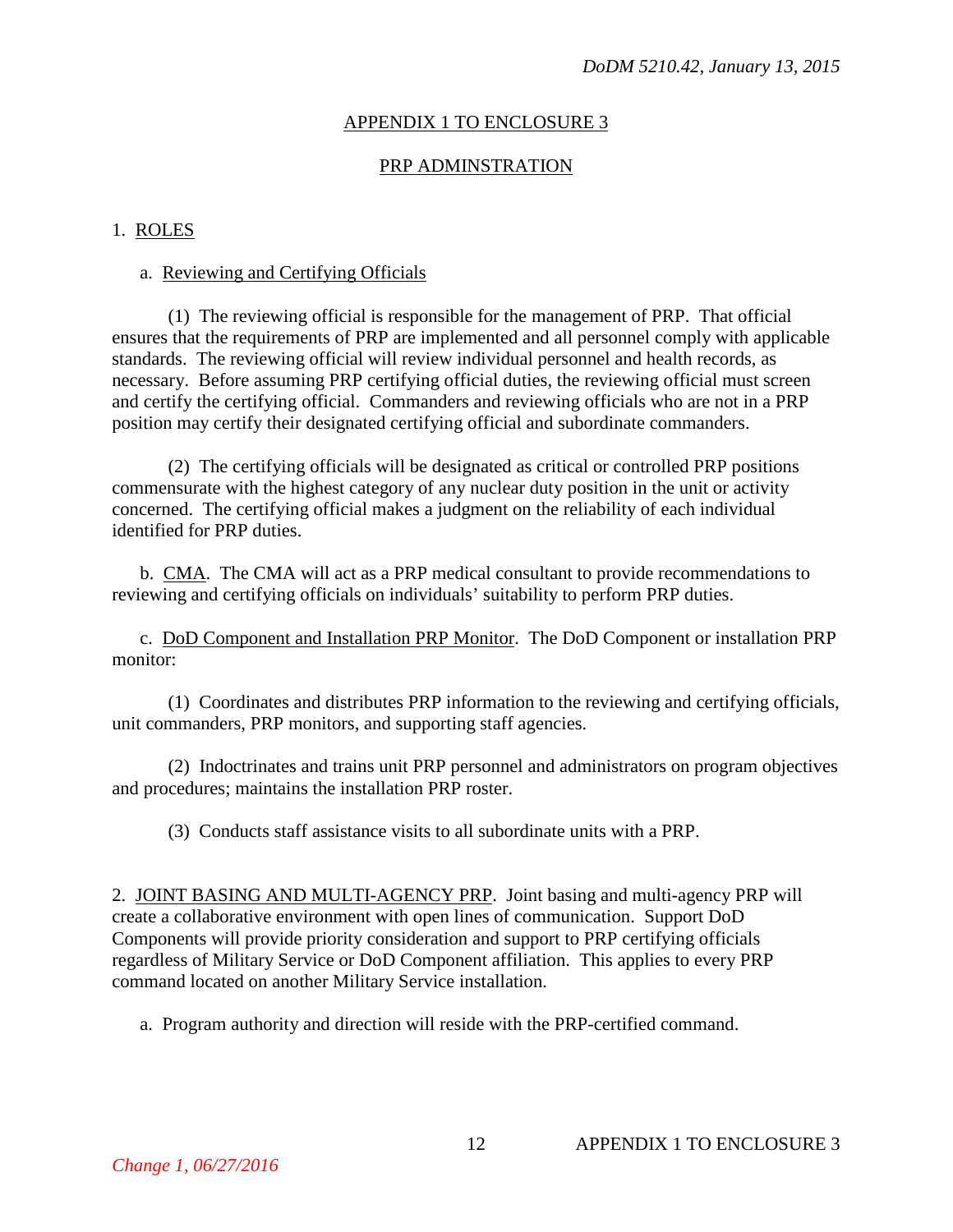b. Joint installations and installations with tenant Combatant Commands or other nontraditional organizations will comply with this manual to determine the best way to implement PRP at the installation.

3. TRAINING. Reviewing officials, certifying officials, PRP monitors, CMAs and other medical personnel (e.g., IDMTs and IDCs that are not CMAs who review PRP medical issues), and individuals assigned to PRP duties will receive initial training, refresher PRP training, and be thoroughly briefed on their PRP management and oversight responsibilities. Initial training will include, at a minimum:

- a. PRP purpose and applicability.
- b. PRP roles and responsibilities.
- c. PRP certification.
- d. Continuing evaluation.
- e. Disqualification, removal, and reinstatement.

f. Requirements of Public Law 104-191 (Reference (l)) and DoD 6025.18-R (Reference (m)).

#### 4. PRP REVIEW AND EVALUATION

a. DoD Components will ensure that PRP is reviewed and evaluated for effectiveness during appropriate inspections and staff visits at all levels of command.

b. PII collected, maintained, used, or disseminated in PRP execution must be safeguarded to prevent any unauthorized use. The DoD Components will ensure the collection, use, and dissemination of PII complies with the requirements of References (h) and (i).

5. PERSONNEL TRANSFER. When a PRP-certified individual is transferred to another PRP position, he or she must be interviewed by the new certifying official. If this transfer does not involve a change in the reviewing official, the individual's medical and personnel records do not need to be re-screened.

6. SUSPENSION. When suspending an individual and removing him or her from PRP duties, the certifying official will notify the individual and his or her supervisor of the nature and circumstances of the suspension. A suspension can initially last up to 3 months. The certifying official may extend the period of suspension to 1 year in 3 month increments.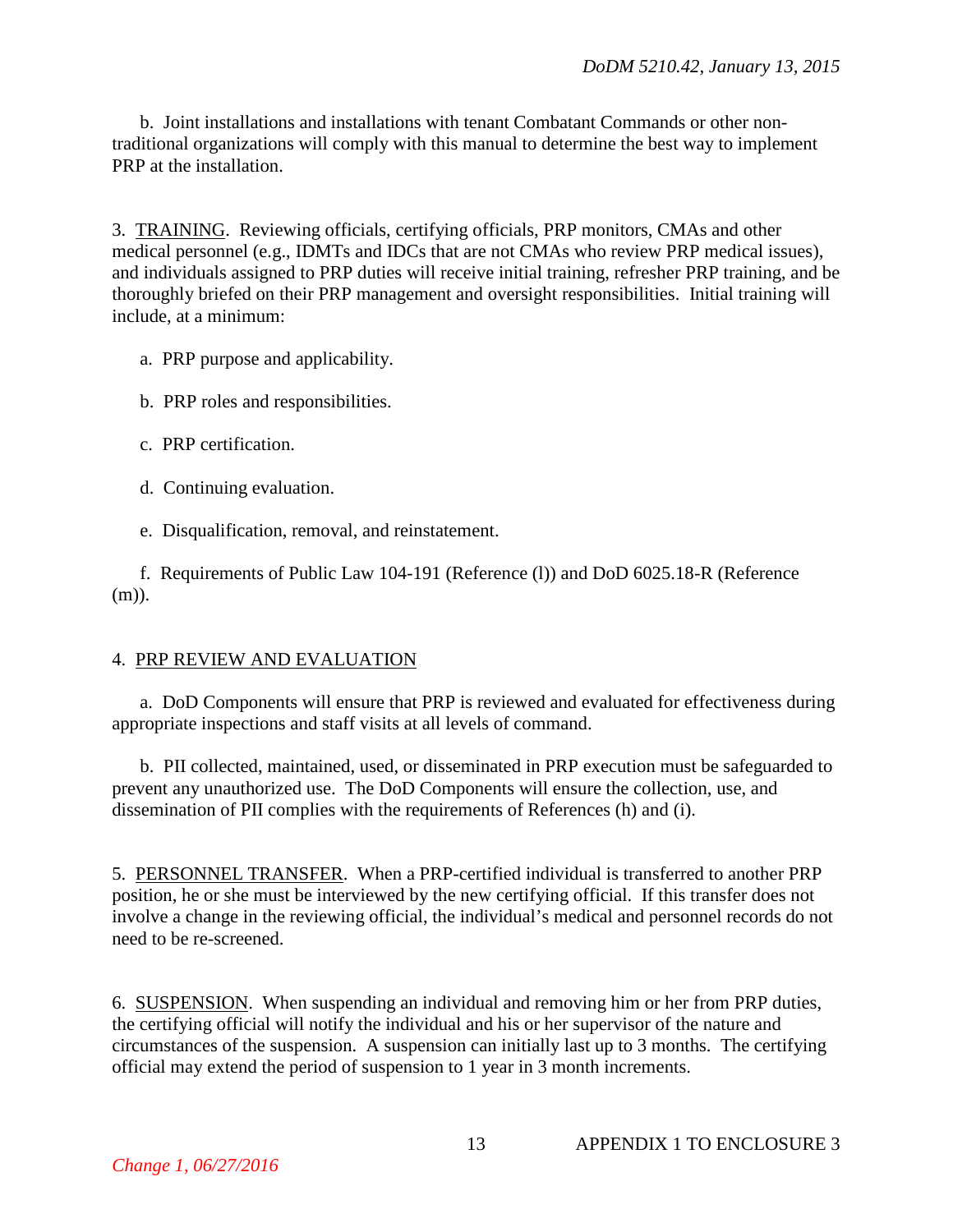7. DECERTIFICATION. Individuals who have been determined by the certifying official to no longer meet PRP standards will be decertified. Within 15 workdays of the determination, the certifying official will advise the individual, in writing, of the reasons for decertification and of the requirement for review by the reviewing official.

a. To ensure uniform application of the PRP standards specified by this manual, the reviewing official will review each case involving a decertification decision. The reviewing official may seek additional information or explanations of extenuating circumstances from the certifying official, the CMA, personnel officials, and the individual concerned, if appropriate.

b. After reviewing the decertification action, the reviewing official will notify the individual and the certifying official of the findings and conclusion within 15 work days. In the case of a DoD contractor employee, the contractor will be told that the employee has been decertified and may no longer be assigned to or continue performing PRP duties in compliance with contractual requirements.

c. If the reviewing official approves the decertification, the individual will be removed from positions requiring PRP certification, and the action will be made a matter of permanent record.

#### 8. REQUALIFICATION AND REINSTATEMENT

a. DoD Component heads are the approval authority for requalification or reinstatement. Requests for requalification or reinstatement must be in writing and include justification. If requalification or reinstatement is approved, initial qualification and screening will be completed, as described in Appendix 2 to this enclosure.

b. Individuals disqualified or decertified for alcohol use disorder may be requalified or reinstated for PRP duties if the individual, before requesting reinstatement, successfully completed:

(1) An initial intensive outpatient-level treatment or higher level treatment in accordance with DoD Instruction 1010.04 (Reference (n)).

(2) A 1-year period of strict compliance with aftercare program requirements in accordance with Reference (n).

(3) A PRP qualification screening and psychological evaluation with a favorable prognosis by the CMA.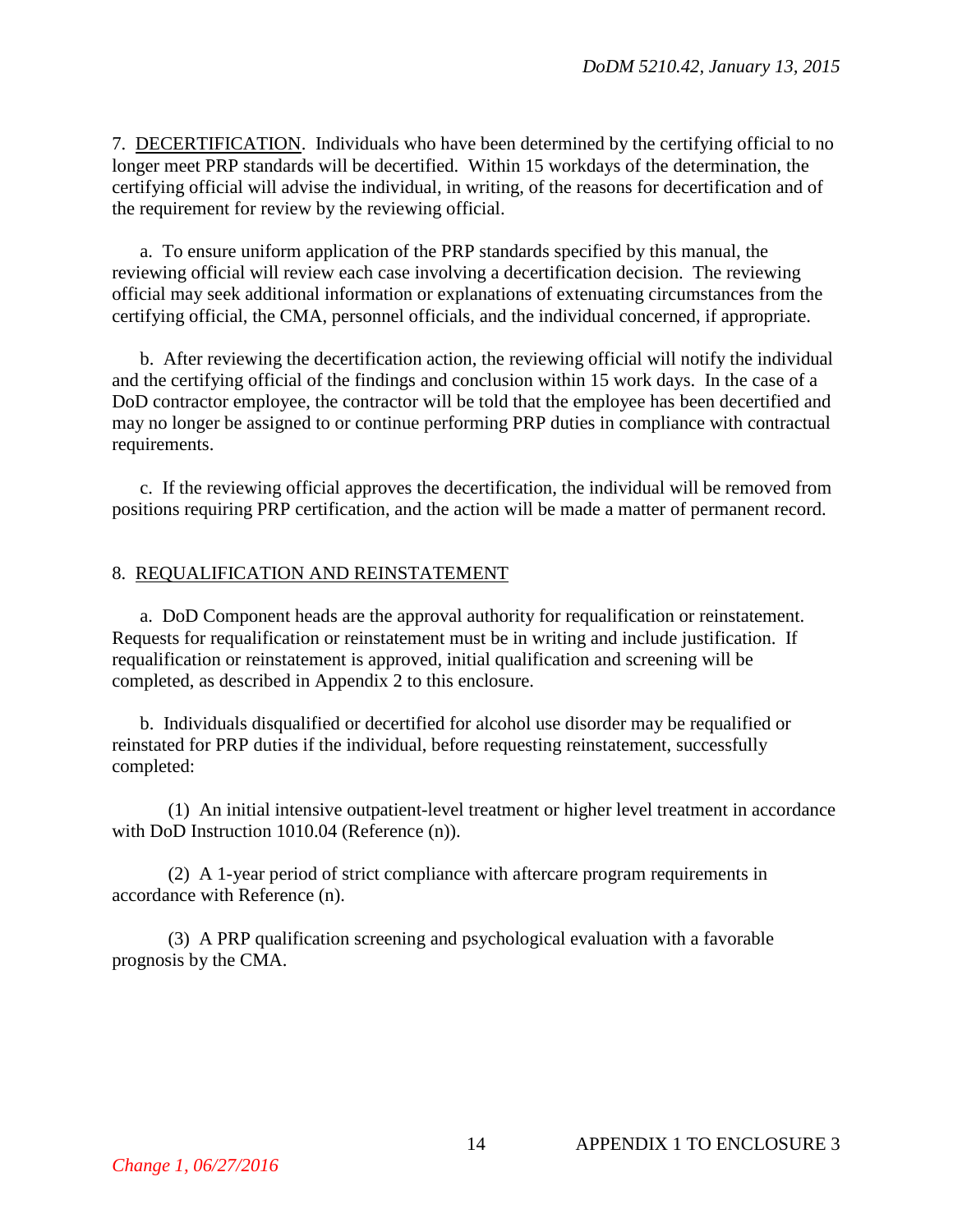### APPENDIX 2 TO ENCLOSURE 3

# **CERTIFICATION**

1. CERTIFICATION REQUIREMENTS. The certifying official will judge the reliability of each individual identified for PRP duties. This will be based on the appropriate PSI, review of personnel and health records, position qualification requirements, and a personal interview. Certification will be formally documented and maintained while the individual is performing PRP duties. The certification will terminate administratively when an individual transfers to a position not requiring PRP certification.

a. Qualifying Criteria. Due to the special trust placed in them, personnel assigned to PRP duties must:

(1) Be dependable, mentally alert, and technically proficient commensurate with their respective duty requirements.

(2) Be flexible in adjusting to changes in the working environment, including ability to work in adverse or emergency situations.

(3) Have good social adjustment, emotional stability, personal integrity, sound judgment, and allegiance to the United States.

(4) Have a positive attitude toward nuclear weapons duty.

b. PSI. The primary purpose of a PSI and national security adjudication is to ensure a trusted workforce. Standards for access to classified information or assignment to sensitive duties are outlined in DoD 5200.2-R (Reference (o)). Personnel selected for designated NC2 PRP positions in accordance with Reference (j) will be subject to random counterintelligencescope polygraph examinations administered in accordance with DoD Instruction 5210.91 (Reference (p)).

(1) All civilian, active duty military, Reserve and National Guard personnel, and contractor personnel under the terms of contracts assigned to PRP positions will be subject to a periodic reinvestigation every 5 years, in accordance with Reference (o). Additionally:

(a) A PSI will be requested for personnel that have a break in active service or government employment exceeding 24 months, and for contractor employees, a break in status exceeding 24 months.

(b) The certifying official may request a new PSI based on newly discovered significant derogatory information or allegations.

c. Medical Evaluation. For the purposes of PRP, Reference (m) authorizes disclosure of protected health information of military personnel without authorization and of civilians and

15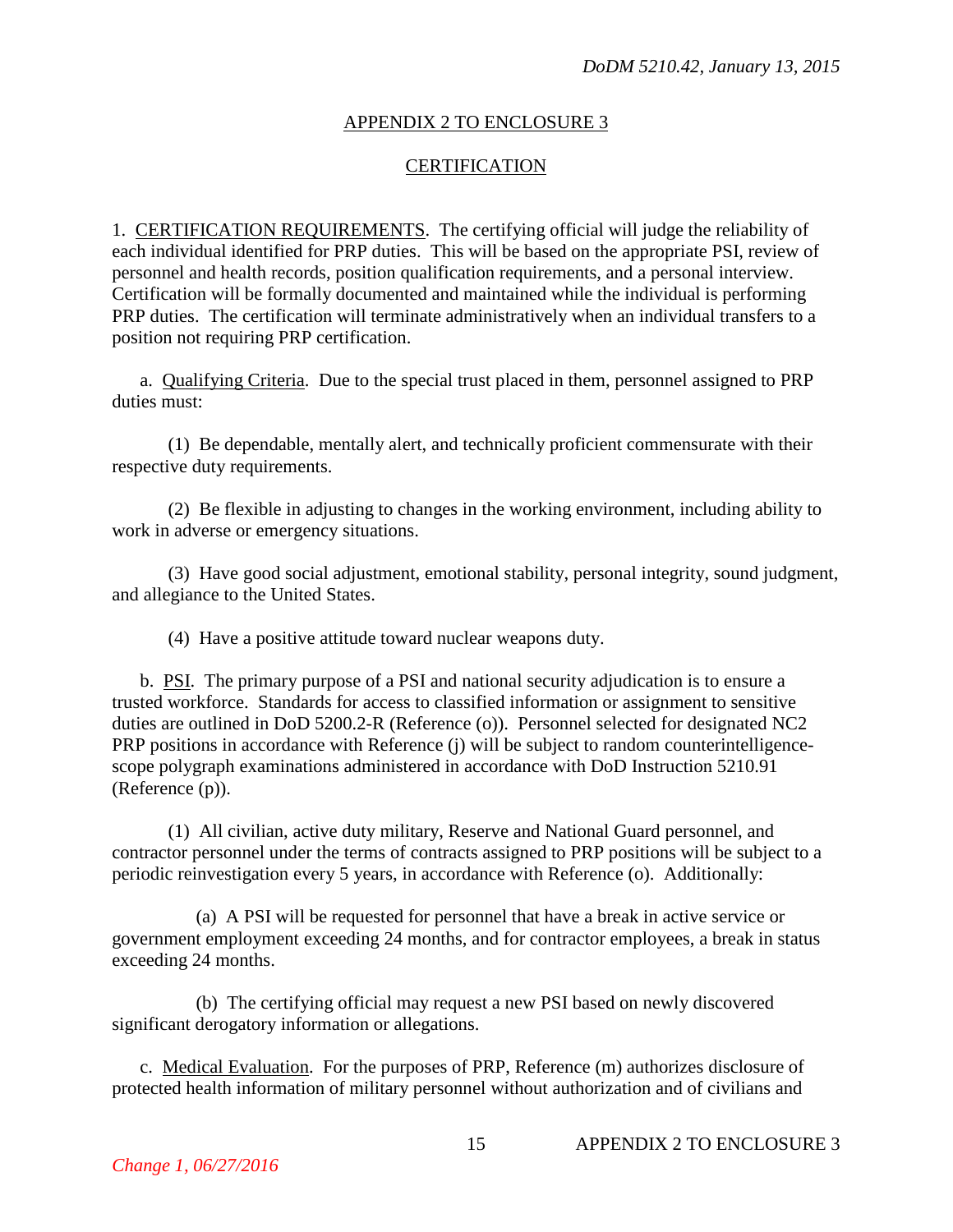contractor employees pursuant to valid authorization. A CMA or other medical personnel specifically trained and formally designated to perform that function will screen the individual's health records.

d. Personnel File Review. The certifying official will review in detail the individual's personnel file, other official records, and information locally available on his or her behavior, conduct, and reliability. Personnel records will reflect assignment of an individual to a PRP position.

e. Personal Interview. The certifying official will personally interview each candidate for PRP duties. The personal interview will not be conducted as a part of a routine orientation briefing for new personnel.

f. Position Qualification. The individual must demonstrate potential for technical proficiency commensurate with nuclear weapon or NC2 duty position requirements prior to PRP certification.

# 2. INITIAL CERTIFICATION

a. Security Clearance Eligibility Requirements.As part of the required screening process, the certifying official will verify personnel security clearance eligibility. If appropriate, the certifying official will review the results of the investigation. The DoD Components may establish procedures to facilitate timely screening of individuals required to support wartime missions.

(1) Critical Position. Top Secret eligibility, favorably adjudicated *a security clearance to have been completed (investigation closed)* within the last 5 years *and favorably adjudicated*  in accordance with Reference  $(o)$ , is required. If it becomes necessary to consider an individual for a critical position and the required investigation has not been completed, the certifying official may grant interim certification (see section 3 of this appendix for interim certification conditions). *However, individuals with current Top Secret PSI may be PRP certified if:*

*(a) The periodic reinvestigation was submitted to OPM prior to the 5-year anniversary of the last investigation.*

*(b) The certifying official has documented a review of the completed security questionnaire and is satisfied there are no known risks.*

(2) Controlled Position. Secret eligibility or higher level investigation, favorably adjudicated *a security clearance to have been completed (investigation closed)* within the last 5 years*, and favorably adjudicated* in accordance with Reference (o), is required. If it becomes necessary to consider an individual for a controlled position and the required investigation has not been completed, the certifying official may grant interim certification (see section 3 of this appendix for interim certification conditions).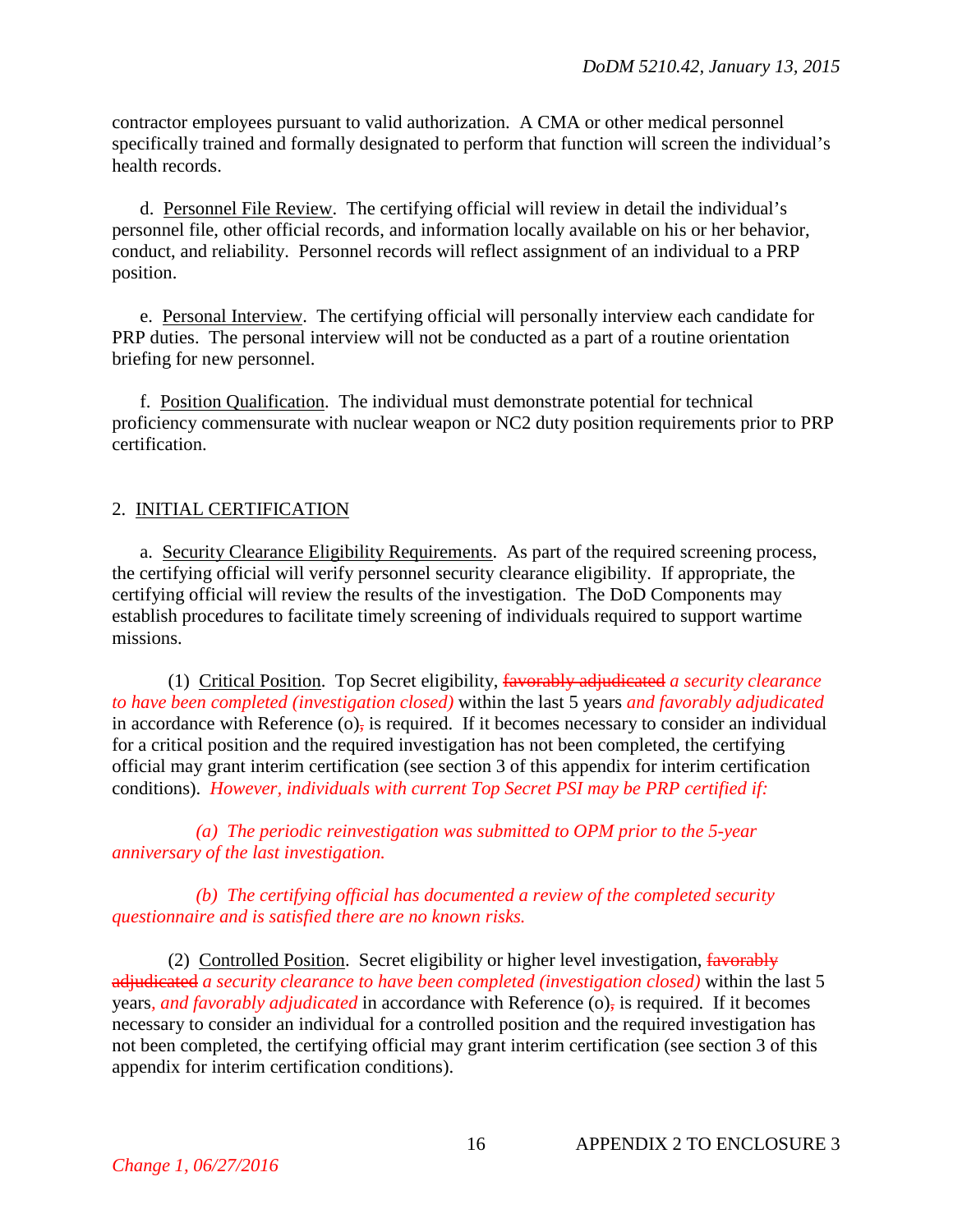b. Medical Evaluation. As part of the required screening process, the CMA or other medical personnel specifically trained and designated will evaluate health history and records to determine the candidate's medical qualifications under PRP standards.

(1) The CMA is the sole authority in determining what information qualifies as medical factors that may affect an individual's suitability for PRP, and will convey these factors to the certifying official. If the health records review is conducted by medical personnel other than the CMA, and questionable information about an individual's medical suitability for assignment to a PRP position is identified, the records will be referred to the CMA for further evaluation. The results of the CMA's review will be provided to the certifying official, who will make the determination on the individual's suitability to perform PRP duties.

(2) If available medical records are inadequate, the CMA will conduct an evaluation to determine medical qualification under PRP standards. That medical evaluation will include a mental health consultation when indicated.

c. Personnel File Review. The certifying official will review in detail the individual's personnel file, other official records, and information locally available about the individual's reliability.

d. Personal Interview. During a personal interview the certifying official will inform the individual of his or her significance to national security and nuclear surety, PRP standards, the need for reliable performance, the individual's responsibility for self-reporting, and peer review of factors and situations that could adversely affect job performance or reliability. The certifying official will determine suitability using Appendix 4 to this enclosure as a guide.

e. Drug Testing. Mandatory drug testing for illegal or unauthorized substances of all military and civilian personnel assigned to PRP duties will be conducted in accordance with DoD Instructions 1010.01 (Reference (q)) and 1010.09 (Reference (r)). Drug testing requirements applicable to contractor personnel assigned to PRP duties will be prescribed in applicable contracts in accordance with Reference (g).

f. Position Qualification. The candidate must demonstrate potential for technical proficiency commensurate with nuclear weapon or NC2 duty position requirements.

#### 3. INTERIM CERTIFICATION

a. Critical Position. If it becomes necessary to consider an individual for a critical position and the required investigation has not been completed, interim critical certification may be made under the following conditions:

(1) The individual must have either Secret eligibility, favorably adjudicated *a security clearance to have been completed (investigation closed)* within the last 5 years *and favorably adjudicated*, or Top Secret eligibility*,* favorably adjudicated *a security clearance to have been*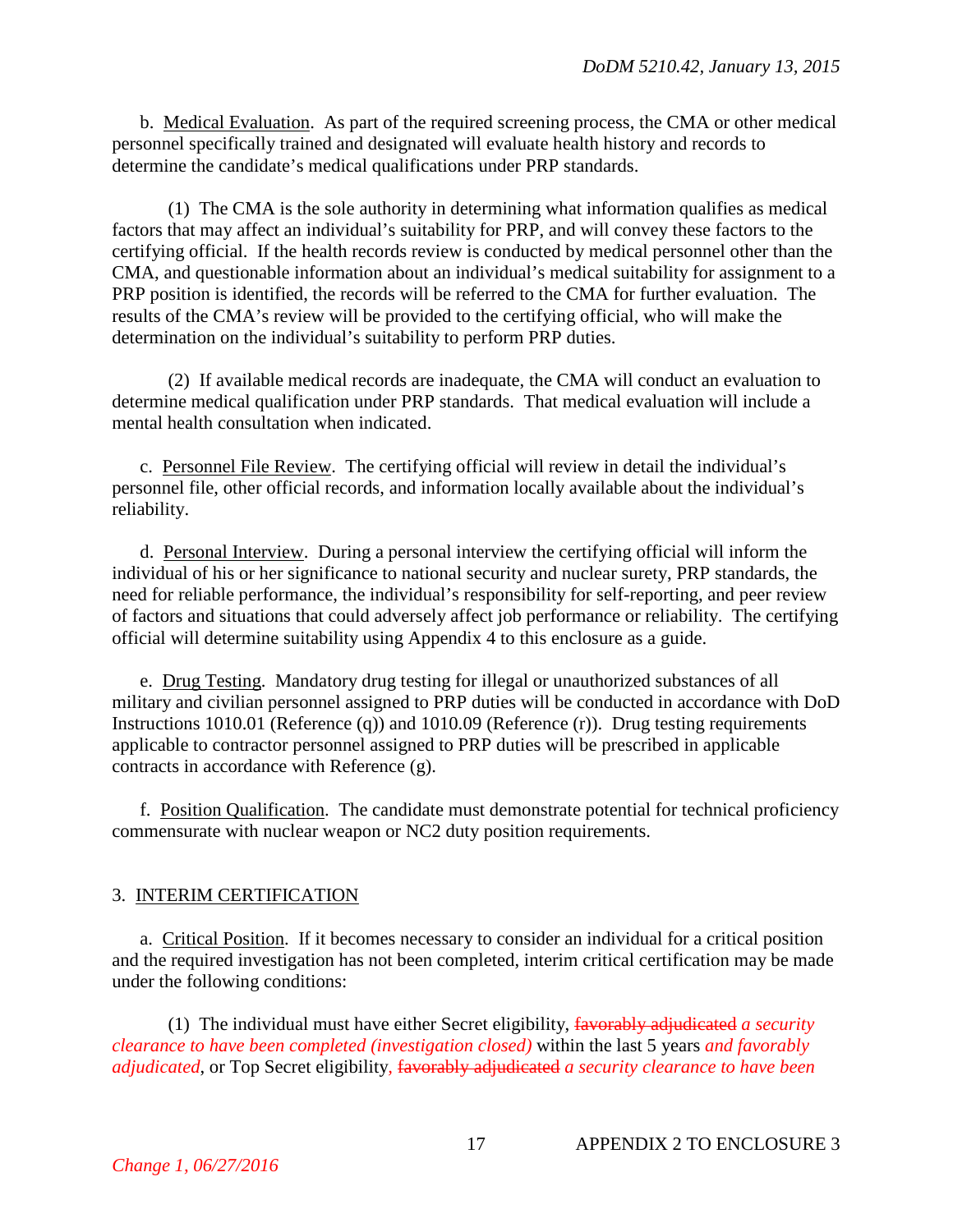*completed (investigation closed)* within the last 10 years *and favorably adjudicated*, without a break in active service or employment longer than 24 months.

(2) The appropriate background investigation request must be submitted and shown as opened in the JPAS before interim certification and all other requirements of the PRP screening process will be fulfilled.

b. Controlled Position. If it becomes necessary to consider an individual for a controlled position and the required investigation has not been completed, interim controlled certification may be made under the following conditions:

(1) The individual must have Secret eligibility*,* favorably adjudicated *a security clearance to have been completed (investigation closed)* within the last 10 years *and favorably adjudicated,* without a break in active service over 24 months.

(2) The appropriate background investigation must be submitted before interim certification and all other requirements for the PRP screening process will be fulfilled.

c. Individuals with Interim Certification

(1) These individuals will be identified to supervisory personnel, entry controllers who directly control access to exclusion areas, and others as necessary, as having only interim certification. Entry authorization lists and individual access media will be specifically marked to designate interim certification status.

(2) An individual with interim certification will not be paired in a two-person team with another individual with interim PRP certification.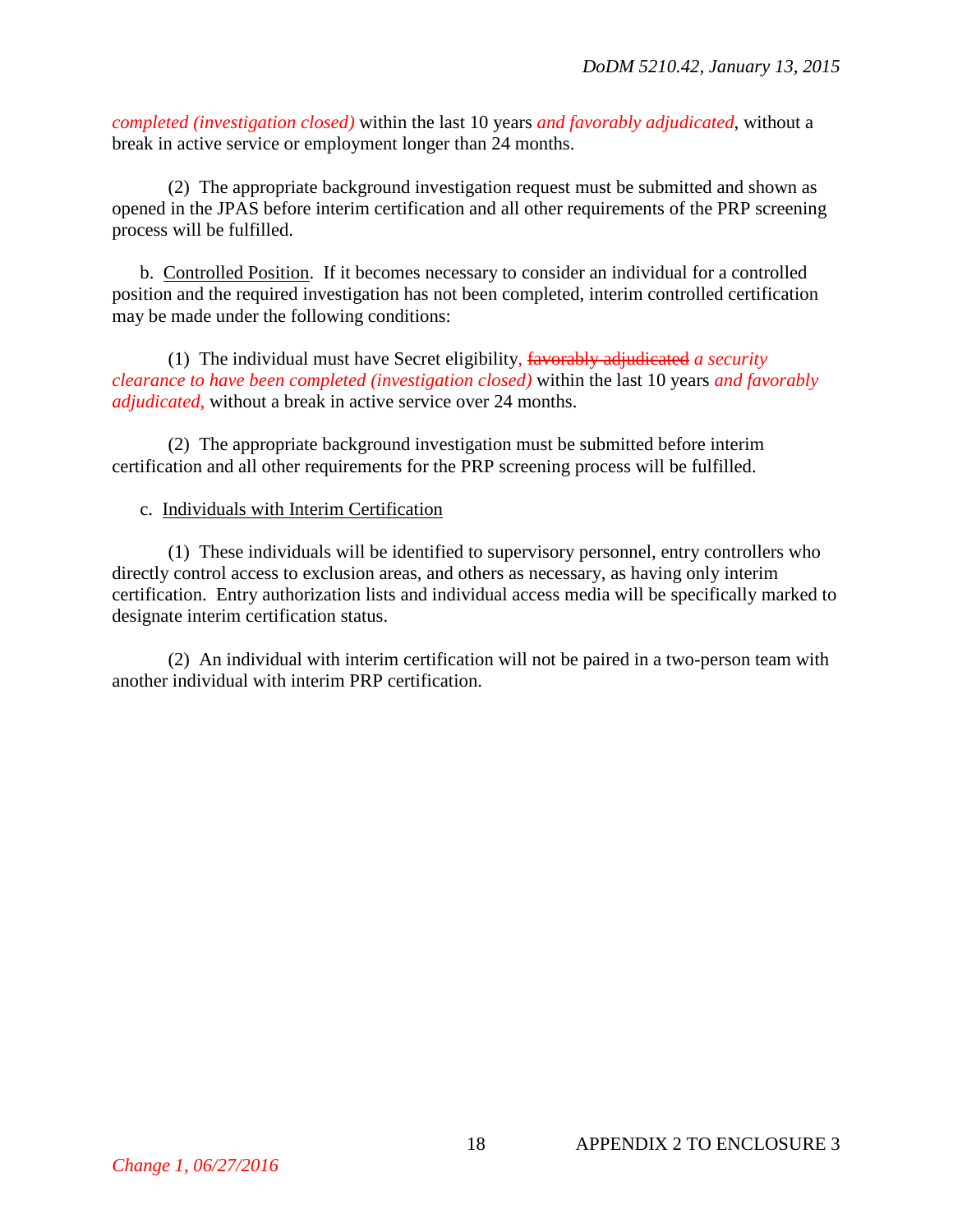## APPENDIX 3 TO ENCLOSURE 3

#### PRP POSITIONS

1. GENERAL. The reliability standards established in Appendix 2 to this enclosure will be used to determine an individual's eligibility for a PRP position. All PRP positions will be formally designated as either critical or controlled and will be restricted to the minimum number required to accomplish the mission. Only certified personnel will be assigned to designated PRP positions and when PRP positions become vacant, certified personnel will be assigned as rapidly as possible. Examples of typical PRP positions are shown in the Table.

2. REVIEW OF PRP POSITIONS. Certifying officials will re-evaluate designated PRP positions annually to determine the need for additional positions or the cancellation of unnecessary positions.

3. PRP POSITION ELIGIBILITY. Eligibility for assignment to PRP positions, subject to the reliability standards in Appendix 2 of this enclosure, will be confirmed in writing by a certifying official. Before an individual is assigned to PRP duties, the certifying official will certify that the individual has the required PSI and clearance, been screened according to the reliability standards, been personally interviewed, and been found eligible and qualified for assignment to a PRP position.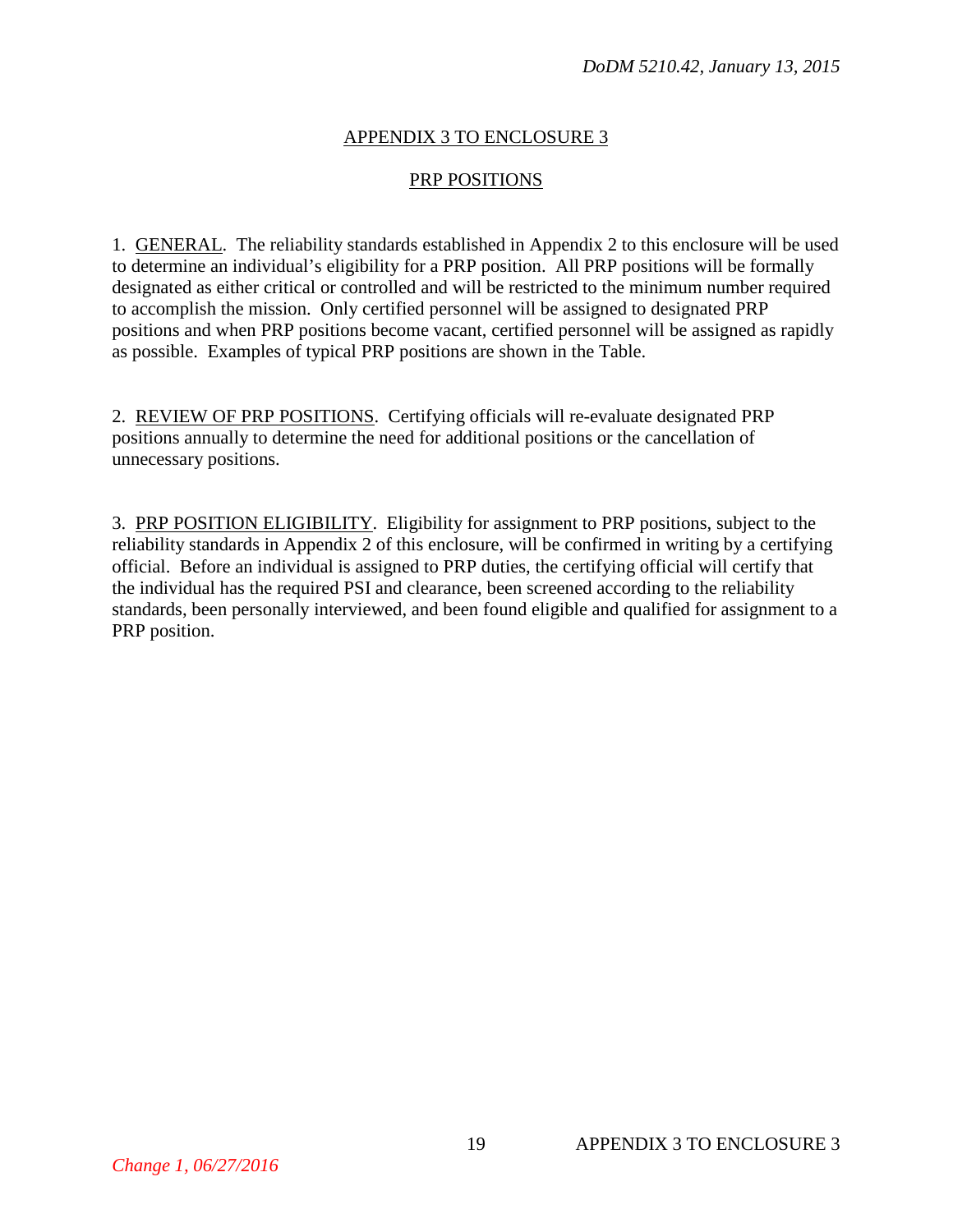| <b>Duty Position</b><br><b>Duty Position Example</b> |                                                                                       |                    |  |  |  |
|------------------------------------------------------|---------------------------------------------------------------------------------------|--------------------|--|--|--|
|                                                      |                                                                                       | <b>Designation</b> |  |  |  |
| 1. Commanders                                        |                                                                                       |                    |  |  |  |
| a. Delivery units                                    | Navy submarine, Air Force wing-group, and squadron;                                   | Critical           |  |  |  |
|                                                      | persons delegated to act for the above on nuclear weapon                              |                    |  |  |  |
|                                                      | operations.                                                                           |                    |  |  |  |
| b. Nuclear support<br>units                          | Strategic weapons facilities, Air Force munitions or<br>missile maintenance squadron. | Critical           |  |  |  |
| 2. Missile and Air Crews                             |                                                                                       |                    |  |  |  |
| a. Delivery aircraft;                                | Pilots, navigators, and bombardiers; weapon system                                    | Critical           |  |  |  |
| missile crew                                         | officers; electronic system officers; missile crew                                    |                    |  |  |  |
|                                                      | members.                                                                              |                    |  |  |  |
| b. Non-Delivery Transport aircraft                   |                                                                                       |                    |  |  |  |
| (1) With access,                                     | Prime Nuclear Airlift Force, Pilots, and Loadmasters who                              | Controlled         |  |  |  |
| no technical knowledge                               | provide transportation of nuclear cargo or nuclear                                    |                    |  |  |  |
|                                                      | components.                                                                           |                    |  |  |  |
| (2) Without access                                   | Self-explanatory                                                                      | None               |  |  |  |
| 3. Delivery Unit Personnel and Supervisors           |                                                                                       |                    |  |  |  |
| a. With access and                                   | Persons who could cause damage, unauthorized activities,                              | Critical           |  |  |  |
| technical knowledge                                  | or unauthorized launch activities.                                                    |                    |  |  |  |
| b. With access, no                                   | Handling, transporting, and launch personnel.                                         | Controlled         |  |  |  |
| technical knowledge                                  |                                                                                       |                    |  |  |  |
| c. Without access                                    | Support such as clerks, cooks.                                                        | None               |  |  |  |
| 4. Nuclear support unit personnel and supervisors    |                                                                                       |                    |  |  |  |
| a. With access and                                   | Persons who perform modifications, retrofits, limited life                            | Critical           |  |  |  |
| technical knowledge                                  | component changes, and similar tasks.                                                 |                    |  |  |  |
| b. With access, no                                   | Handling, transporting, and launch personnel.                                         | Controlled         |  |  |  |
| technical knowledge                                  |                                                                                       |                    |  |  |  |
| c. Without access                                    | Support personnel such as clerks, cooks.                                              | None               |  |  |  |
| 5. Handling and transport personnel                  |                                                                                       |                    |  |  |  |
| a. With access, no                                   | Vehicle operator, crane operators.                                                    | Controlled         |  |  |  |
| technical knowledge                                  |                                                                                       |                    |  |  |  |
| 6. Command disablement management team               |                                                                                       |                    |  |  |  |
|                                                      | a. With access and Personnel tasked with coding or recoding and checking              | Critical           |  |  |  |
| technical knowledge                                  | built-in Command Disable System and external controlled<br>Command Disable.           |                    |  |  |  |
| b. With access, no                                   | Command Disablement Team.                                                             | Controlled         |  |  |  |
| technical knowledge                                  |                                                                                       |                    |  |  |  |
|                                                      | 7. Delivery system maintenance personnel and supervisors                              |                    |  |  |  |
|                                                      |                                                                                       |                    |  |  |  |
| a. With access and                                   | Persons who could cause damage, unauthorized activities,                              | Critical           |  |  |  |
| technical knowledge                                  | or unauthorized launch activities.                                                    |                    |  |  |  |
| b. With access, no                                   |                                                                                       | Controlled         |  |  |  |
| technical knowledge                                  |                                                                                       |                    |  |  |  |
| c. Without access                                    |                                                                                       | None               |  |  |  |

# Table. Identifying PRP Positions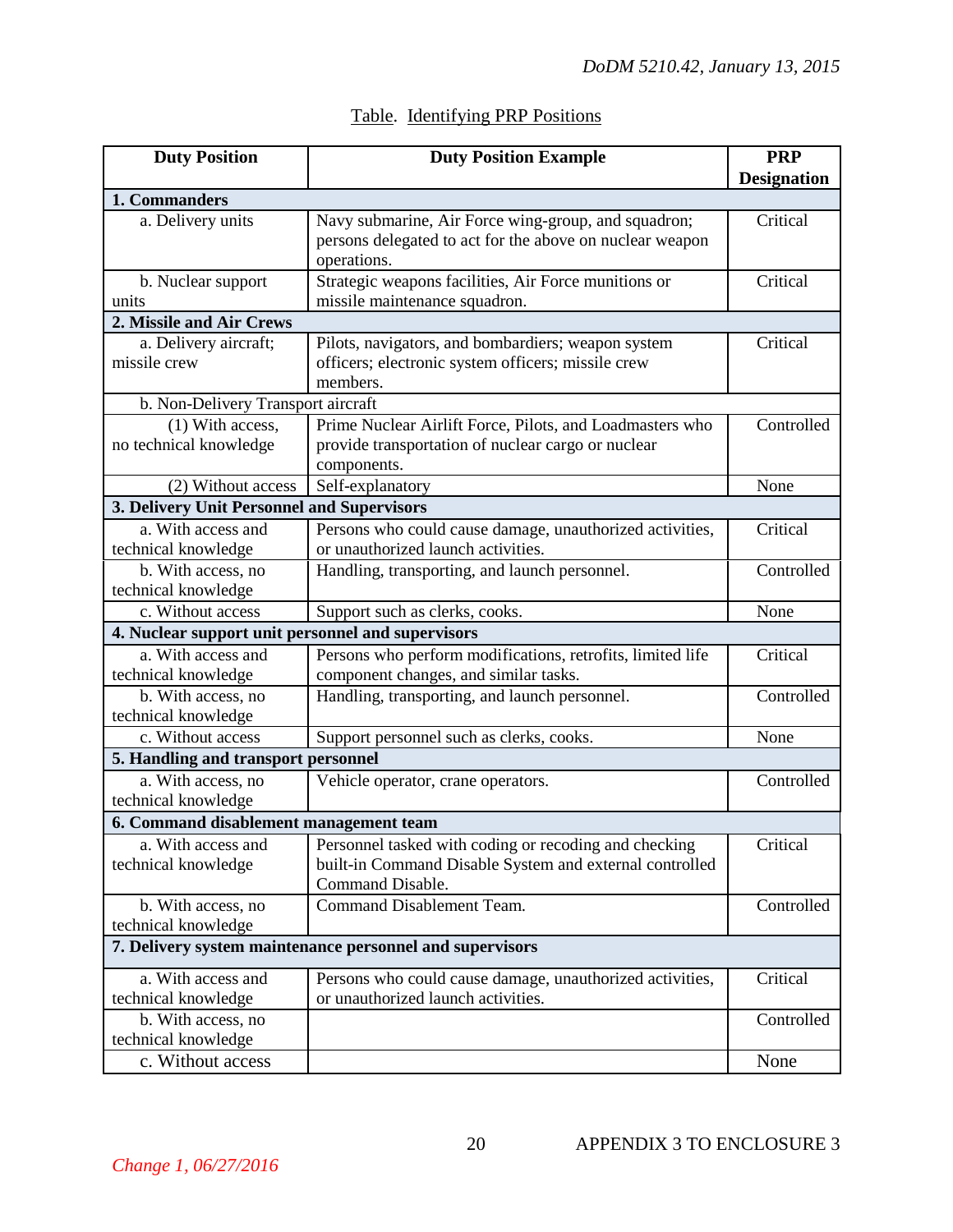| <b>Duty Position</b>                 | <b>Duty Position Example</b>                                                                          | <b>PRP</b><br><b>Designation</b> |
|--------------------------------------|-------------------------------------------------------------------------------------------------------|----------------------------------|
| 8. Custodial unit personnel          |                                                                                                       |                                  |
| a. Custodians                        |                                                                                                       | Critical                         |
| b. Custodial agents                  |                                                                                                       | Controlled                       |
| 9. Explosive Ordnance Disposal (EOD) |                                                                                                       |                                  |
| a. EOD technicians                   | Military Service EOD technicians with an assigned                                                     | Critical                         |
| designated to conduct                | mission to support a response task force.                                                             |                                  |
| follow-on render safe                |                                                                                                       |                                  |
| procedures and disposal              |                                                                                                       |                                  |
| procedures in accordance             |                                                                                                       |                                  |
| with DoD Manual 3150.08              |                                                                                                       |                                  |
| (Reference (s))                      |                                                                                                       |                                  |
| b. EOD technicians                   | EOD technicians providing emergency support to an                                                     | None                             |
| conducting initial response          | initial response force; EOD support such as clerks and                                                |                                  |
| in accordance with                   | mechanics.                                                                                            |                                  |
| Reference (s).                       |                                                                                                       |                                  |
| <b>10. Security Forces</b>           |                                                                                                       |                                  |
|                                      | <b>a. General</b> See DoD Directive $O-5210.41$ (Reference (t)) for additional security requirements. |                                  |
| $(1)$ Escort                         | Persons controlling access to weapons during transport.                                               | Controlled                       |
| $(2)$ Convoy                         | Convoy commanders, security escorts, and entry                                                        | Controlled                       |
|                                      | controllers to areas containing nuclear weapons during                                                |                                  |
|                                      | ground transport.                                                                                     |                                  |
| $(3)$ For NC2                        | Persons controlling access to occupied or locked NC2                                                  | Controlled                       |
| aircraft                             | aircraft with positive control material present.                                                      |                                  |
| (4) Augmenters                       |                                                                                                       |                                  |
| (a) Armed                            | Persons routinely assigned to duties directly for nuclear                                             | Controlled                       |
|                                      | weapon security who are armed and assigned to duties                                                  |                                  |
|                                      | protect and guard a nuclear weapon or, when joined, the                                               |                                  |
|                                      | delivery system.                                                                                      |                                  |
|                                      | Persons assigned to the follow-on backup forces.                                                      | None                             |
| (b) Not armed                        | Persons not routinely assigned to nuclear weapon security                                             | None                             |
|                                      | duty, who are not armed, and not assigned duties to                                                   |                                  |
|                                      | protect and guard a nuclear weapon or, when joined, the                                               |                                  |
|                                      | delivery system.                                                                                      |                                  |
| b. Army                              |                                                                                                       |                                  |
| (1) Access control                   | Entry control personnel and security guards directly                                                  | Controlled                       |
| personnel                            | controlling access to Army SNM.                                                                       |                                  |
| $(2)$ Alarm                          | Persons controlling and monitoring primary and redundant                                              | Controlled                       |
| monitors                             | intrusion detection system for Army SNM.                                                              |                                  |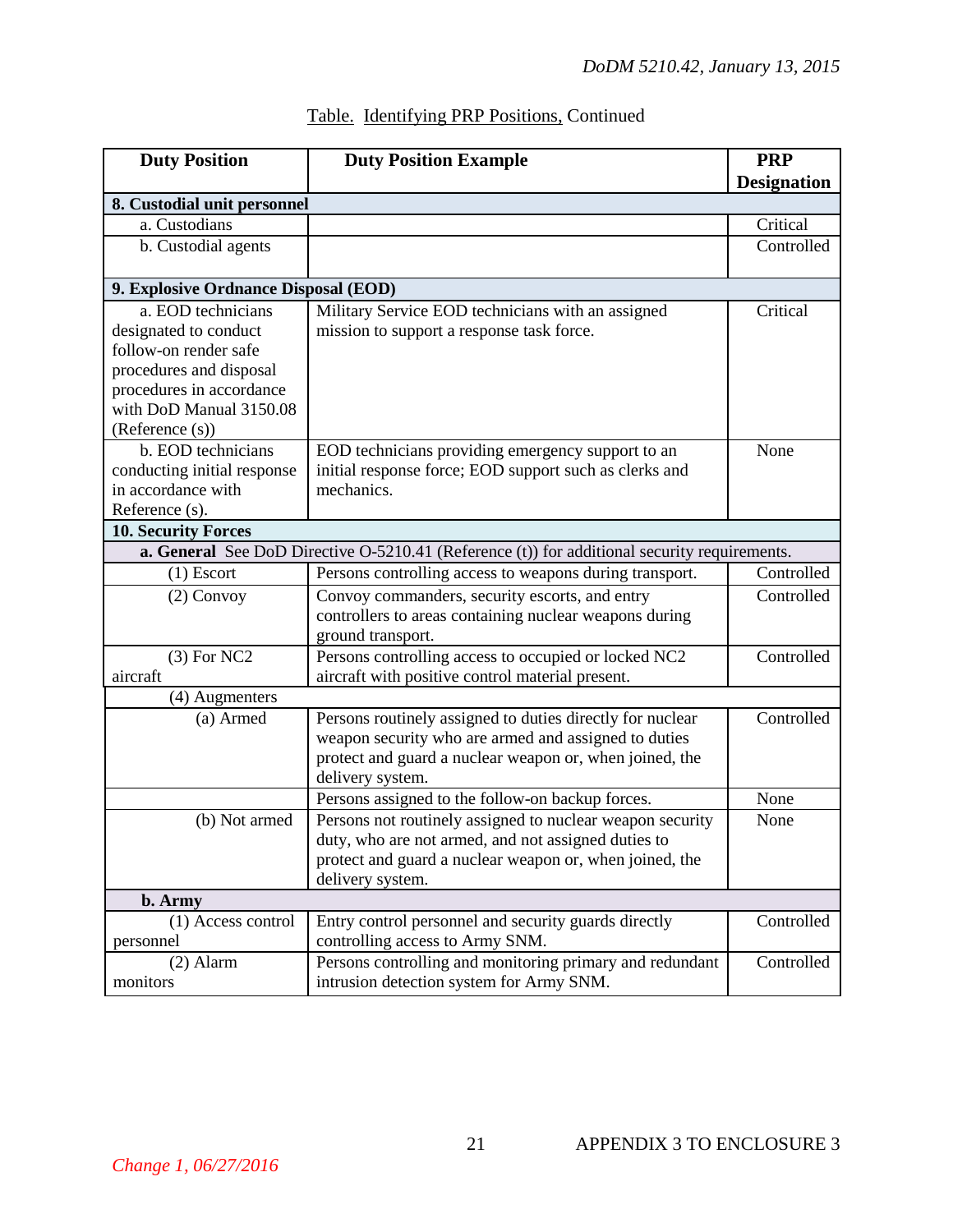| <b>Duty Position</b>                                   | <b>Duty Position Example</b>                                                                                           | <b>PRP</b>         |
|--------------------------------------------------------|------------------------------------------------------------------------------------------------------------------------|--------------------|
|                                                        |                                                                                                                        | <b>Designation</b> |
| (3) Security force<br>on-site commanders               | Full-time member of the security force, assigned to Army<br>nuclear support mission, who is on site with the authority | Controlled         |
|                                                        | and capability to direct Army SNM physical protection                                                                  |                    |
|                                                        | activities and security response forces under emergency                                                                |                    |
|                                                        | situations.                                                                                                            |                    |
| (4) Armed guards                                       | Armed personnel specifically assigned duties to protect                                                                | Controlled         |
|                                                        | and guard Army SNM.                                                                                                    |                    |
| (5) Security                                           | Armed security personnel assigned to installations with an                                                             | None               |
| response forces                                        | Army SNM but not directly assigned to day-to-day guard                                                                 |                    |
|                                                        | duties.                                                                                                                |                    |
| c. Navy and Marine Corps<br>(1) Security Forces Afloat |                                                                                                                        |                    |
|                                                        |                                                                                                                        | Controlled         |
| (a) Internal<br>and inside of perimeter                | Persons who control entry into an exclusion area; includes<br>permanently assigned guards and personnel assigned and   |                    |
|                                                        | stationed to support a submarine exclusion area.                                                                       |                    |
| (b) Alarm                                              | Persons who control primary and redundant intrusion                                                                    | Controlled         |
| monitors                                               | detection system's annunciation equipment.                                                                             |                    |
| (c) Response Forces                                    |                                                                                                                        |                    |
| 1. Armed                                               | Reaction forces assigned reaction force direct support                                                                 | Controlled         |
| initial response forces                                | duties. Persons assigned to the security response team.                                                                |                    |
| $2.$ Armed                                             | Reaction forces assigned support duties. Persons assigned                                                              | None               |
| augmentation forces                                    | to the backup alert force, reserve force, and augmentation                                                             |                    |
|                                                        | force.                                                                                                                 |                    |
| (2) Security Forces Ashore                             |                                                                                                                        |                    |
| (a) Internal                                           | Persons who control entry into waterfront restricted area,                                                             | Controlled         |
| and inside perimeter                                   | exclusion area, or limited area; includes permanently<br>assigned guards in any such area.                             |                    |
| (b) Alarm                                              | Persons who control primary and redundant intrusion                                                                    | Controlled         |
| monitors                                               | detection system's annunciation equipment.                                                                             |                    |
| (c) External to                                        | Persons permanently ordered and solely dedicated to                                                                    | Controlled         |
| perimeter                                              | nuclear weapons security duties who are armed and                                                                      |                    |
|                                                        | specifically assigned duties to protect and guard a nuclear                                                            |                    |
|                                                        | weapon or, when joined, the delivery system.                                                                           |                    |
| (d) Escort                                             | Persons controlling access to weapons during transport.                                                                | Controlled         |
| d. Air Force                                           |                                                                                                                        |                    |
| (1) Inside restricted areas                            | Permanently assigned security forces posted in these areas                                                             | Controlled         |
| and at close-in or                                     | to guard nuclear weapons and control entry to the areas.                                                               |                    |
| exclusion areas                                        | Includes entry controllers, alarm monitors, Response                                                                   |                    |
|                                                        | Force, camper alert team, security escort team, close-in                                                               |                    |
|                                                        | sentries, and area supervisors.                                                                                        |                    |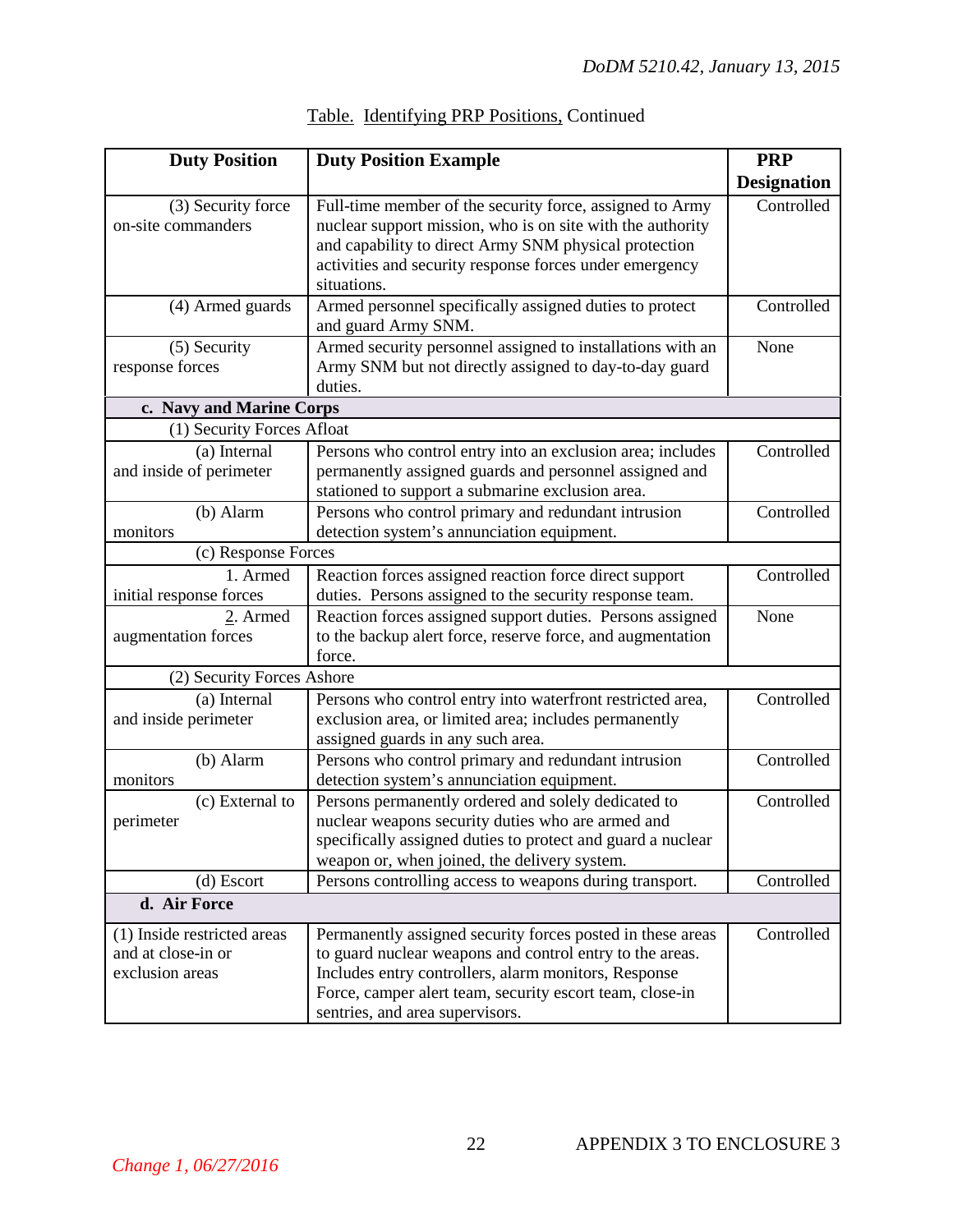| <b>Duty Position</b>                                                                                                                                        | <b>Duty Position Example</b>                                                                                                                                                                                                                                                                                                    | <b>PRP</b>                                                                                                   |
|-------------------------------------------------------------------------------------------------------------------------------------------------------------|---------------------------------------------------------------------------------------------------------------------------------------------------------------------------------------------------------------------------------------------------------------------------------------------------------------------------------|--------------------------------------------------------------------------------------------------------------|
|                                                                                                                                                             |                                                                                                                                                                                                                                                                                                                                 | <b>Designation</b>                                                                                           |
| (2) Security system<br>operators and<br>administrators, security<br>controllers and<br>intercontinental ballistic<br>missile flight security<br>controllers | Security forces personnel who operate, monitor, or<br>administer primary, remote or redundant nuclear area or<br>facility electronic security systems, integrated security<br>systems, or subsystems. Security personnel who provide<br>primary command, control, and communications for<br>nuclear weapon security operations. | Controlled                                                                                                   |
| $(3)$ Convoy                                                                                                                                                | Convoy commanders, security escorts, and entry<br>controllers to areas containing nuclear weapons during<br>ground transport.                                                                                                                                                                                                   | Controlled                                                                                                   |
| (4) Lethal denial system<br>operators                                                                                                                       | Primary, alternate, or remote operators of lethal denial<br>systems dedicated to nuclear weapon security.                                                                                                                                                                                                                       | Controlled                                                                                                   |
| (5) Keys and codes                                                                                                                                          | Persons who maintain, account for, and issue keys, codes,<br>and combinations that provide access to nuclear weapons.                                                                                                                                                                                                           | Controlled                                                                                                   |
| (6) Response Forces                                                                                                                                         | a. Posted in a restricted (limited) or exclusion areas.                                                                                                                                                                                                                                                                         | Controlled                                                                                                   |
|                                                                                                                                                             | b. Posted outside of a restricted (limited) or exclusion<br>area.                                                                                                                                                                                                                                                               | None                                                                                                         |
| (7) Backup Forces                                                                                                                                           | a. Posted in a restricted (limited) area.                                                                                                                                                                                                                                                                                       | Controlled                                                                                                   |
|                                                                                                                                                             | b. Posted outside of a restricted (limited) area (or have<br>other than nuclear security as duty)                                                                                                                                                                                                                               | None                                                                                                         |
| 11. Nuclear weapon inspectors                                                                                                                               |                                                                                                                                                                                                                                                                                                                                 |                                                                                                              |
| a. With access                                                                                                                                              | Position equal to that being inspected.                                                                                                                                                                                                                                                                                         | Critical or<br>controlled                                                                                    |
| b. Without access                                                                                                                                           |                                                                                                                                                                                                                                                                                                                                 | None                                                                                                         |
| 12. Others                                                                                                                                                  |                                                                                                                                                                                                                                                                                                                                 |                                                                                                              |
| a. Personnel in<br>command and control line                                                                                                                 | Persons who control or use authenticators and/or<br>emergency action messages; permissive action link (PAL)<br>teams and PAL and other coded control devices teams;<br>staff officers, contractors and other personnel who control<br>or use strategic or tactical nuclear-certified computer data.                             | Critical<br>May also<br>be specially<br>designated<br>personnel<br>(See position)<br>example 12 c<br>below.) |
| b. Communications<br>security personnel                                                                                                                     | Persons who receive and distribute sealed authenticators,<br>PAL material, or related PCM codes.                                                                                                                                                                                                                                | Critical                                                                                                     |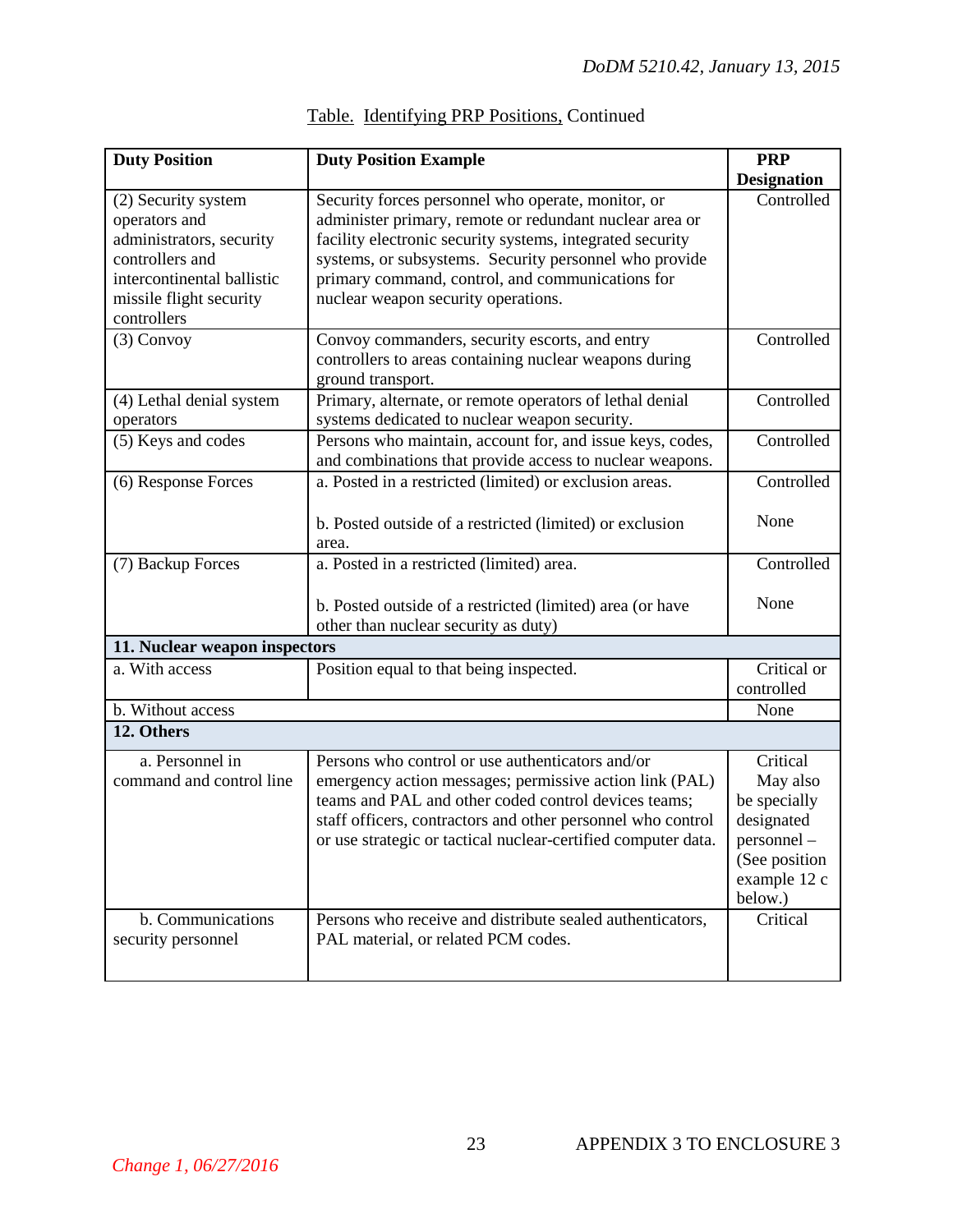| <b>Duty Position</b>           | <b>Duty Position Example</b>                                                                                                                                                                                                                                                                                                                                                                                                                                                                                                                                                                           | <b>PRP</b>         |
|--------------------------------|--------------------------------------------------------------------------------------------------------------------------------------------------------------------------------------------------------------------------------------------------------------------------------------------------------------------------------------------------------------------------------------------------------------------------------------------------------------------------------------------------------------------------------------------------------------------------------------------------------|--------------------|
|                                |                                                                                                                                                                                                                                                                                                                                                                                                                                                                                                                                                                                                        | <b>Designation</b> |
| c. Designated NC2<br>personnel | Personnel with access to NC2 coding and authentication<br>processes and a communications medium necessary to<br>transmit release, execution, or termination orders;<br>personnel involved in the preparation and production of<br>NC2 PCM coding and authentication documents and<br>equipment; personnel involved in preparation and<br>production of nuclear weapons targeting tapes and<br>materials; and other personnel who could have an adverse<br>impact on system performance for nodes and equipment<br>that represent near-single-point-failure elements for the<br>NC <sub>2</sub> system. | Critical           |
| d. Designated SNM              | Personnel in positions that would allow the individual,                                                                                                                                                                                                                                                                                                                                                                                                                                                                                                                                                | Controlled         |
| personnel                      | acting alone, the opportunity to divert, or cause the                                                                                                                                                                                                                                                                                                                                                                                                                                                                                                                                                  |                    |
|                                | diversion of, Category I- or Category II-specified                                                                                                                                                                                                                                                                                                                                                                                                                                                                                                                                                     |                    |
|                                | quantities of SNM.                                                                                                                                                                                                                                                                                                                                                                                                                                                                                                                                                                                     |                    |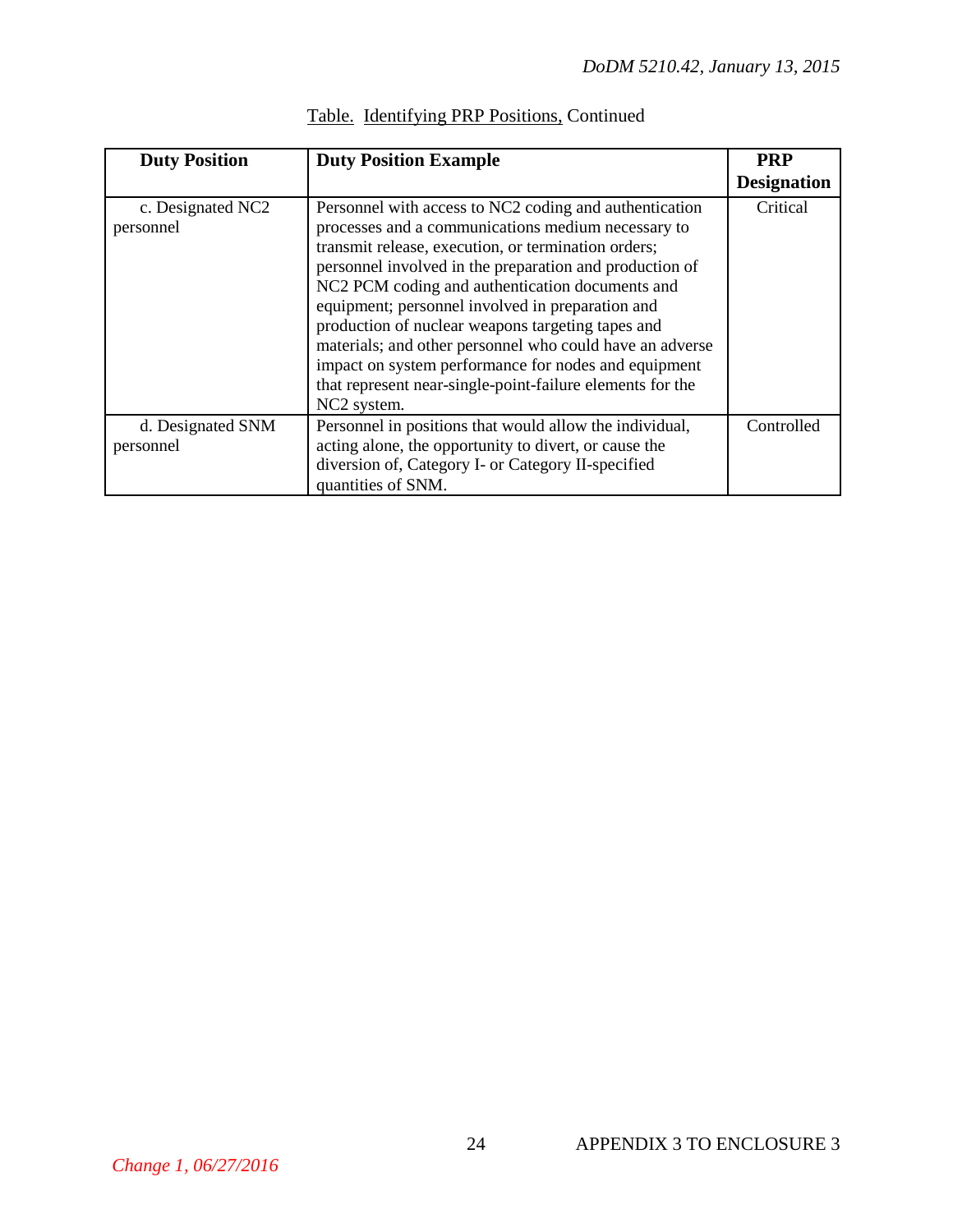## APPENDIX 4 TO ENCLOSURE 3

# PRP SUITABILITY FACTORS

1. GENERAL. The following guidelines are established to assist certifying officials in determining the suitability of all personnel subject to PRP. The ultimate determination of whether to grant or continue an individual's enrollment in PRP is based on an overall common sense judgment by the certifying official. Each case must be judged on its own merits, and above all, be consistent with the interests of U.S. national security. Sexual orientation or preference may not be used as a basis for or a disqualifying factor in determining a person's eligibility for PRP. In evaluating the relevance of an individual's conduct, certifying officials are encouraged to carefully weigh a number of variables in consideration of the whole person concept of determining suitability. These variables include:

a. Personal Conduct. Conduct involving questionable judgment, untrustworthiness, unreliability, lack of candor, dishonesty, or unwillingness to comply with rules and regulations could indicate that the person may not be suitable for enrollment in PRP.

- (1) Conditions that the certifying official should carefully consider include:
	- (a) Reliable, unfavorable information.
	- (b) Deliberate provision of false or misleading information.

(c) Personal conduct or concealment of information that may increase an individual's vulnerability to coercion, exploitation, or duties, such as engaging in activities which, if known, may affect the person's personal, professional, or community standing or render the person susceptible to blackmail.

- (d) A pattern of dishonesty or rule violations.
- (e) Known or witting association with persons involved in criminal activity.

*(f) Loss of confidence by the certifying official in the reliability in the individual.* 

(2) Conditions the certifying official might consider to mitigate reliability concerns:

(a) The information was unsubstantiated or not pertinent to a determination of judgment, trustworthiness, or reliability.

(b) The individual made prompt, good faith efforts to correct the falsification before being confronted with the facts.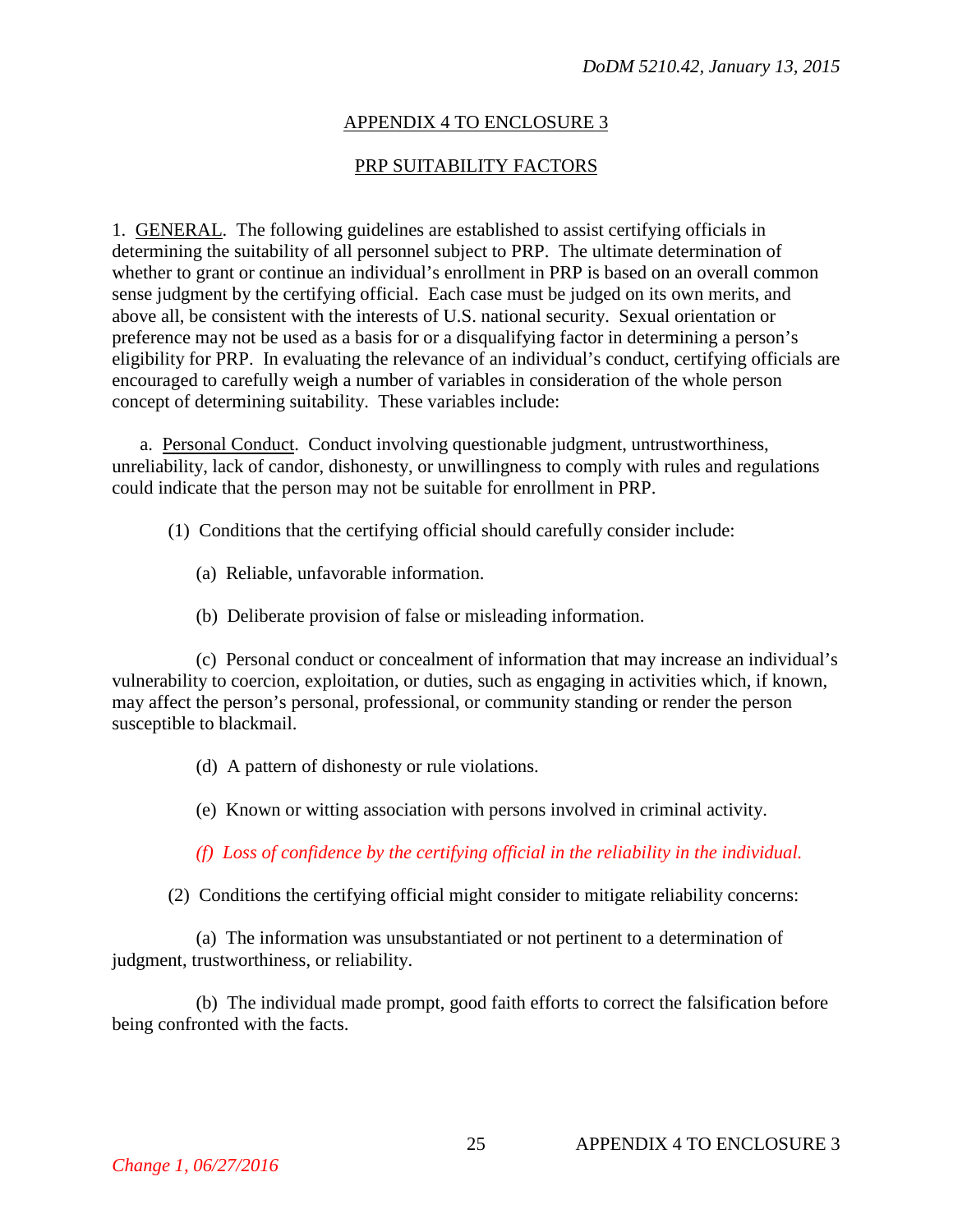(c) Omission of material facts was caused or significantly contributed to by improper or inadequate advice of authorized personnel, and the previously omitted information was promptly and fully provided.

(d) The individual has taken positive steps to eliminate vulnerability to coercion, exploitation, or duress.

(e) The individual has ceased known or witting association with persons involved in criminal activities.

(f) The behavior occurred during or before adolescence and there is no evidence of subsequent conduct of a similar nature

b. Emotional, Mental, and Personality Disorders. Emotional, mental, and personality disorders can cause a significant deficit in an individual's psychological, social, and occupational functioning. These disorders present suitability concerns for individuals subject to PRP because they may indicate a defect in reliability. The certifying official will take the necessary actions to ensure that the individual is properly screened both medically and psychologically. As with all potentially disqualifying medical conditions, the certifying official must decide each case on the specific medical and other pertinent evaluations of the individual involved. Any suspected suicidal behavior will result in the individual's suspension from PRP duties pending the results of a mental health assessment.

(1) Conditions that the certifying official should carefully consider include:

(a) An opinion by a credentialed mental health professional that the individual has a condition or treatment that may indicate a defect in judgment, reliability, or stability.

(b) Information that suggests that an individual has failed to follow appropriate medical advice relating to treatment of a condition, e.g., failure to take prescribed medication.

(c) A pattern of high-risk, irresponsible, aggressive, anti-social, or emotionally unstable behavior.

(d) Information that suggests that the individual's current behavior indicates a defect in his or her judgment or reliability.

(e) Information that suggests the individual displays psychological symptoms that impact reliability because he or she has witnessed or experienced personal trauma in the course of his or her duties, including but not limited to such events as family illness or death and violent crime. When individuals affected by personal trauma seek treatment, the CMA will assess potential impact upon reliability and advise the certifying official accordingly. The CMA will not disclose the personal circumstance that resulted in trauma, but is required to inform the certifying official of the specific medical or psychological diagnosis and treatment that may potentially impact reliability.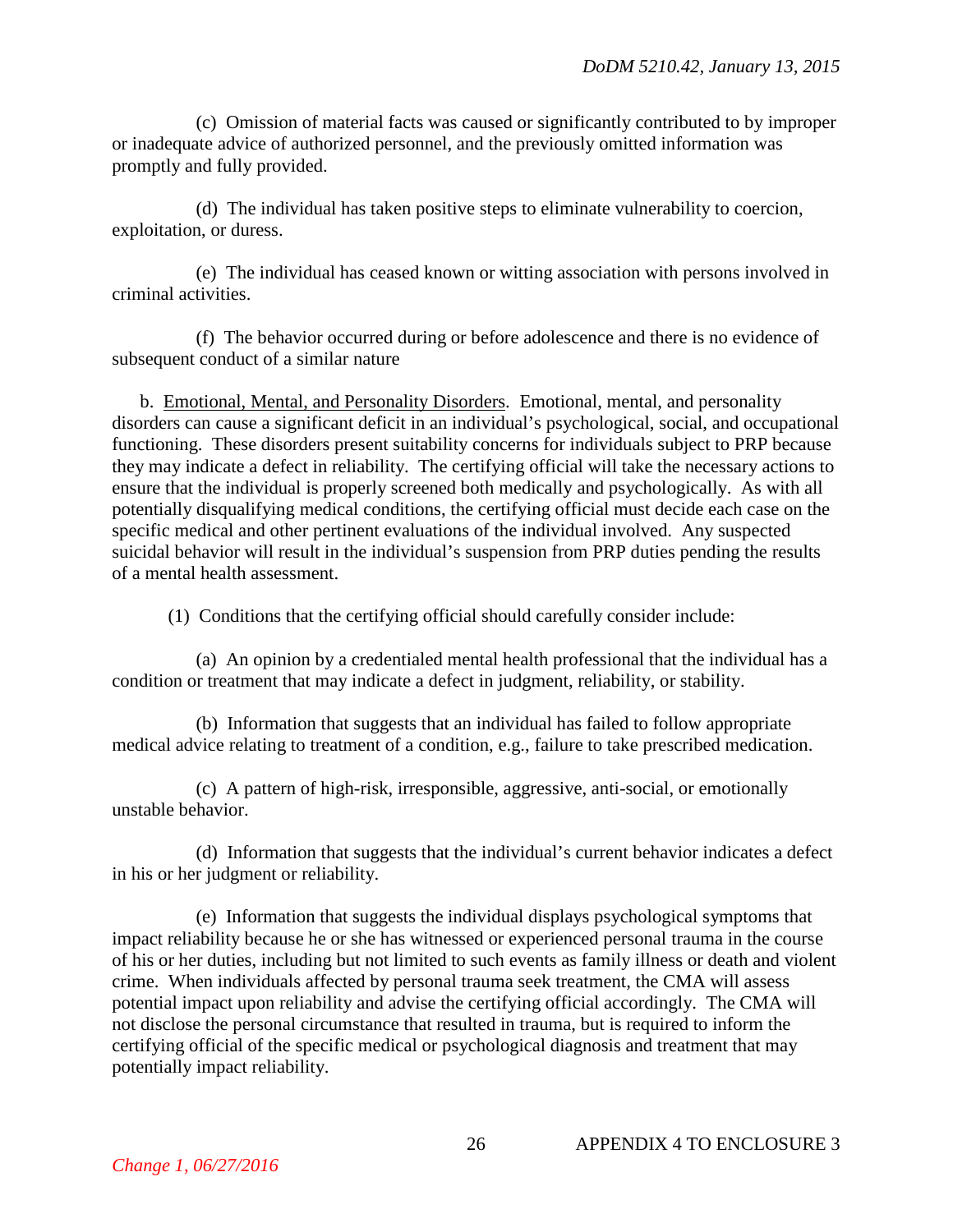(f) Poor attitude or lack of motivation.

(2) Conditions the certifying official might consider to mitigate reliability concerns include:

(a) There is no indication of a current problem.

(b) A credentialed mental health professional is of the (recent) opinion that an individual's previous emotional, mental, or personality disorder is cured, under control, or in remission and has a low probability of recurrence or exacerbation.

(c) The past emotional instability was a temporary condition (e.g., one caused by a death, illness, or marital breakup), the situation has been resolved, and the individual is no longer emotionally unstable.

c. Financial Considerations. An individual who is financially overextended is at risk of having to engage in illegal acts to generate funds. Unexplained affluence is often linked to proceeds from financially profitable criminal acts.

(1) Conditions that the certifying official should carefully consider include:

(a) A history of not meeting financial obligations.

(b) Deceptive or illegal financial practices such as embezzlement, employee theft, check fraud, income tax evasion, expense account fraud, filing deceptive loan statements, and other intentional financial breaches of trust.

(c) Inability or unwillingness to satisfy debts.

(d) Unexplained affluence.

(e) Financial problems that are linked to gambling, drug abuse, alcoholism, or other issues of security concern.

(2) Conditions the certifying official might consider to mitigate reliability concerns include:

(a) The behavior was not recent.

(b) It was an isolated incident.

(c) The conditions that resulted in the behavior were largely beyond the person's control (e.g., loss of employment, a business downturn, unexpected medical emergency, or a death, divorce, or separation).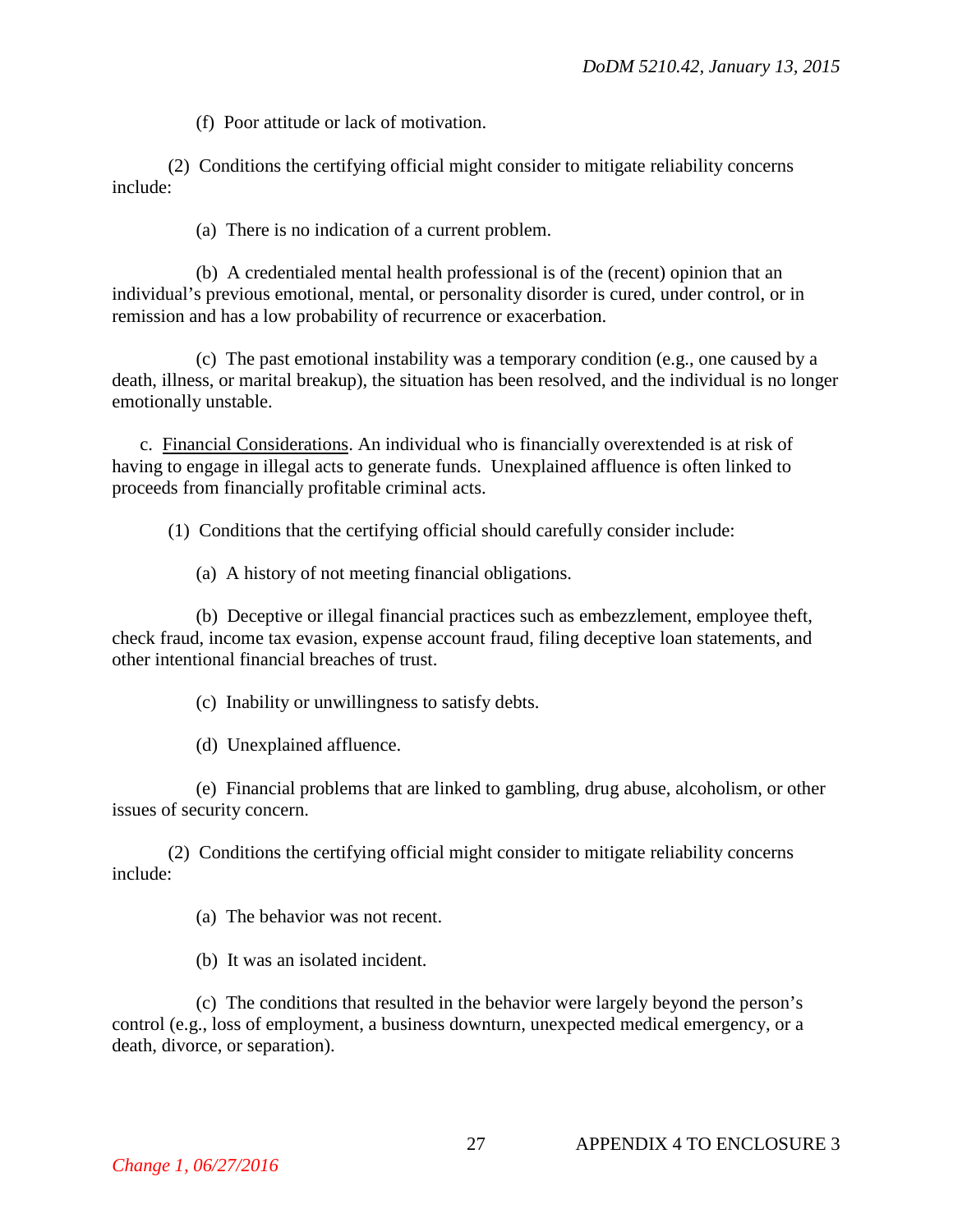(d) The person has received or is receiving counseling for the problem and there are clear indications that the problem is being resolved or is under control.

(e) The affluence resulted from a legal source.

(f) The individual initiated a good-faith effort to repay overdue creditors or otherwise resolve debts.

d. Criminal Conduct. A history or pattern of criminal activity creates doubt about a person's judgment, reliability, and trustworthiness.

(1) Conditions that the certifying official should carefully consider include:

(a) Credible allegations or admissions of criminal conduct, regardless of whether the person was formally charged.

(b) A single serious crime or multiple lesser offenses.

(2) Conditions the certifying official might consider to mitigate reliability concerns include:

(a) The criminal behavior was not recent.

(b) The crime was an isolated incident.

(c) The person was pressured or coerced into committing the act and those pressures are no longer present in that person's life.

(d) The person did not voluntarily commit the act or the factors leading to the violation are not likely to recur.

(e) Acquittal.

(f) There is clear evidence of successful rehabilitation.

e. Substance or Drug Misuse and Drug Incidents. Improper or illegal involvement with drugs raises questions regarding an individual's suitability for PRP. Substance use disorder may impair social or occupational functioning, increasing the risk of an individual's inability to ensure the safety, security, control, and effectiveness of nuclear weapons. Pre-Service use of marijuana, hashish, or other cannabis-based product does not necessarily render an individual ineligible for consideration for or retention in a PRP position. It is incumbent on the certifying official, with CMA consultation, to determine the degree that pre-service use impacts the individual's reliability.

(1) Conditions that the certifying official should carefully consider include: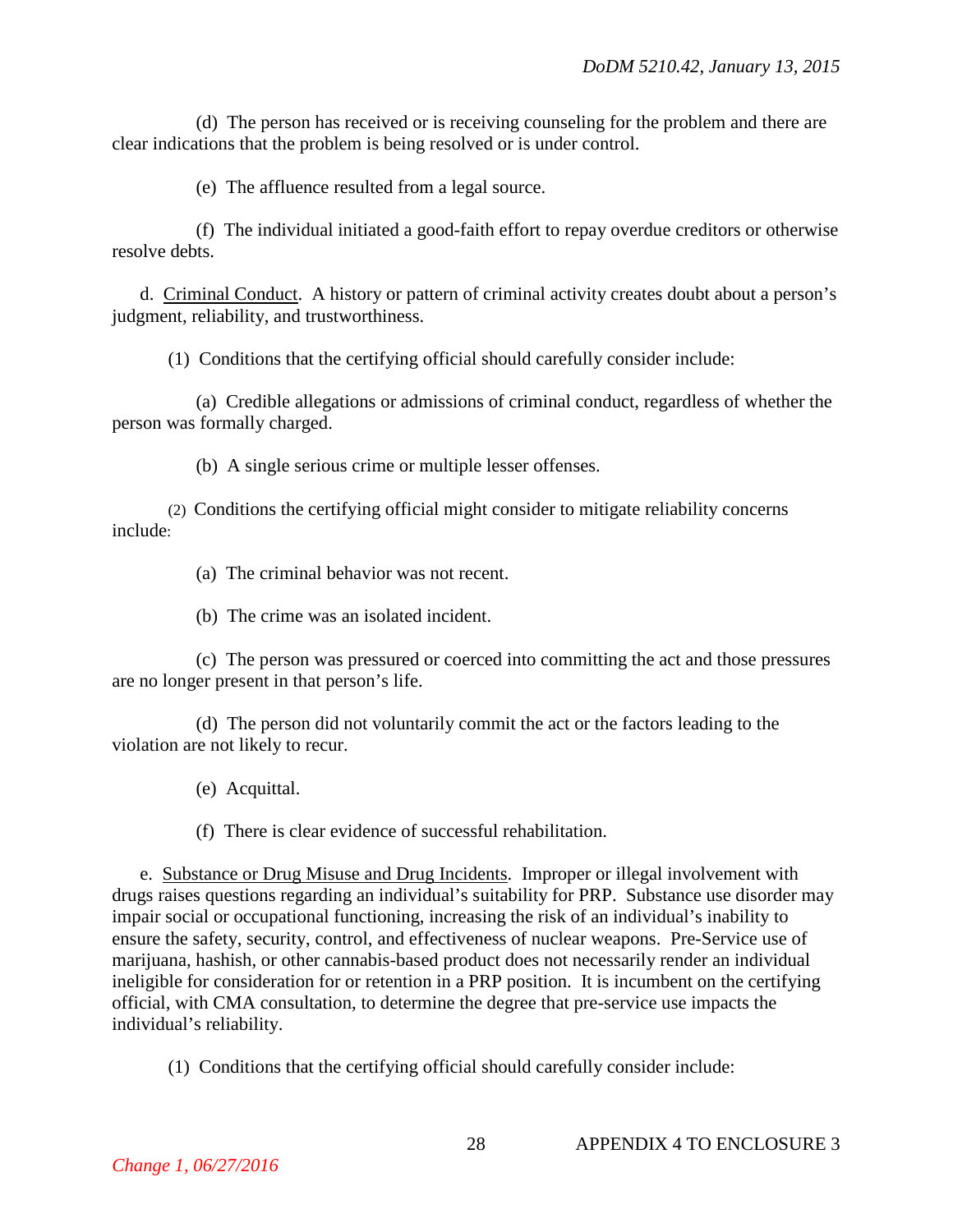(a) Any substance or drug misuse (see Glossary).

(b) Diagnosis by a credentialed medical professional (e.g., physician, clinical psychologist, or psychiatrist) of substance use disorder.

(c) Evaluation of substance use disorder by a licensed clinical social worker or licensed professional counselor who is a staff member of a recognized drug treatment program.

(d) Failure to successfully complete a drug treatment program prescribed by a credentialed medical professional.

(2) Conditions the certifying official might consider to mitigate reliability concerns include:

(a) The substance or drug misuse was not recent.

(b) The substance or drug misuse was an isolated incident or aberrant event.

(c) The individual has displayed a demonstrated intent not to misuse any substances or drugs in the future.

(d) The individual has satisfactorily completed a prescribed drug treatment program, including rehabilitation and aftercare requirements, without recurrence of abuse, and received a favorable prognosis by a credentialed medical professional.

e*f*. Alcohol Use Disorder and Alcohol-related Incidents. Excessive alcohol consumption often leads to the exercise of questionable judgment, unreliability, failure to control impulses, and increases the risk of an individual inability to meet their PRP responsibilities to ensure the safety, security, control, and effectiveness of nuclear weapons. Individuals diagnosed with mild, moderate, or severe alcohol use disorder, or who have been involved in an alcohol related incident will be, at a minimum, suspended from PRP duties. The certifying official, after consultation with the CMA or conducting an investigation of the circumstances of an incident, will determine the degree to which the diagnosis affects the reliability of the individual being considered for or who is currently under PRP assignment. Those individuals may be returned to PRP duties after successfully completing a prescribed rehabilitation program or treatment regimen, when they have displayed positive changes in job reliability and lifestyle, and receive a favorable medical prognosis by the CMA.

(1) Conditions that the certifying official should carefully consider include:

(a) Alcohol-related incidents away from work, such as driving while under the influence, fighting, child or spouse abuse, or other criminal incidents related to alcohol use.

(b) Alcohol-related incidents at work, such as reporting for work or duty in an intoxicated or impaired condition or drinking on the job.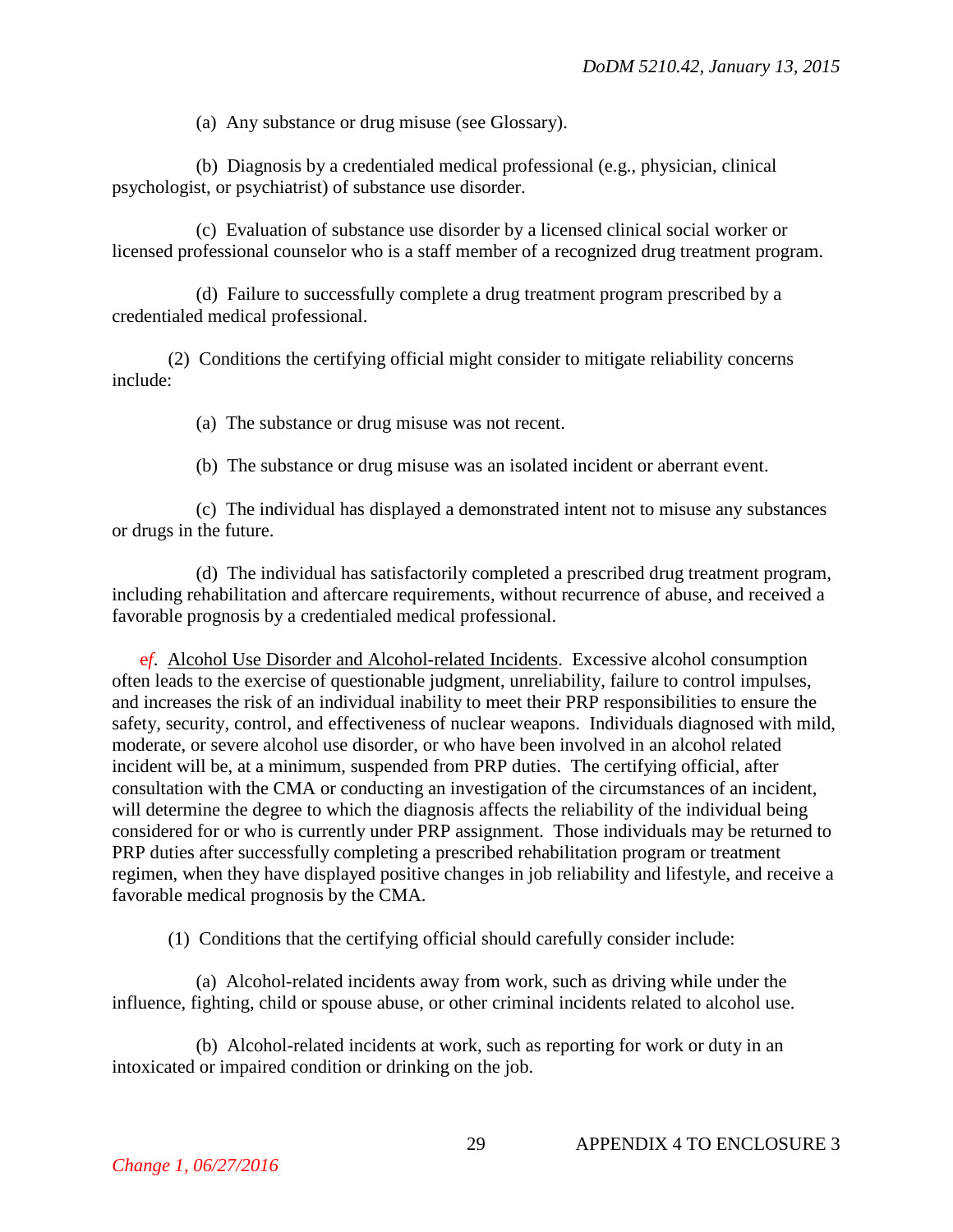(c) Diagnosis by a credentialed medical professional (e.g., physician, clinical psychologist, or psychiatrist) of moderate or severe alcohol use disorder.

(d) Evaluation of moderate or severe alcohol use disorder by a licensed clinical social worker who is a staff member of a recognized alcohol treatment program.

(e) Habitual or binge consumption of alcohol to the point of impaired judgment.

(f) Consumption of alcohol, subsequent to a diagnosis of moderate or severe alcohol use disorder by a credentialed medical professional and following completion of an alcohol rehabilitation program.

(2) Conditions the certifying official might consider to mitigate reliability concerns include:

(a) The alcohol related incidents do not indicate a pattern.

(b) There is no indication of a recent problem.

(c) The individual has made positive changes in behavior supportive of sobriety.

(d) Following diagnosis of moderate or severe alcohol use disorder, the individual successfully completed inpatient or outpatient rehabilitation along with aftercare requirements, participates frequently in meetings of appropriate recovery support organizations, has abstained from alcohol for at least 12 months, and received a favorable prognosis by a credentialed medical professional or a licensed clinical social worker or licensed professional counselor who is a staff member of a recognized alcohol treatment program.

f*g*. Sexual Harassment and Assault. Sexual harassment imposes significant costs, such as impairing unit readiness and disrupting unit cohesion.

(1) Conditions that the certifying official should carefully consider include:

(a) An individual is determined to have made unwelcome sexual advances, requests for sexual favors, and other verbal or physical conduct of a sexual nature, either explicitly or implicitly.

(b) Such advances are made as a term or condition of a person's job, pay, or career.

(c) An individual's conduct has the purpose or effect of unreasonably interfering with another's work performance or creates an intimidating, hostile, or offensive working environment.

(d) The individual's conduct can be considered sexual assault as defined in the Glossary.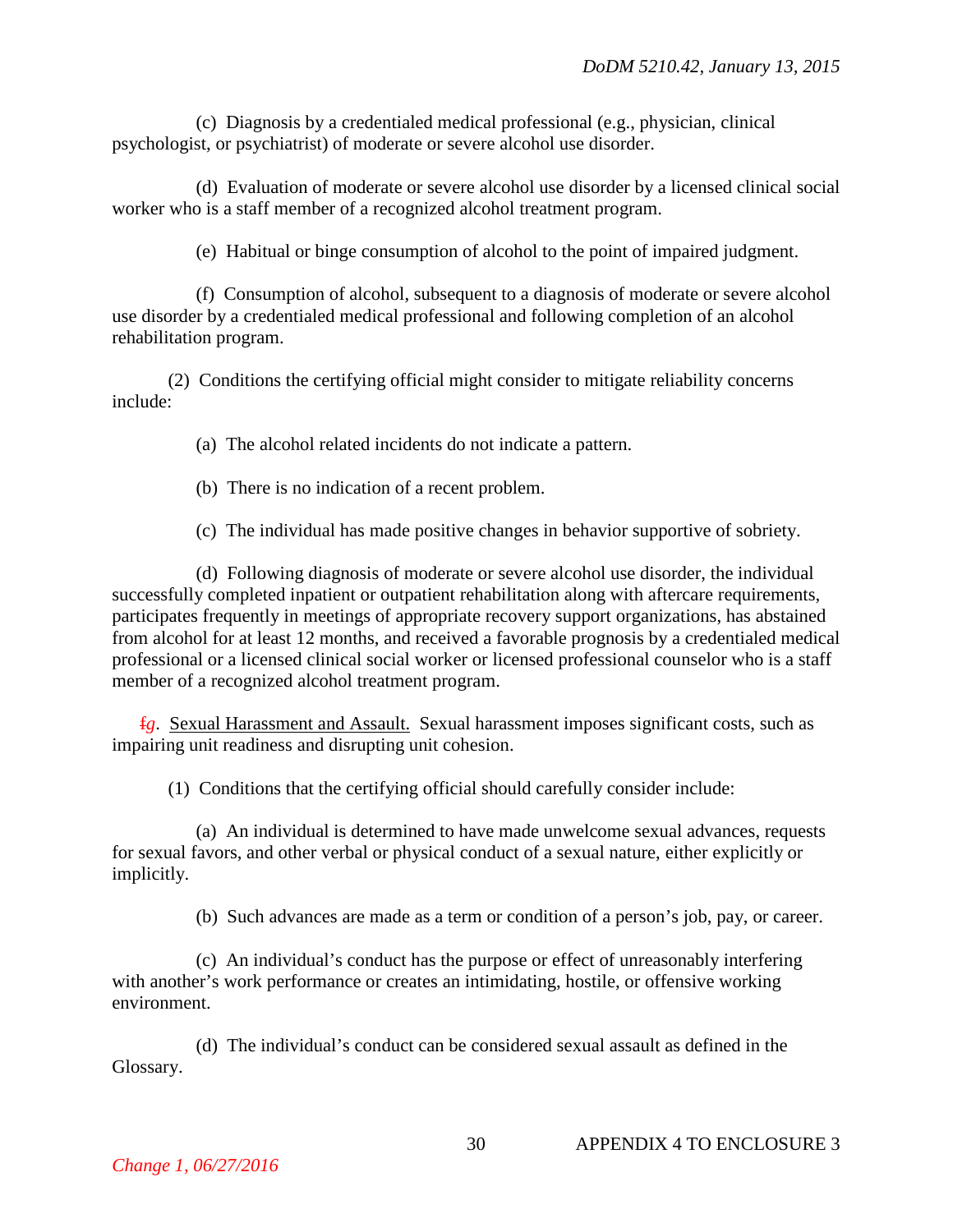(2) Conditions the certifying official might consider to mitigate reliability concerns include:

(a) The behavior occurred during or before adolescence and there is no evidence of subsequent conduct of a similar nature.

(b) The behavior was not recent and there is no evidence of subsequent conduct of a similar nature.

(c) There is no other evidence of questionable judgment, irresponsibility, or emotional instability.

(d) The behavior no longer serves as a basis for coercion, exploitation, or duress.

**gh.** Security Violations. Noncompliance with security regulations raises doubt about an individual's trustworthiness, willingness, and ability to safeguard classified information.

(1) Conditions that the certifying official should carefully consider include:

(a) Unauthorized disclosure of classified information.

(b) Violations that are deliberate or multiple or due to negligence.

(2) Conditions the certifying official might consider to mitigate reliability concerns include:

(a) The violations were inadvertent.

(b) The violations were isolated or infrequent.

(c) The violations were due to improper or inadequate training.

(d) The individual demonstrates a positive attitude toward the discharge of PRP responsibilities.

h*i*. Misuse of Information Technology Systems. Noncompliance with rules, procedures, guidelines, or regulations pertaining to information technology systems may raise security concerns about an individual's trustworthiness, willingness, and ability to properly protect classified systems, networks, and information.

(1) Conditions that the certifying official should carefully consider include:

(a) Illegal or unauthorized entry into any information technology system.

(b) Illegal or unauthorized modification, destruction, manipulation, or denial of access to information residing on an information technology system.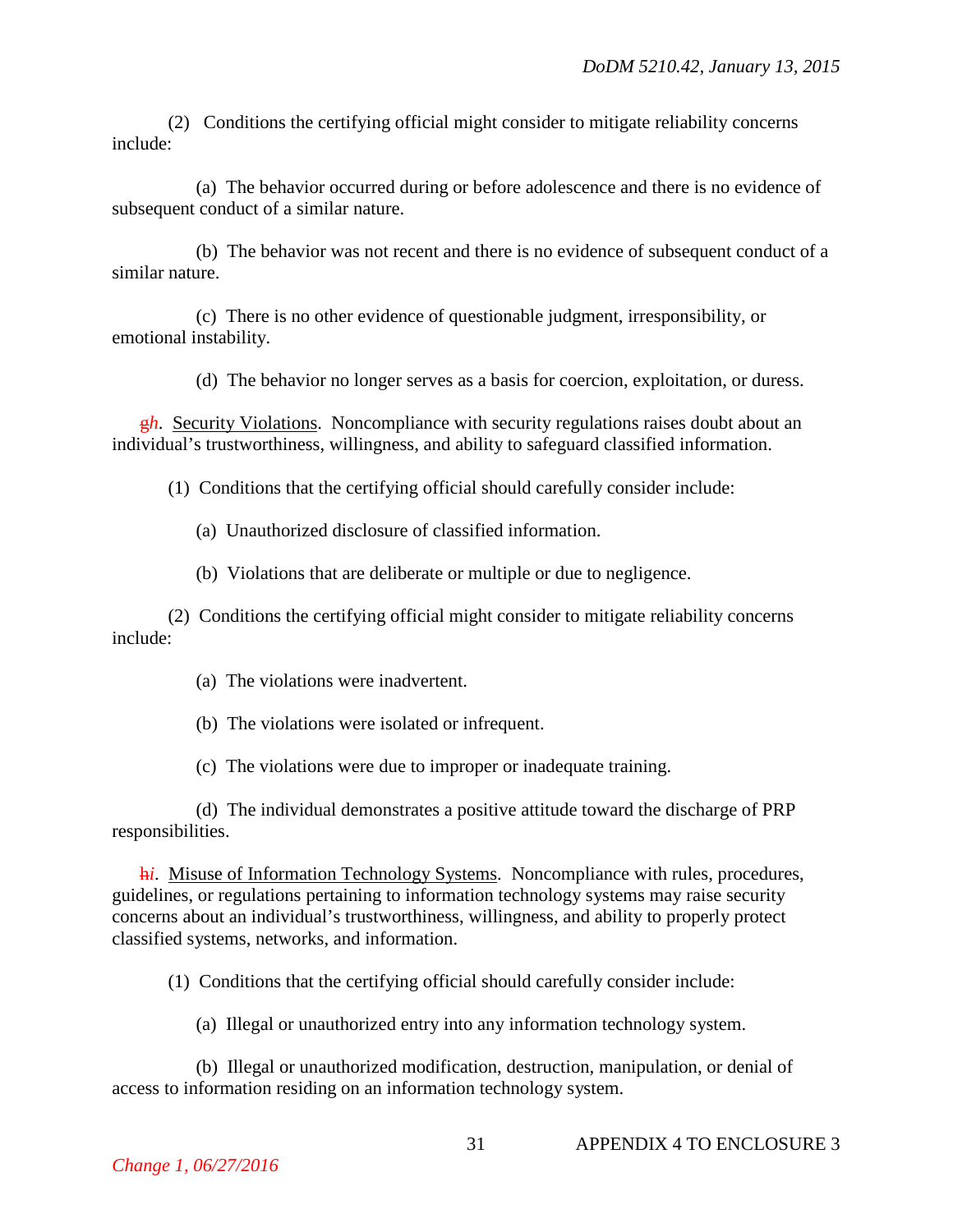(c) Removal (or use) of hardware, software, or media from any information technology system without authorization, when specifically prohibited by rules, procedures, guidelines, or regulations.

(d) Introduction of hardware, software, or media into any information technology system without authorization, when specifically prohibited by rules, procedures, guidelines, or regulations.

(2) Conditions the certifying official might consider to mitigate reliability concerns include:

- (a) The conduct was unintentional or inadvertent.
- (b) The introduction or removal of media was authorized.
- (c) The misuse was followed by a prompt, good faith effort to correct the situation.

2. MANDATORY DECERTIFICATION OR DISQUALIFICATION. Any of the following conditions will result in decertification or disqualification of individuals being considered for a PRP position:

a. An individual diagnosed with alcohol use disorder who subsequently fails or fails to participate in the prescribed rehabilitation program or treatment regimen.

b. An individual found to be involved in the unauthorized trafficking, cultivation, processing, manufacturing, or sale of any controlled or illegal drug, including cannabis-based products.

c. An individual found to have ever used a drug that could cause flashbacks.

d. An individual diagnosed with severe substance use disorder.

e. Loss of confidence by the certifying official in the reliability in the individual.

f. Revocation of the individual's security clearance.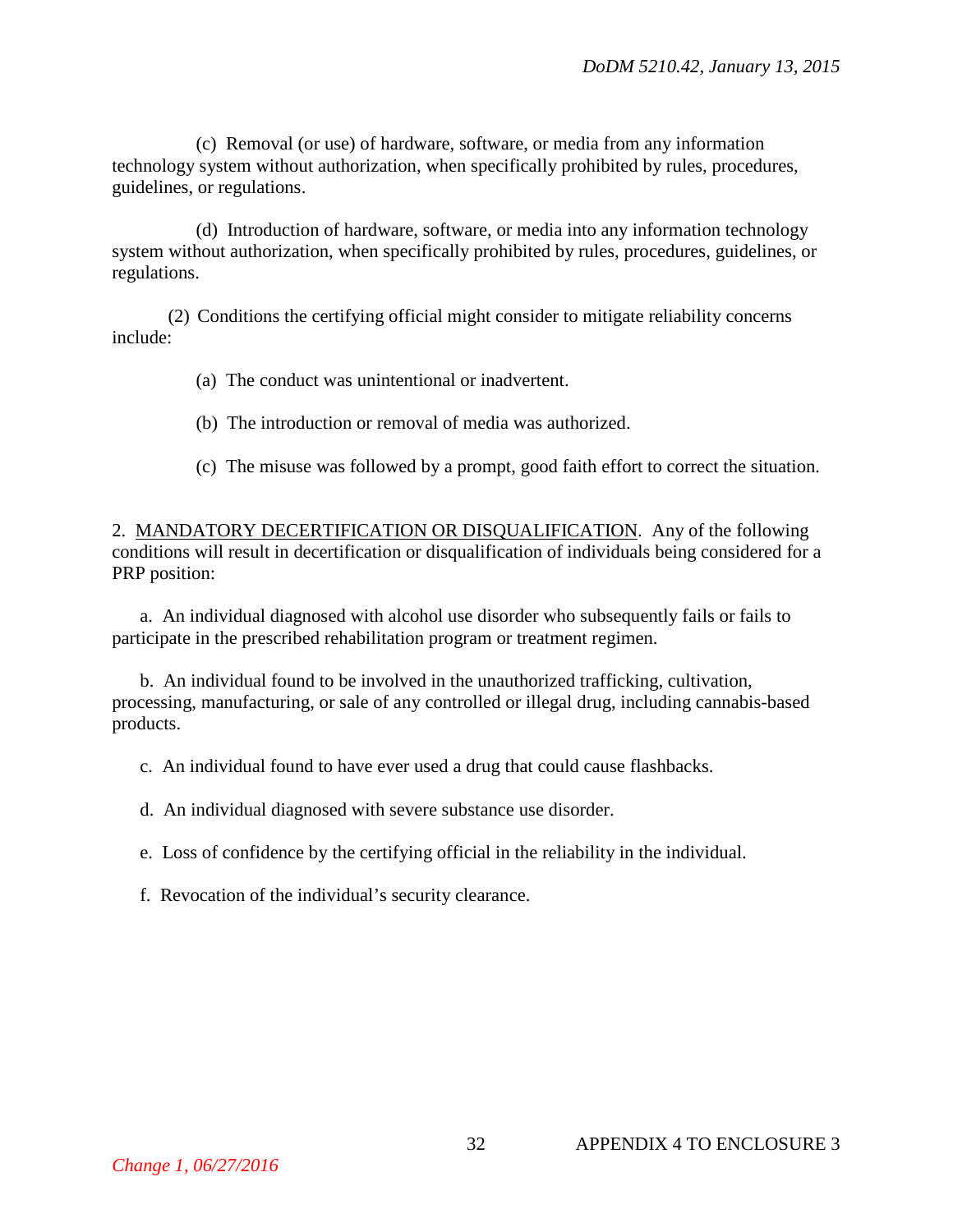### APPENDIX 5 TO ENCLOSURE 3

#### DoD NUCLEAR WEAPON PRP ANNUAL REPORT

Each DoD Component maintaining a PRP will provide an annual program status report to the ASD(NCB) by February 15 of the following year. The annual status report will include, for the preceding calendar year ending December 31, PRP certification and decertification statistics by Component and category of personnel (e.g., Air Force (military); federal or DoD civilian; and active duty, Reserves, and National Guard, or defense contractor). A recommended format is provided in the Figure.

#### Figure. Recommended Format for DoD Nuclear Weapon Personnel Reliability Program Annual Status Report

|                                                                      |          | DoD Nuclear Weapon Personnel Reliability Program Annual Status Report                      |          |                                                                                                 |          |            |          |              |
|----------------------------------------------------------------------|----------|--------------------------------------------------------------------------------------------|----------|-------------------------------------------------------------------------------------------------|----------|------------|----------|--------------|
| DoD Component:                                                       |          |                                                                                            |          | <b>Calendar Year Ending December 31, 2XXX</b><br><b>Total Number of PRP Certified Personnel</b> |          |            |          |              |
|                                                                      |          | <b>U.S.</b>                                                                                |          | <b>Europe</b>                                                                                   |          | Pacific    |          | <b>Total</b> |
|                                                                      | Critical | Controlled                                                                                 | Critical | Controlled                                                                                      | Critical | Controlled | Critical | Controlled   |
| <b>Active Duty</b><br>Guard/<br>Reserves                             |          |                                                                                            |          |                                                                                                 |          |            |          |              |
| Civilians                                                            |          |                                                                                            |          |                                                                                                 |          |            |          |              |
| Contractors                                                          |          |                                                                                            |          |                                                                                                 |          |            |          |              |
|                                                                      |          | Total Number of Personnel Pending Investigation or Adjudication For PRP Assignment<br>U.S. |          | <b>Europe</b>                                                                                   |          | Pacific    |          | <b>Total</b> |
|                                                                      | Critical | Controlled                                                                                 | Critical | Controlled                                                                                      | Critical | Controlled | Critical | Controlled   |
| <b>Active Duty</b><br>Guard/<br>Reserves<br>Civilians<br>Contractors |          |                                                                                            |          |                                                                                                 |          |            |          |              |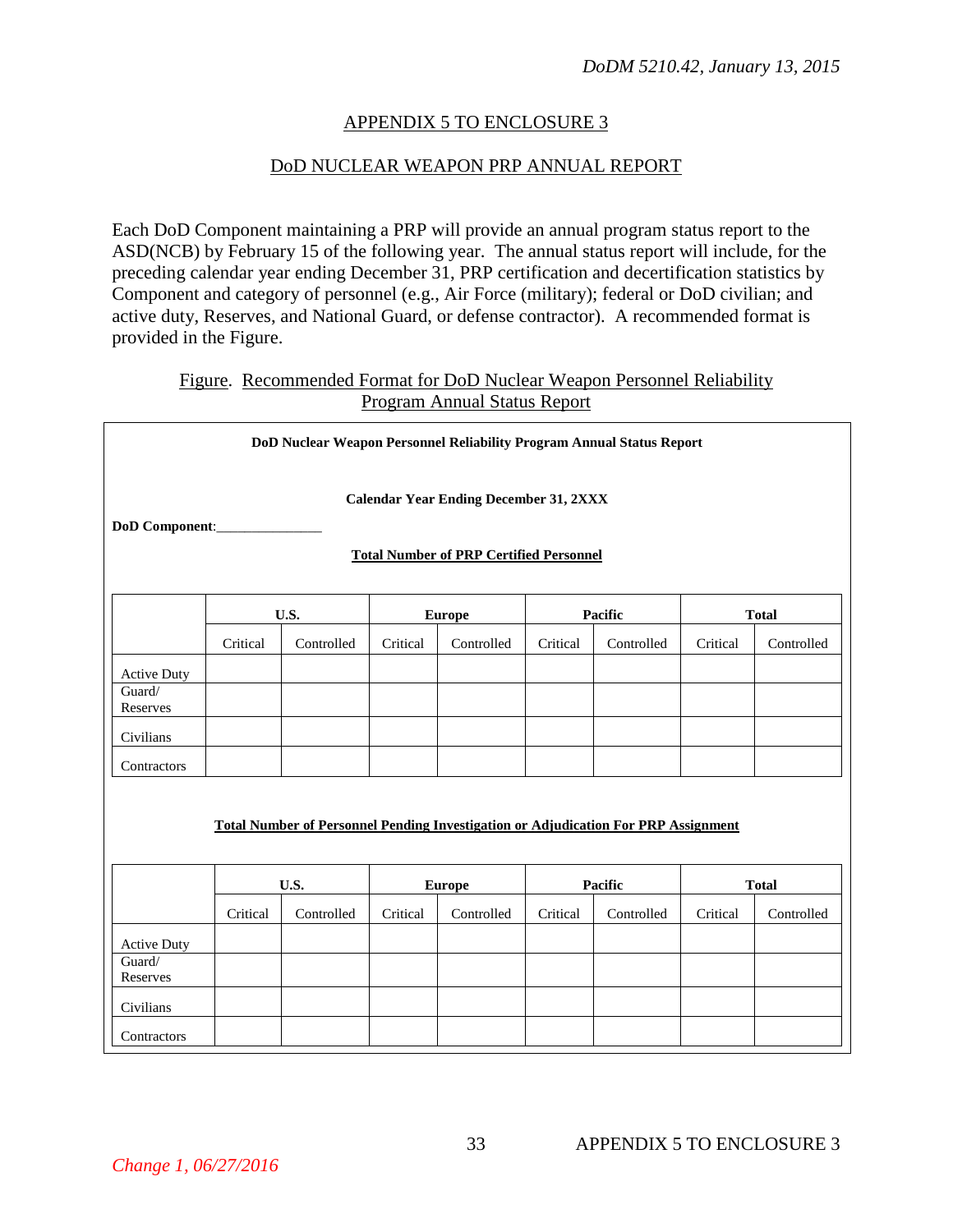|                                                    |          |            |               | <b>Total PRP Decertifications</b> |          |            |              |            |
|----------------------------------------------------|----------|------------|---------------|-----------------------------------|----------|------------|--------------|------------|
|                                                    | U.S.     |            | <b>Europe</b> |                                   | Pacific  |            | <b>Total</b> |            |
|                                                    | Critical | Controlled | Critical      | Controlled                        | Critical | Controlled | Critical     | Controlled |
| <b>Active Duty</b>                                 |          |            |               |                                   |          |            |              |            |
| Guard/<br>Reserves                                 |          |            |               |                                   |          |            |              |            |
| Civilians                                          |          |            |               |                                   |          |            |              |            |
| Contractors                                        |          |            |               |                                   |          |            |              |            |
| <b>Reason for Decertifications</b>                 |          |            |               |                                   |          |            |              |            |
| <b>Personal Conduct</b>                            |          |            |               |                                   |          |            |              |            |
| <b>Active Duty</b>                                 |          |            |               |                                   |          |            |              |            |
| Guard/<br>Reserves                                 |          |            |               |                                   |          |            |              |            |
| Civilians                                          |          |            |               |                                   |          |            |              |            |
| Contractors                                        |          |            |               |                                   |          |            |              |            |
| <b>Emotional, Mental, and Personality Disorder</b> |          |            |               |                                   |          |            |              |            |
| <b>Active Duty</b>                                 |          |            |               |                                   |          |            |              |            |
| Guard/<br>Reserves                                 |          |            |               |                                   |          |            |              |            |
| Civilians                                          |          |            |               |                                   |          |            |              |            |
| Contractors                                        |          |            |               |                                   |          |            |              |            |
| Financial                                          |          |            |               |                                   |          |            |              |            |
| <b>Active Duty</b>                                 |          |            |               |                                   |          |            |              |            |
| Guard/<br>Reserves                                 |          |            |               |                                   |          |            |              |            |
| Civilians                                          |          |            |               |                                   |          |            |              |            |
| Contractors                                        |          |            |               |                                   |          |            |              |            |
| <b>Criminal Conduct</b>                            |          |            |               |                                   |          |            |              |            |
| <b>Active Duty</b>                                 |          |            |               |                                   |          |            |              |            |
| Guard/<br>Reserves                                 |          |            |               |                                   |          |            |              |            |
| Civilians                                          |          |            |               |                                   |          |            |              |            |
| Contractors                                        |          |            |               |                                   |          |            |              |            |

# Figure. Recommended Format for DoD Nuclear Weapon Personnel Reliability Program Annual Status Report, Continued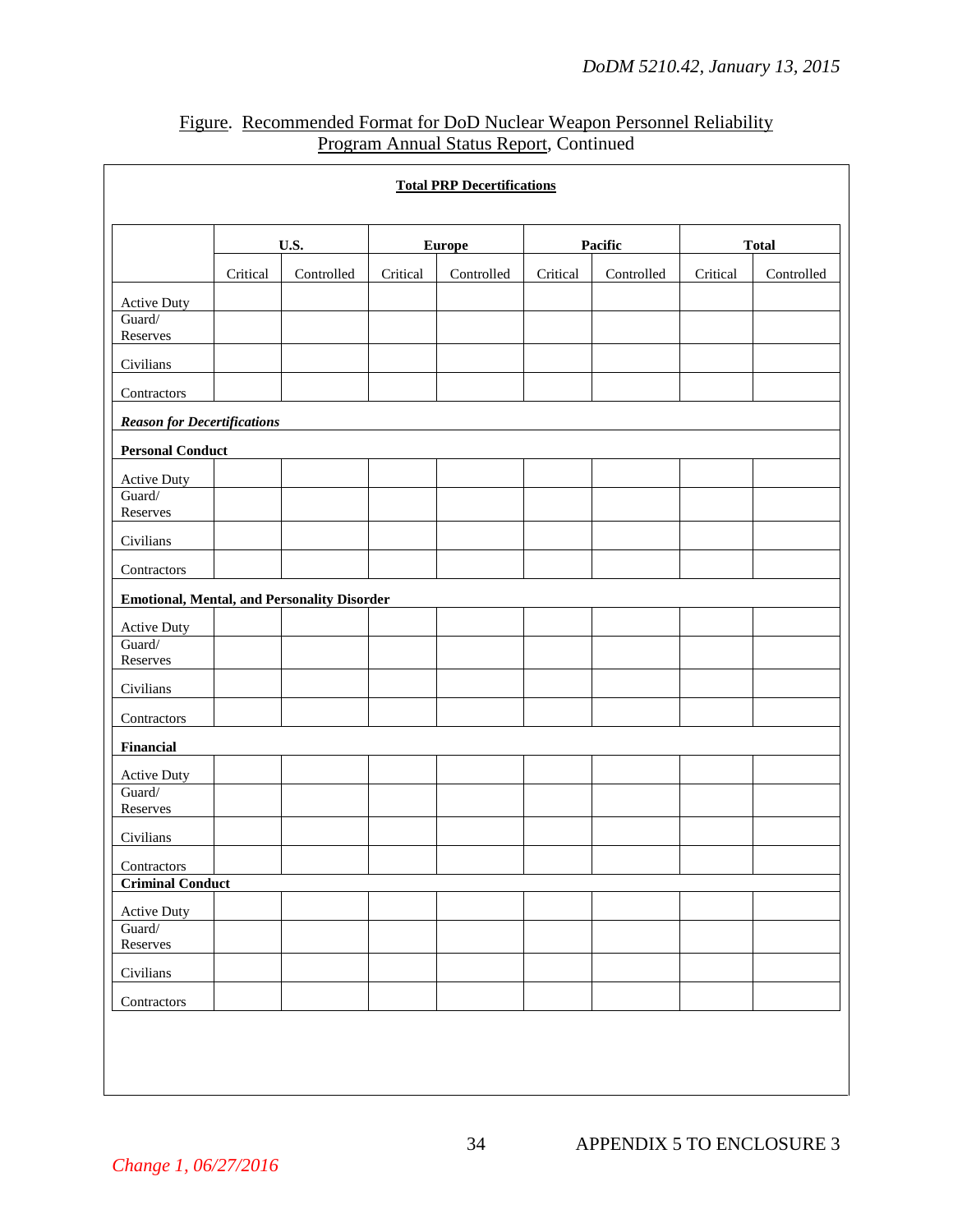|                            | U.S.     |                                                                                                                                                                             | <b>Europe</b> |            | Pacific  |            | <b>Total</b> |            |
|----------------------------|----------|-----------------------------------------------------------------------------------------------------------------------------------------------------------------------------|---------------|------------|----------|------------|--------------|------------|
|                            | Critical | Controlled                                                                                                                                                                  | Critical      | Controlled | Critical | Controlled | Critical     | Controlled |
| <b>Active Duty</b>         |          |                                                                                                                                                                             |               |            |          |            |              |            |
| Guard/<br>Reserves         |          |                                                                                                                                                                             |               |            |          |            |              |            |
| Civilians                  |          |                                                                                                                                                                             |               |            |          |            |              |            |
| Contractors                |          |                                                                                                                                                                             |               |            |          |            |              |            |
|                            |          | Alcohol Use Disorder and Alcohol Related Incidents                                                                                                                          |               |            |          |            |              |            |
| <b>Active Duty</b>         |          |                                                                                                                                                                             |               |            |          |            |              |            |
| Guard/<br>Reserves         |          |                                                                                                                                                                             |               |            |          |            |              |            |
| Civilians                  |          |                                                                                                                                                                             |               |            |          |            |              |            |
| Contractors                |          |                                                                                                                                                                             |               |            |          |            |              |            |
| <b>Sexual Harassment</b>   |          |                                                                                                                                                                             |               |            |          |            |              |            |
| <b>Active Duty</b>         |          |                                                                                                                                                                             |               |            |          |            |              |            |
| Guard/<br>Reserves         |          |                                                                                                                                                                             |               |            |          |            |              |            |
| Civilians                  |          |                                                                                                                                                                             |               |            |          |            |              |            |
| Contractors                |          |                                                                                                                                                                             |               |            |          |            |              |            |
| <b>Security Violations</b> |          |                                                                                                                                                                             |               |            |          |            |              |            |
| Active Duty                |          |                                                                                                                                                                             |               |            |          |            |              |            |
| Guard/<br>Reserves         |          |                                                                                                                                                                             |               |            |          |            |              |            |
| Civilians                  |          |                                                                                                                                                                             |               |            |          |            |              |            |
| Contractors                |          |                                                                                                                                                                             |               |            |          |            |              |            |
|                            |          | Loss of Confidence-Disqualifying Medical Condition: (substantiated by competent medical authority, that is not<br>considered an emotional, mental, or personality disorder) |               |            |          |            |              |            |
| <b>Active Duty</b>         |          |                                                                                                                                                                             |               |            |          |            |              |            |
| Guard/<br>Reserves         |          |                                                                                                                                                                             |               |            |          |            |              |            |
| Civilians                  |          |                                                                                                                                                                             |               |            |          |            |              |            |
| Contractors                |          |                                                                                                                                                                             |               |            |          |            |              |            |

# Figure. Recommended Format for DoD Nuclear Weapon Personnel Reliability Program Annual Status Report, Continued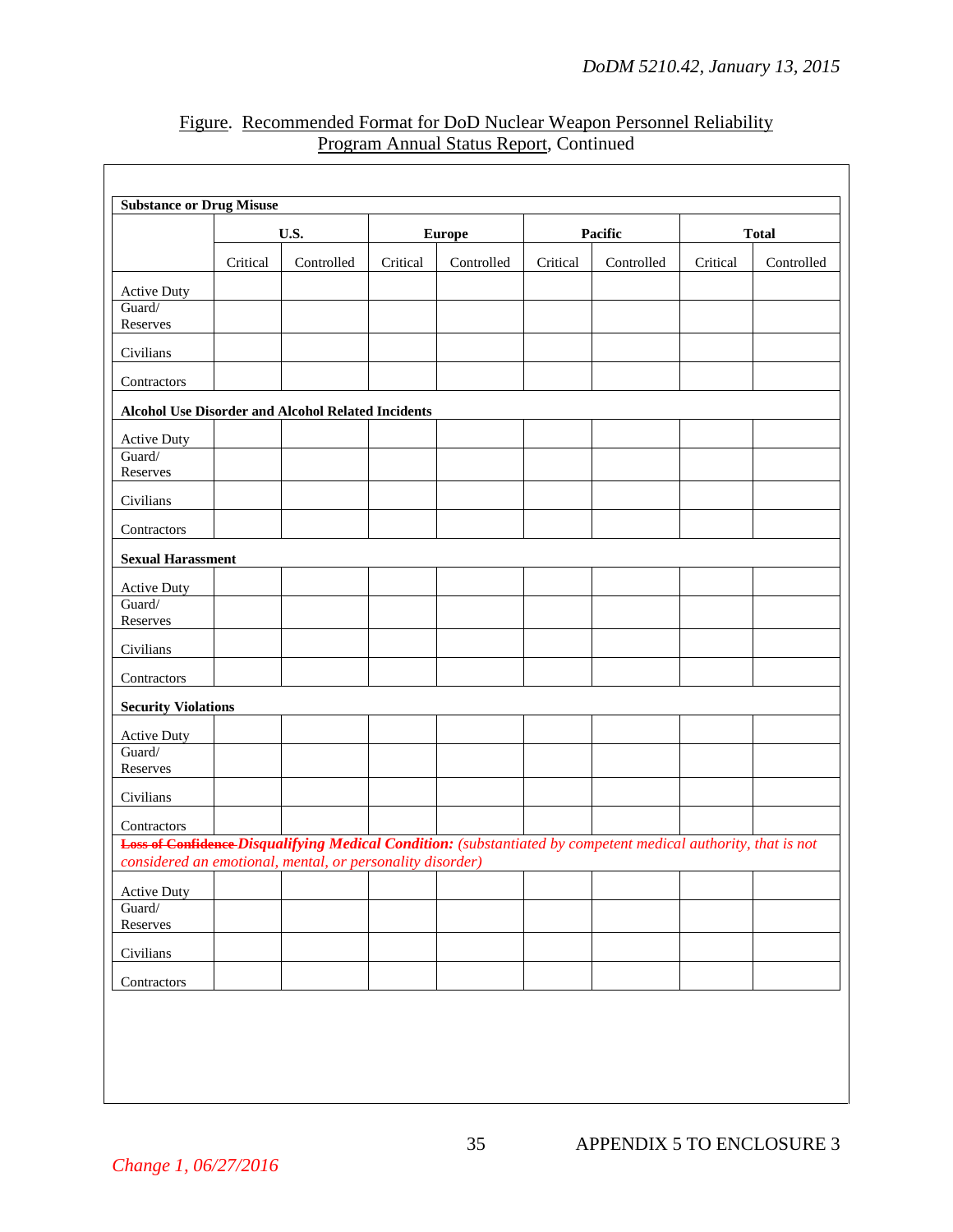# Figure. Recommended Format for DoD Nuclear Weapon Personnel Reliability Program Annual Status Report, Continued

|                    |          |            |          | <b>Total Number of Personnel Granted Requalification or Reinstatement to PRP Assignment</b> |          |            |          |              |
|--------------------|----------|------------|----------|---------------------------------------------------------------------------------------------|----------|------------|----------|--------------|
|                    |          |            |          |                                                                                             |          |            |          |              |
|                    |          | U.S.       |          | <b>Europe</b>                                                                               |          | Pacific    |          | <b>Total</b> |
|                    | Critical | Controlled | Critical | Controlled                                                                                  | Critical | Controlled | Critical | Controlled   |
| <b>Active Duty</b> |          |            |          |                                                                                             |          |            |          |              |
| Guard/             |          |            |          |                                                                                             |          |            |          |              |
| Reserves           |          |            |          |                                                                                             |          |            |          |              |
| Civilians          |          |            |          |                                                                                             |          |            |          |              |
| Contractors        |          |            |          |                                                                                             |          |            |          |              |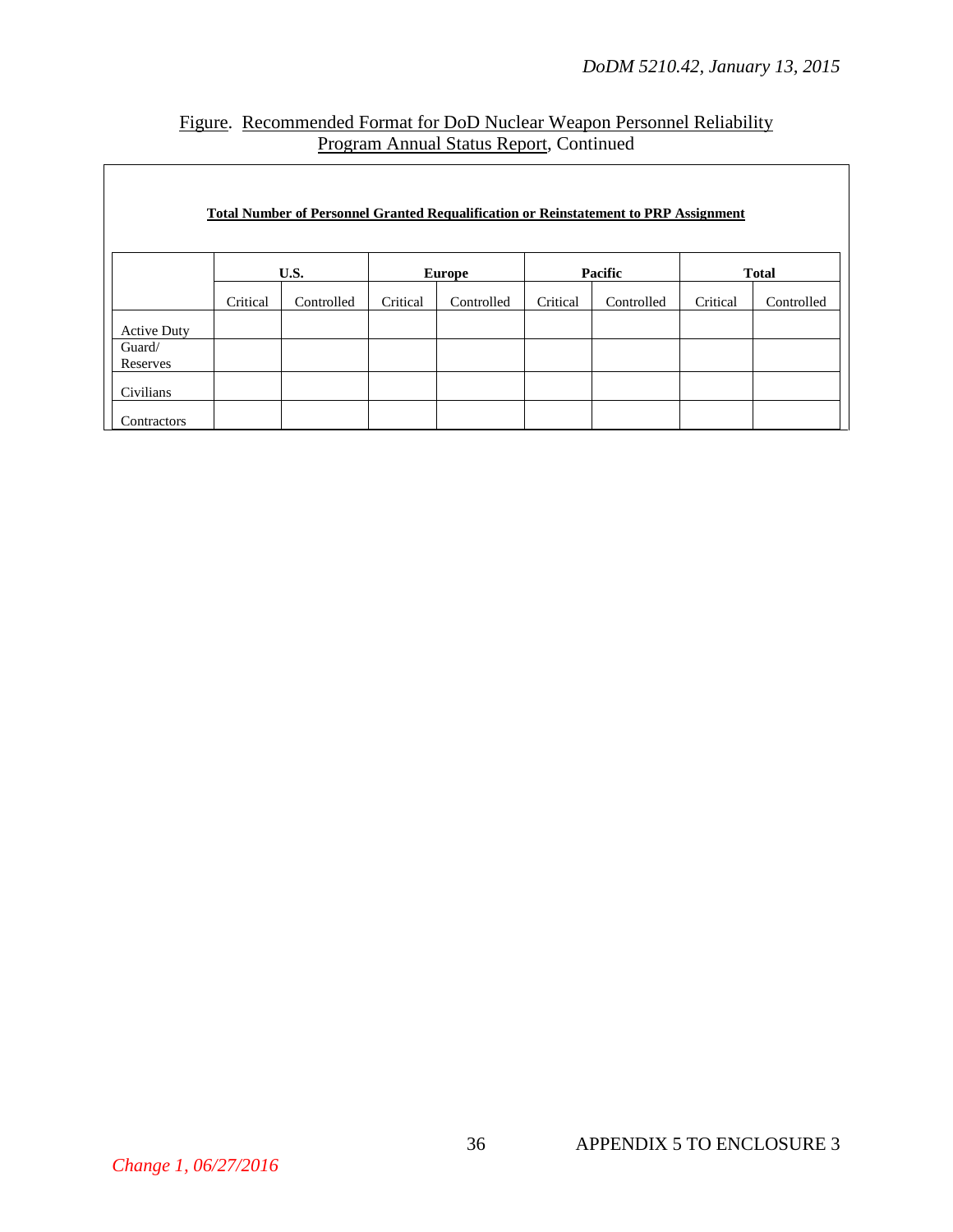# GLOSSARY

#### PART I. ABBREVIATIONS AND ACRONYMS

| ASD(NCB)             | Assistant Secretary of Defense for Nuclear, Chemical, and Biological<br>Defense Programs |
|----------------------|------------------------------------------------------------------------------------------|
| <b>CAF</b>           | <b>Consolidated Adjudications Facility</b>                                               |
| <b>CDRUSSTRATCOM</b> | Commander, United States Strategic Command                                               |
| <b>CJCS</b>          | Chairman of the Joint Chiefs of Staff                                                    |
| <b>CJCSI</b>         | Chairman of the Joint Chiefs of Staff Instruction                                        |
| <b>CMA</b>           | competent medical authority                                                              |
| DASD(NM)             | Deputy Assistant Secretary of Defense for Nuclear Matters                                |
| <b>DTRA</b>          | <b>Defense Threat Reduction Agency</b>                                                   |
| <b>IDC</b>           | independent duty corpsman                                                                |
| <b>IDMT</b>          | independent duty medical technician                                                      |
| <b>JPAS</b>          | Joint Personnel Adjudication System                                                      |
| NC <sub>2</sub>      | nuclear command and control                                                              |
| <b>NCCD</b>          | nuclear-certified computer data                                                          |
| PAL                  | permissive action link                                                                   |
| <b>PCM</b>           | positive control material                                                                |
| PII                  | personally identifiable information                                                      |
| <b>PRP</b>           | Personnel Reliability Program                                                            |
| <b>PSI</b>           | personnel security investigation                                                         |
| <b>PSMO-I</b>        | Personnel Security Management Office for Industry                                        |
| <b>SNM</b>           | special nuclear material                                                                 |

## PART II. DEFINITIONS

These terms and their definitions are for the purposes of this manual.

access. The opportunity to tamper with or modify a nuclear weapon, critical nuclear weapon system component, or positive control NC2 material. A person who is escorted by or under observation of PRP-certified individual(s) capable of detecting unauthorized actions is not considered to have access.

active service. For assignment to PRP: active duty in the U.S. military; employment in the federal civil service; employment by a U.S. Government contractor involving access to classified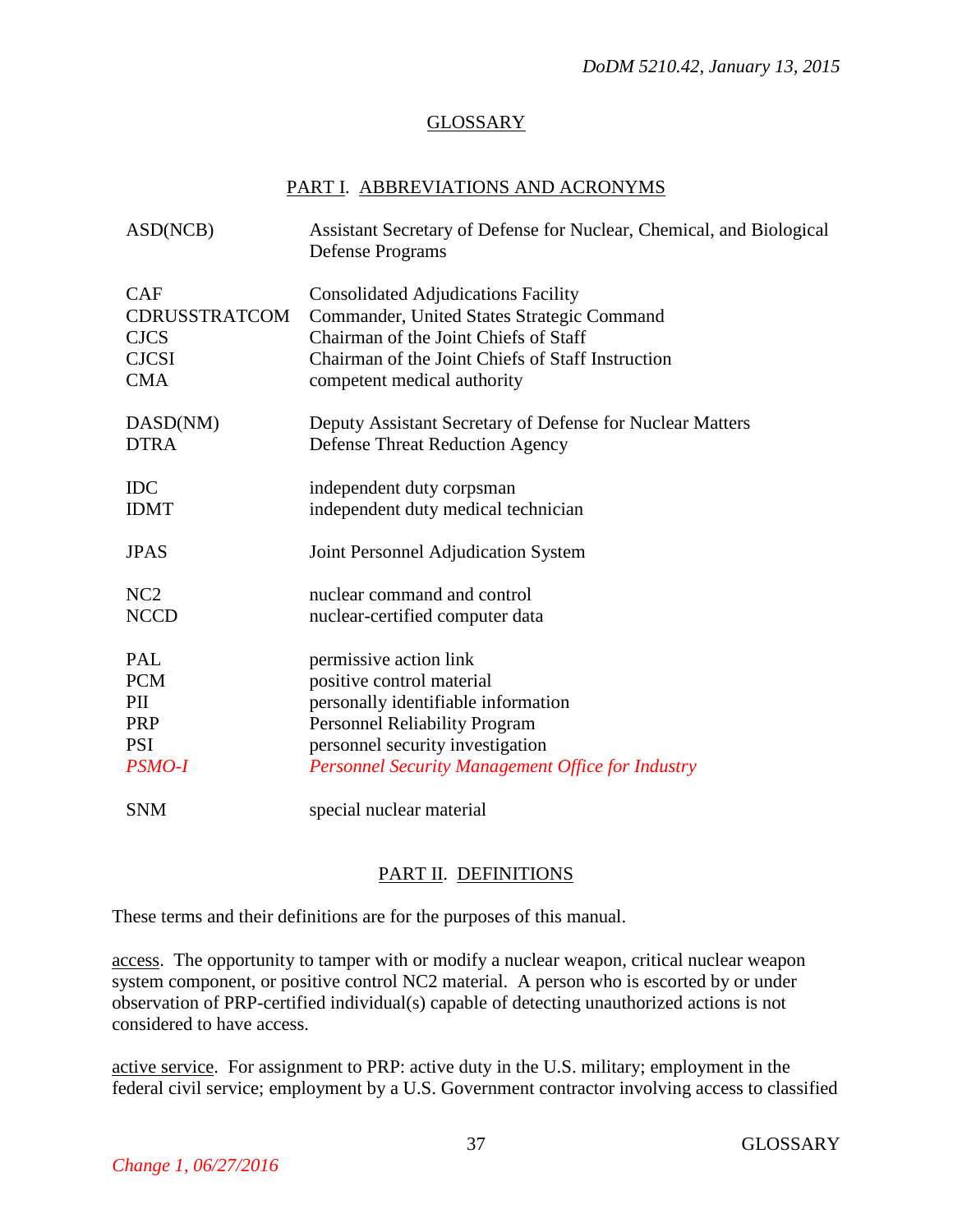information under the National Industrial Security Program; continuous federal service by National Guard members; service as a cadet or midshipmen in the Military, Naval, Air Force, or Coast Guard academies; members of the Selected Reserve, as defined in DoD Instruction 1215.06 (Reference (u)). For PRP purposes, the following apply:

An interruption in active service of over 24 months constitutes a break in active service.

Assignment as a Reserve Officers Training Corps, Merchant Marine Academy, and Maritime Academy cadet or midshipman is not considered active service.

agency and installation PRP monitor. An individual in the military grade of E-5 or above or a civilian in the equivalent grade who is specifically appointed to administer and conduct oversight of the day-to-day functions of the PRP at DoD Components and installations.

alcohol-related incident. Any substandard behavior or performance in which the consumption of alcohol by the individual is a contributing factor.

alcohol use disorder. A problematic pattern of alcohol use leading to clinically significant impairment or distress, as defined by symptoms in the Diagnostic and Statistical Manual of Mental Disorders (Reference (v)). Alcohol use disorder levels of severity (i.e., mild, moderate, or severe) are determined through the evaluation of symptoms described in Reference (v).

armed. Defined in DoD Directive 5210.56 (Reference (w)).

CAF. A single facility designated by the DoD Component head *with the primary responsibility* to evaluate PSI and other relevant information and to render personnel security determinations.

certifying official. DoD military or civilian official, in a PRP position, responsible for nuclear weapons, SNM, or NC2 operations having sufficient personal contact with all subordinate PRP personnel to permit continual evaluation of their performance and reliability. For DoD contractor personnel, the certifying official will be the DoD military or civilian official identified for that purpose in the contract.

CMA. A U.S. military healthcare provider or a U.S. healthcare provider employed by or under contract or subcontract to the U.S. Government or U.S. Government contractor. Nurse practitioners, physician assistants, and indirectly supervised, certified independent duty hospital corpsman may be CMAs. CMAs must be:

Awarded regular clinical privileges for independent practice according to Military Service regulations by the healthcare facility responsible for the provider's place of duty, or if not privileged for independent practice, then be supervised by a physician who is privileged to practice independently.

Specifically trained as a CMA and be appointed in accordance with procedures established by DoD Component heads.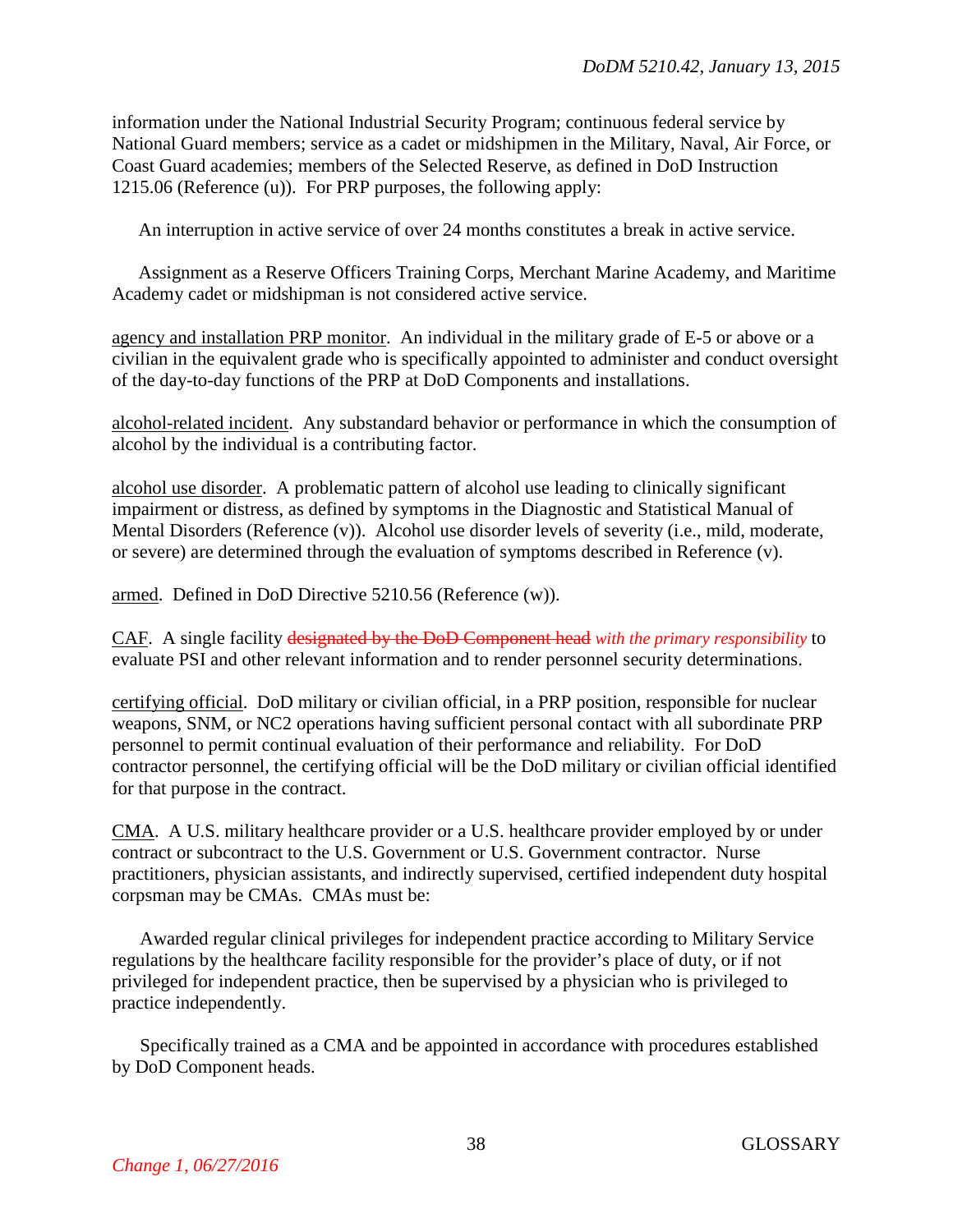continuing evaluation. The process by which a PRP-certified individual is observed for compliance with reliability standards. This is an ongoing process that considers duty performance, on- and off-duty behavior, and reliability on a continuing and frequent basis.

controlled position. A position in which an individual is assigned nuclear duties where he or she:

Has access, but no technical knowledge;

Controls access into areas containing nuclear weapons, but does not have access or technical knowledge;

Is armed and assigned duties to protect or guard nuclear weapons; or

Has been designated as a certifying official at an operational unit or staff activities with only designated controlled PRP positions.

counterintelligence-scope polygraph examination. Defined in Reference (p).

critical position. A position in which an individual is assigned nuclear duties where he or she:

Has access and technical knowledge;

Can either directly or indirectly cause the launch or use of a nuclear weapon;

Has accountability, control, or use of positive control materials or devices such as sealed authentication systems, PAL materials and related codes, strategic and tactical nuclear-certified computer data (NCCD), nuclear targeting tapes or materials, emergency action messages, or release procedures for nuclear weapons; or

Has been designated as a certifying official at an operational unit or staff activities with designated critical PRP positions.

custodial agent. An individual acting on behalf of the custodian in maintaining control of access to U.S. nuclear weapons and maintaining control of weapons before release.

custodian. The commander of a U.S. custodial unit.

decertification. An action based on the receipt of adverse information leading to removal from PRP of an individual who has been screened, determined reliable, and certified capable of preforming duties involving nuclear weapons, NC2 systems and equipment, or specified quantities of SNM.

disqualification. Before certification, an action taken based on the receipt of disqualifying information to deny PRP eligibility of an individual considered for, or in training leading to the assignment to, duties involving nuclear weapons, NC2 systems and equipment, or specified quantities of SNM.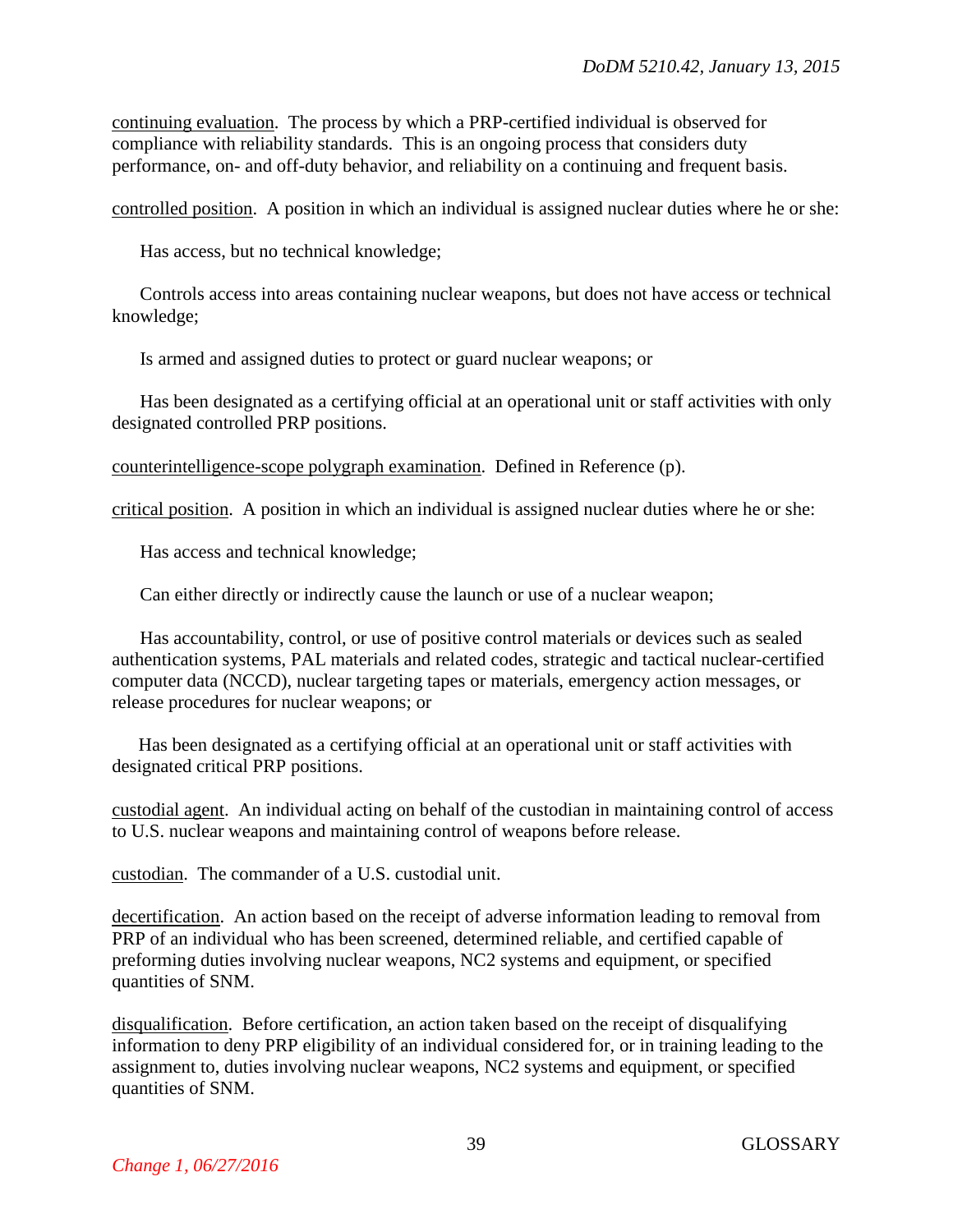drug incident. The wrongful use, possession, distribution, or introduction onto a military installation (or other property or facility under military supervision) of any illegal substances or the intentional use of substances to alter perceptions or mental faculties, including, but not limited to, illegal narcotics, sniffing glue or aerosol fumes, and intentional misuse of prescription or over-the-counter medication. Positive drug test results without an authorized reason for prohibited substances are also considered drug incidents.

exclusion area. A designated area immediately surrounding one or more nuclear weapons or nuclear weapons systems. Normally, the boundaries of the area are the walls, floor, and ceiling of a structure, or are delineated by a permanent or temporary barrier. In the absence of positive preventive measures, entry into the exclusion area constitutes access to the nuclear weapons or systems.

healthcare provider. Any member of the Military Services, civilian employee of the DoD, or personal services contractor in accordance with section 1091 of Title 10, United States Code (Reference (x)) authorized by the DoD to perform health care functions. The term does not include any contract provider that is not a personal services contractor. Treatment performed by healthcare providers must be reviewed by CMAs or other medical personnel specifically trained and formally designated to perform these duties for PRP purposes.

health records. Documents that include medical, mental health, and dental records.

information technology systems. Systems that include all related equipment used for the communication, transmission, processing, manipulation, and storage of classified or sensitive information.

limited area. A designated area immediately surrounding one or more exclusion areas. Normally, the area is between the boundaries of the exclusion area(s) and the outer or inner barrier or boundary of the perimeter security system.

NC2. Materials and devices used in the coding and authentication processing and communication medium necessary to transmit release, execution, or termination orders; and nuclear weapons targeting tapes or media containing nuclear weapons targeting data.

NCCD. Nuclear certified media containing nuclear mission or launch control data.

positive control materials or devices. Sealed authentication systems, PAL, coded switch system, positive enable system, or NCCD material or devices.

periodic reinvestigation. An investigation conducted at specified intervals for updating a previously completed PSI.

PSI. Any investigation required for determining the *security clearance* eligibility of DoD military or civilian personnel and contractor employees for access to classified information, acceptance or retention in the Military Services, or assignment to and retention in sensitive positions.